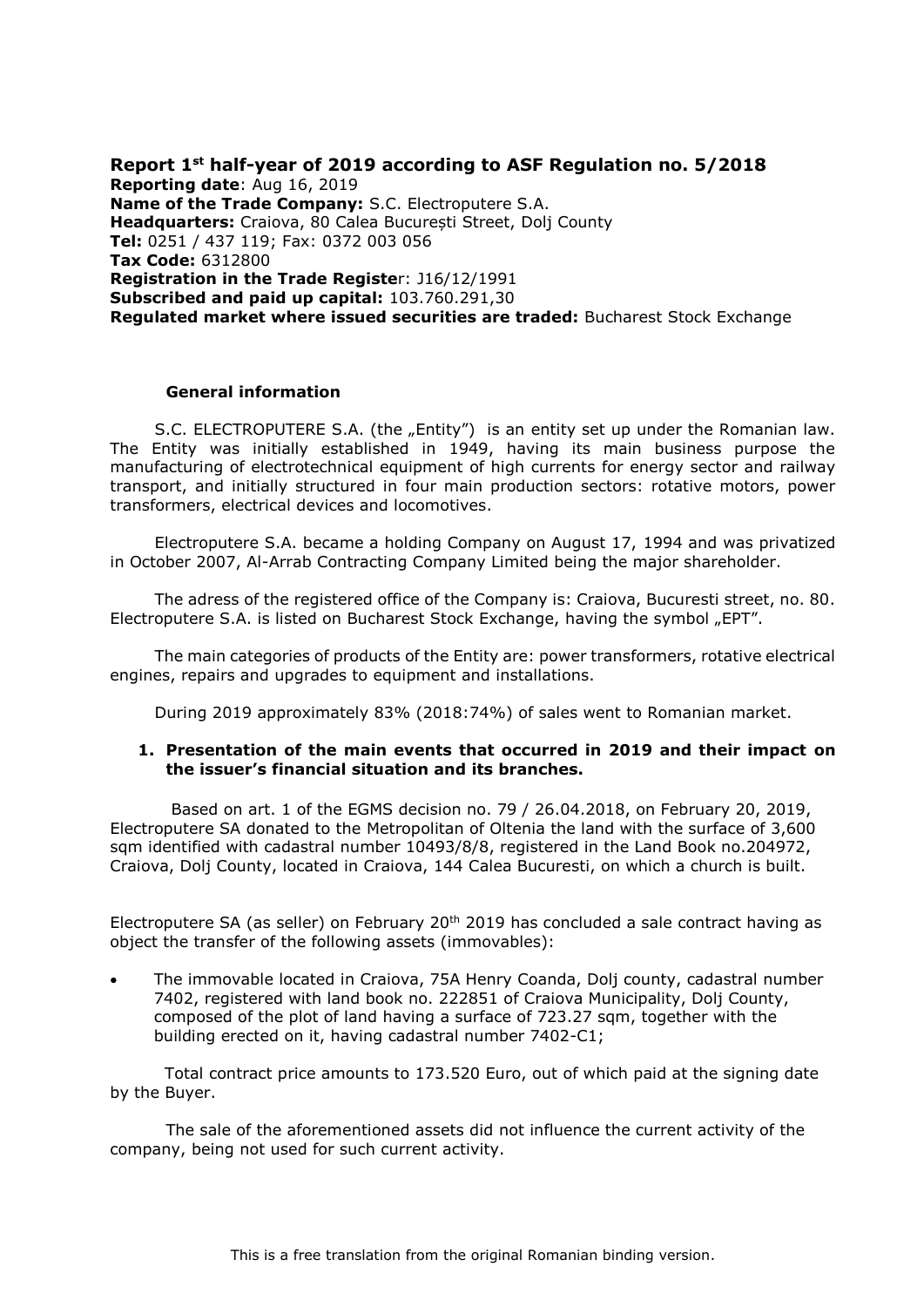# **2. Economical and financial indicators**

| Indicator                          | Calculation method                   | Result |
|------------------------------------|--------------------------------------|--------|
| Current liquidity ratio            | Current assets/debts                 | 0.14   |
| Indebtedness indicator             | Loan capital / Equity $*100$         | N/A    |
|                                    | Loan capital / Capital employed *100 |        |
| Rate of debit turnover - customers | Average balance client / Turnover*90 | 525    |
| Rate of fixed assets turnover      | Turnover / Fixed assets              | 0.09   |

# **3. Economical and financial situation and analysis of S.C. Electroputere S.A. activity on June 30, 2019**

Detailed comparative synthetic situation  $(1<sup>st</sup> half-year of 2018 - 1<sup>st</sup> half-year 2019)$  as well as the activity analysis of S.C. Electroputere S.A. are presented as follow: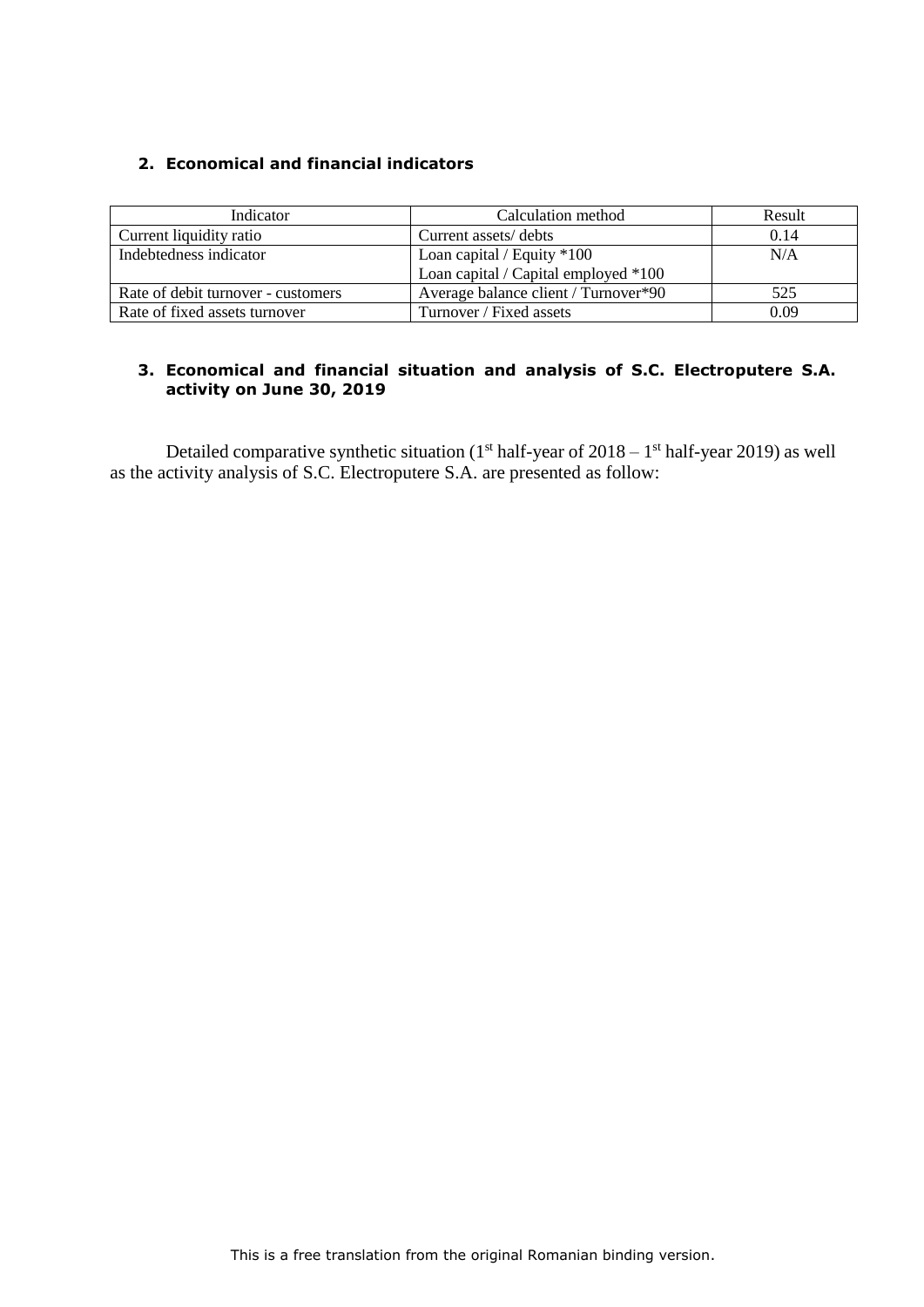# **S.C. ELECTROPUTERE S.A.**

### **FINANCIAL STATEMENTS AS OF JUNE 30, 2019**

### **PREPARED IN ACCORDANCE WITH INTERNATIONAL FINANCIAL REPORTING STANDARDS AS ADOPTED BY THE EUROPEAN UNION ("IFRS")**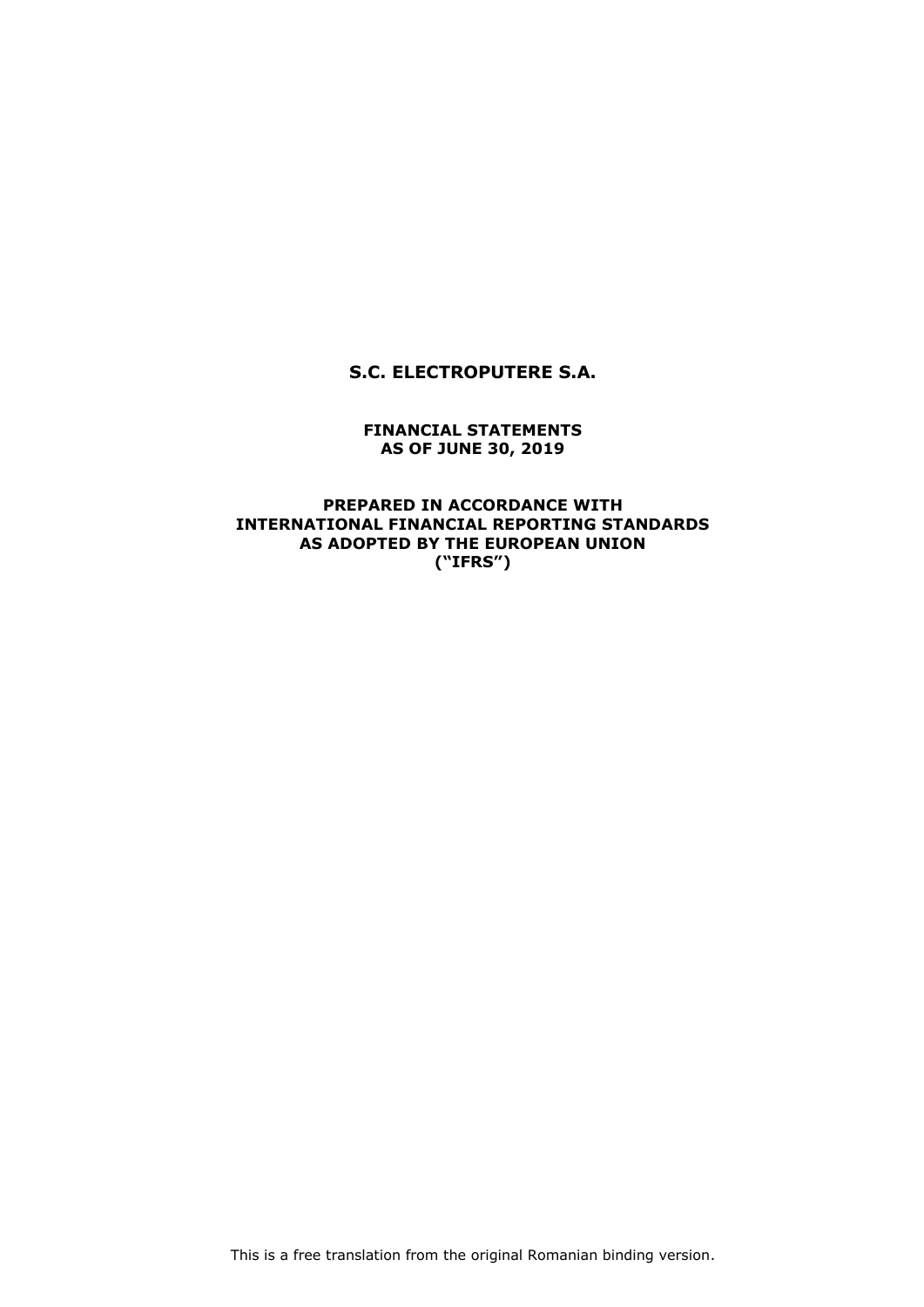# **CONTENT: PAGE:**

| STATEMENT OF PROFIT OR LOSS AND OTHER COMPREHENSIVE INCOME | 3              |
|------------------------------------------------------------|----------------|
| STATEMENT OF FINANCIAL POSITION                            | $\overline{4}$ |
| STATEMENT OF CASH FLOW                                     | $5 - 6$        |
| STATEMENT OF CHANGES IN EQUITY                             | $7 - 8$        |
| ACCOUNTING POLICIES AND NOTES TO THE FINANCIAL STATEMENTS  | $9 - 50$       |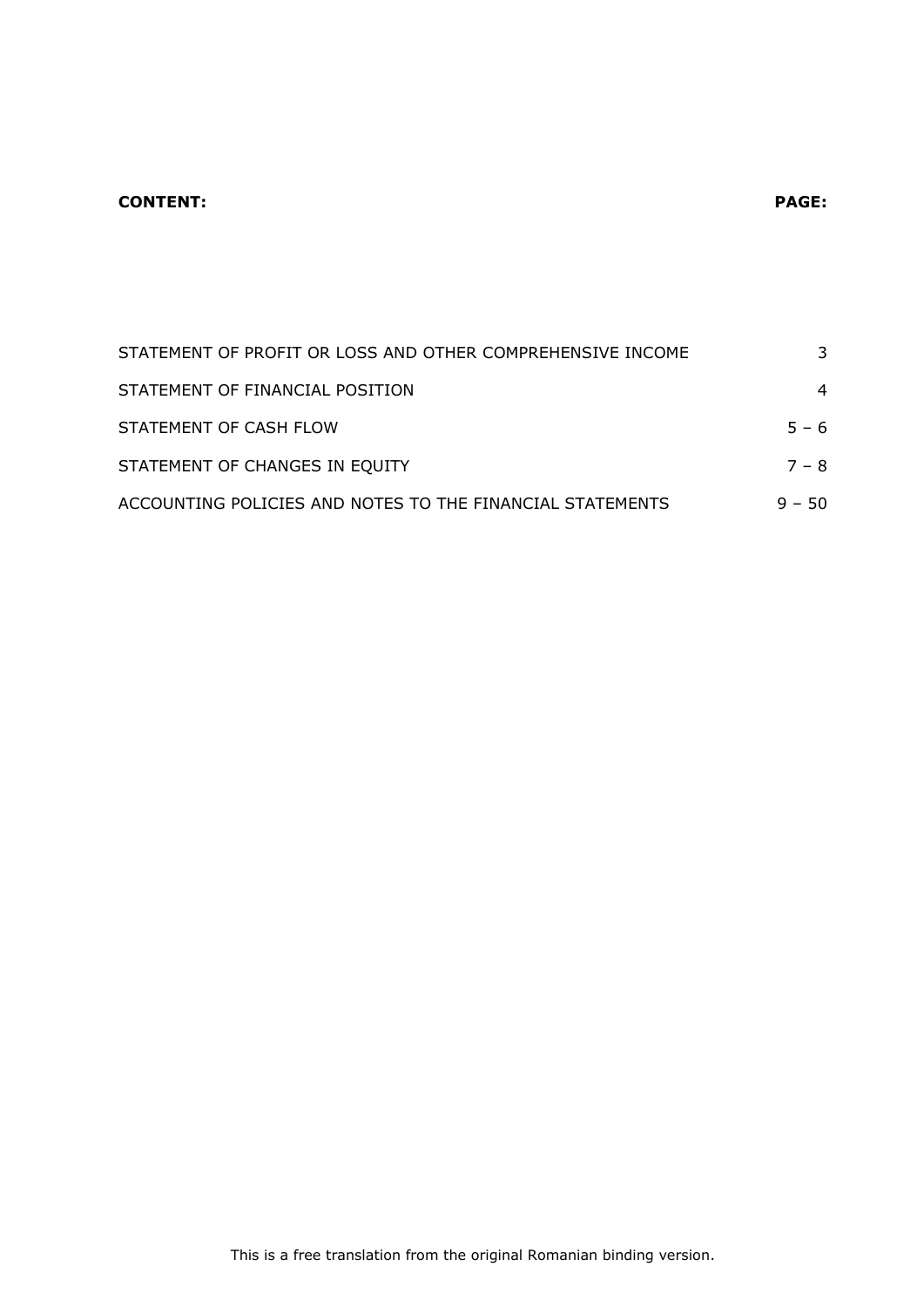#### **S.C. ELECTROPUTERE S.A. STATEMENT OF PROFIT OR LOSS AND OTHER COMPREHENSIVE INCOME AS OF JUNE 30, 2019 (all amounts are expressed in RON, unless otherwise specified)**

|                                                                                                                                                                                           | <b>Note</b>                 | <b>Year ended</b><br>June 30,<br>2019<br>unaudited                                                    | Year ended,<br><b>June 30,</b><br>2018<br>unaudited                                          |
|-------------------------------------------------------------------------------------------------------------------------------------------------------------------------------------------|-----------------------------|-------------------------------------------------------------------------------------------------------|----------------------------------------------------------------------------------------------|
| Revenue<br>Cost of sales                                                                                                                                                                  | 4<br>5                      | 20,011,304<br>(24,830,727)                                                                            | 38,714,218<br>(41, 702, 213)                                                                 |
| Gross profit / (loss)                                                                                                                                                                     |                             | (4,819,423)                                                                                           | (2,987,995)                                                                                  |
| Administrative expenses<br>Other operating expenses<br>Distribution expenses<br>Other gains or (losses)<br>Finance costs<br>Finance income<br>Profit/Loss before tax<br>Income tax credit | 9<br>7<br>6<br>8<br>8<br>10 | (11, 726, 694)<br>4,106,984<br>(432, 528)<br>(10, 437, 089)<br>(7, 348, 617)<br>727<br>(30, 656, 640) | (11,901,062)<br>(1,422,654)<br>(621, 698)<br>30,776,858<br>(7, 357, 895)<br>413<br>6,485,967 |
| Profit/Loss for the year                                                                                                                                                                  |                             | (30, 656, 640)                                                                                        | 6,485,967                                                                                    |
| Other comprehensive income, net of<br>tax:<br>Gain on revaluation of properties<br>Deferred tax related revaluation of<br>properties                                                      |                             |                                                                                                       |                                                                                              |
| <b>Total comprehensive income</b>                                                                                                                                                         |                             | (30, 656, 640)                                                                                        | 6,485,967                                                                                    |
| Earnings/losses per share                                                                                                                                                                 |                             | (0.029)                                                                                               | 0.006                                                                                        |

**OSAMA M.T. AL-HALABI LAVINIA PETCU**<br>President **Financial Manager** 

Financial Manager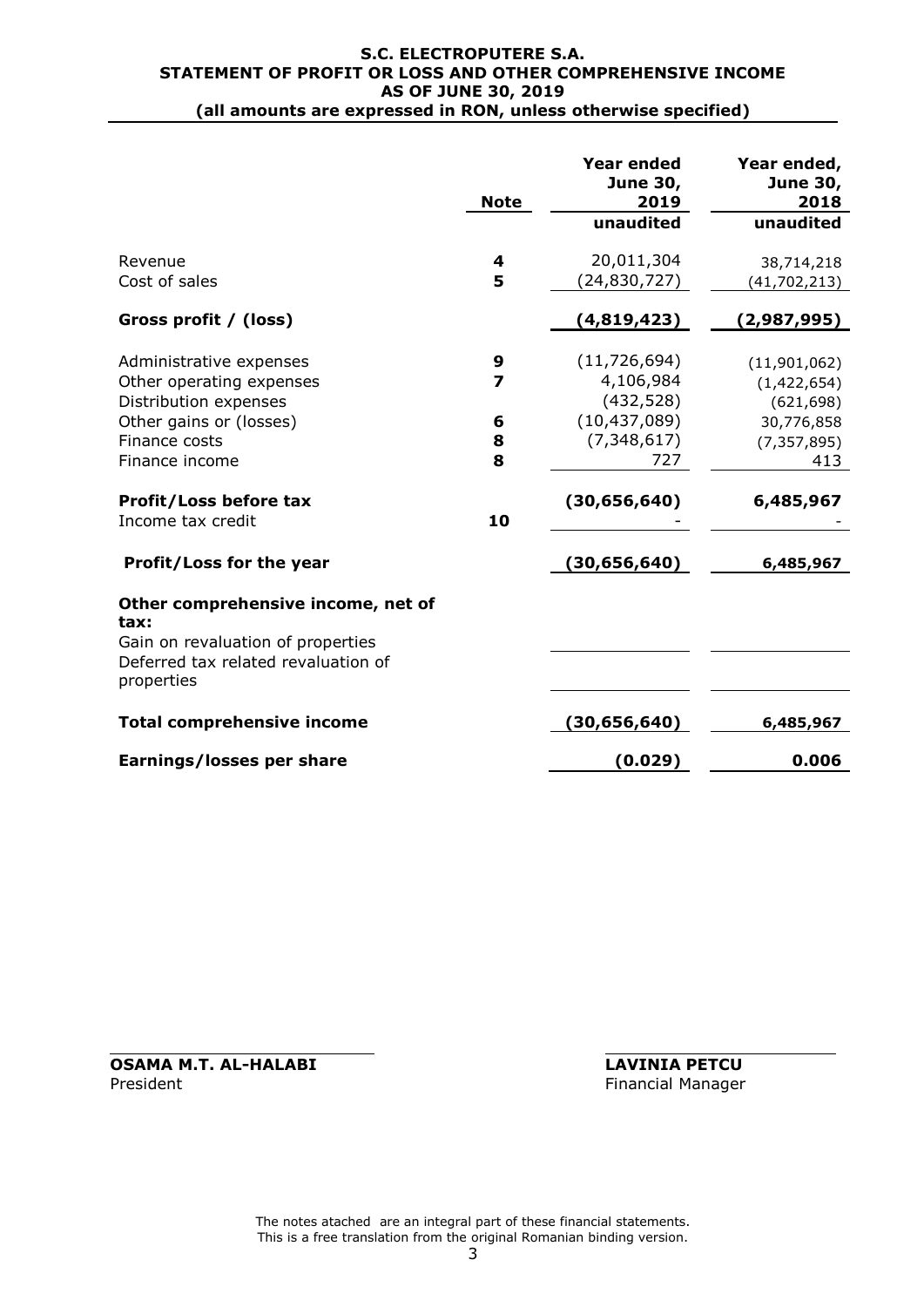|                                                                   | <b>Note</b> | June 30,<br>2019            | December 31,<br>2018        |
|-------------------------------------------------------------------|-------------|-----------------------------|-----------------------------|
|                                                                   |             | unaudited<br><b>RON</b>     | audited<br><b>RON</b>       |
| <b>ASSETS</b>                                                     |             |                             |                             |
| <b>Non-current assets</b>                                         |             |                             |                             |
| Property, plant and equipment<br>Intangible assets                | 11<br>12    | 221,282,037<br>703,796      | 228,948,585<br>772,402      |
| Other assets                                                      | 13          | 2,054,257                   | 1,586,132                   |
| <b>Total non-current assets</b>                                   |             | 224,040,090                 | 231,307,119                 |
| <b>Current assets</b>                                             |             |                             |                             |
| Inventories                                                       | 14          | 6,736,569                   | 9,048,052                   |
| Trade and other receivables<br>Other assets                       | 15<br>13    | 38,415,809<br>25,458,234    | 51,247,724<br>23,686,261    |
| Cash and cash equivalents                                         | 16          | 1,114,421                   | 2,730,073                   |
| <b>Total current assets</b>                                       |             | 71,725,033                  | 86,712,110                  |
| <b>Total assets</b>                                               |             | 295,765,123                 | 318,019,229                 |
| <b>EQUITY AND LIABILITIES</b>                                     |             |                             |                             |
| <b>Capital and reserves</b>                                       |             |                             |                             |
| Issued capital                                                    | 18          | 103,760,291                 | 103,760,291                 |
| Reserves<br>Accumulated deficit                                   | 19          | 81,302,365<br>(414,023,381) | 81,302,365<br>(383,366,741) |
| <b>Total equity</b>                                               |             | (228,960,725)               | (198,304,085)               |
| <b>Non-current liabilities</b>                                    |             |                             |                             |
| <b>Borrowings</b>                                                 | 20          |                             |                             |
| Retirement benefit obligation LT<br>Other non-current liabilities | 23          | 700,668<br>3,800,820        | 700,668                     |
|                                                                   |             |                             | 3,800,820                   |
| Total non-current liabilities                                     |             | 4,501,488                   | 4,501,488                   |
| <b>Current liabilities</b>                                        |             |                             |                             |
| Trade and other payables<br>Retirement benefit obligation ST      | 22          | 116,811,996<br>131,473      | 108,813,074<br>131,473      |
| Borrowings                                                        | 20          | 388,697,029                 | 386,016,062                 |
| Provisions                                                        | 21          | 2,095,593                   | 5,262,513                   |
| Other current liabilities                                         | 23          | 12,488,269                  | 11,598,704                  |
| <b>Total current liabilities</b>                                  |             | 520,224,360                 | 511,821,826                 |
| <b>Total liabilities</b>                                          |             | 524,725,848                 | 516,323,314                 |
| <b>Total equity and liabilities</b>                               |             | 295,765,123                 | 318,019,229                 |
|                                                                   |             |                             |                             |

**OSAMA M,T, AL-HALABI LAVINIA PETCU** President Financial Manager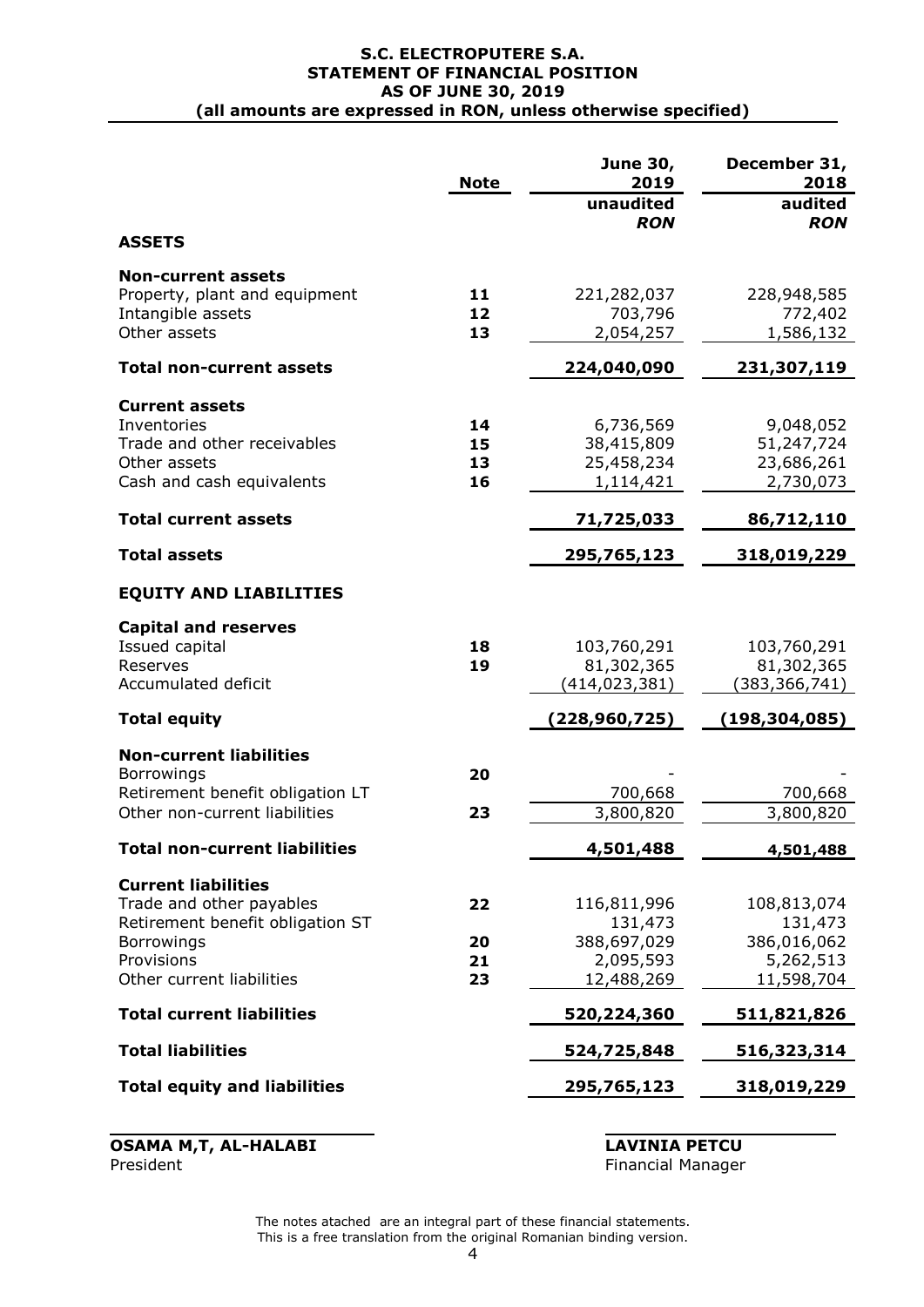#### **S.C. ELECTROPUTERE S.A. STATEMENT OF CASH FLOW AS OF JUNE 30, 2019 (all amounts are expressed in RON, unless otherwise specified)**

|                                                                                                                                                    | Year ended as at:        |                               |  |
|----------------------------------------------------------------------------------------------------------------------------------------------------|--------------------------|-------------------------------|--|
|                                                                                                                                                    | <b>June 30,</b><br>2019  | <b>June 30,</b><br>2018       |  |
| Cash flow from operating activities:                                                                                                               | unaudited                | unaudited                     |  |
| <b>Net loss</b>                                                                                                                                    | (30,656,640)             | 6,485,967                     |  |
| <b>Adjustments:</b>                                                                                                                                |                          |                               |  |
| Depreciation and amortization of non-current assets                                                                                                | 3,573,560                | 3,823,854                     |  |
| Revaluation of property effect<br>Adjustment of impairment of non current assets<br>Expense / (Reversal) of provisions for doubtful                |                          |                               |  |
| accounts receivable<br>Provisions for other current assets                                                                                         | (2,635,714)<br>14,677    | 150,383<br>45,165             |  |
| Charges to / (Reversal of) provisions for slow<br>moving and obsolete inventories                                                                  | (720, 295)               | 4,240,089                     |  |
| Reversal of) / Charges to provisions for risks and                                                                                                 |                          |                               |  |
| charges<br>Income from fixed assets sale<br>Expense with provision for employee benefits                                                           | (3, 166, 920)<br>366,247 | (6,409,223)<br>(30, 551, 125) |  |
| Net interest expenses<br>Unrealized forex (gain) / loss differences                                                                                | 7,347,891                | 7,357,482<br>(3, 382, 555)    |  |
| Donations                                                                                                                                          | 3,665,983                |                               |  |
| <b>Movements in working capital:</b>                                                                                                               |                          |                               |  |
| (Increase) / Decrease in trade and other receivables<br>Decrease / (Increase) in inventories<br>Decrease / (Increase) of good execution guarantees | 13,466,780<br>3,031,778  | 6,292,074<br>(1,947,964)      |  |
| granted to customers                                                                                                                               | (468, 125)               | (4,339)                       |  |
| Decrease / (Increase) in prepayed expenses                                                                                                         | 1,038,072                | 1,168,331                     |  |
| Increase in trade and other payables                                                                                                               | 8,888,487                | 3,835,604                     |  |
| Cash (used in) / generated by operations                                                                                                           | 3,745,781                | (8,896,257)                   |  |
| Interest paid<br>Interest received                                                                                                                 | (213, 603)               | (1,978,404)                   |  |
| Cash flows (used in) / generated by operating<br><b>activities</b>                                                                                 | 3,532,178                | (10, 874, 661)                |  |
| Cash flow from investing activities:                                                                                                               |                          |                               |  |
| Payments for acquisitions of property, plant and                                                                                                   |                          |                               |  |
| equipment and intangible assets<br>Proceeds from disposals of property, plant and                                                                  | (694, 509)               | (816, 201)                    |  |
| equipment                                                                                                                                          |                          | 35,856,827                    |  |
| Cash flows (used in) investing activities                                                                                                          | (694, 509)               | 35,040,626                    |  |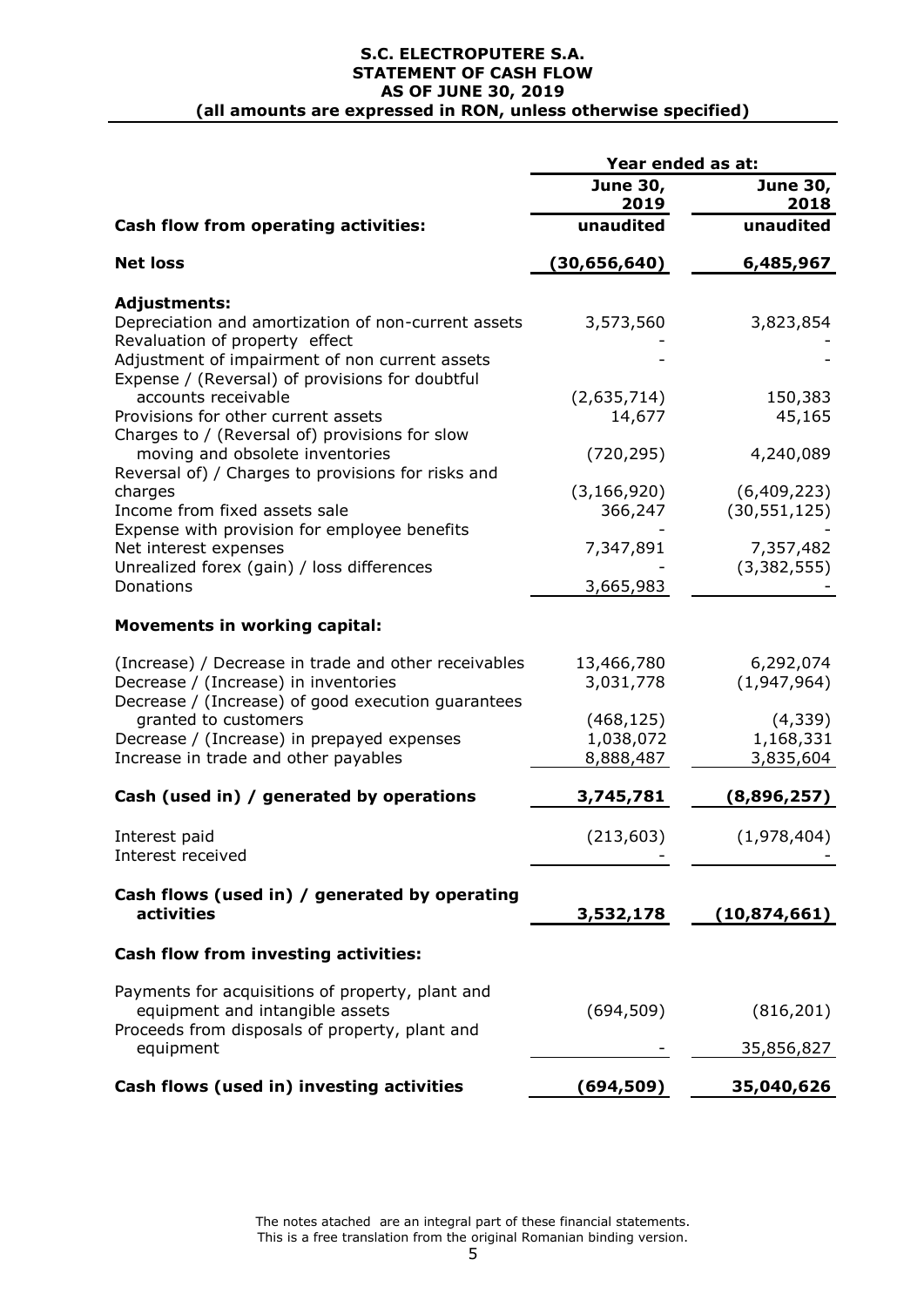#### **S.C. ELECTROPUTERE S.A. STATEMENT OF CASH FLOW AS OF JUNE 30, 2019 (all amounts are expressed in RON, unless otherwise specified)**

|                                                                                      | Year ended<br><b>June 30,</b><br>2019 | Year ended<br><b>June 30,</b><br>2018 |
|--------------------------------------------------------------------------------------|---------------------------------------|---------------------------------------|
| <b>Cash flow from financing activities:</b>                                          | unaudited                             | unaudited                             |
| Increase / (Decrease) in loans from financial<br>instiutions<br>Payments for leasing | (4,453,321)                           | (24, 721, 105)                        |
|                                                                                      |                                       |                                       |
| Cash generated by / (used in) financing<br>activities                                | (4,453,321)                           | (24,721,105)                          |
| Net (decrease) in cash and cash<br>equivalents                                       | (1,615,652)                           | (555,140)                             |
| Cash and cash equivalents at the<br>beginning of the year                            | 2,730,073                             | 1,440,528                             |
| Cash and cash equivalents at the end of<br>the year                                  | 1,114,421                             | 885,384                               |

**OSAMA M,T, AL-HALABI LAVINIA PETCU**<br>President **Financial Manager** 

Financial Manager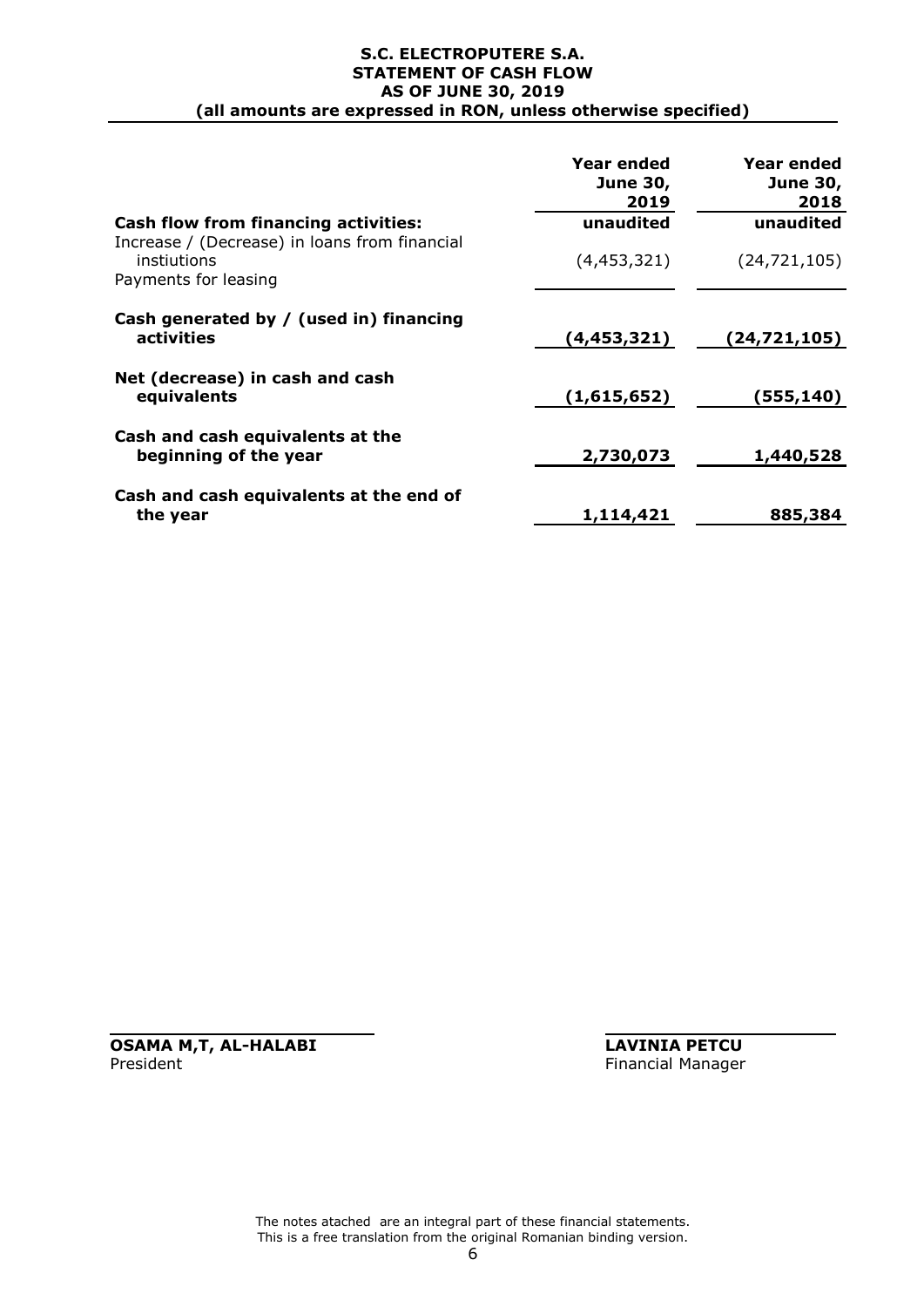#### **S.C. ELECTROPUTERE S.A. STATEMENT OF CHANGES IN EQUITY AS OF JUNE 30, 2019 (all amounts are expressed in RON, unless otherwise specified)**

|                                                                                                         | <b>Share</b><br>capital | <b>Other</b><br>reserves | <b>Revaluation</b><br>reserves | <b>Accumulated</b><br>deficit from the<br>transition to<br><b>IFRS</b> | <b>Accumulated</b><br>deficit | <b>Total</b>    |
|---------------------------------------------------------------------------------------------------------|-------------------------|--------------------------|--------------------------------|------------------------------------------------------------------------|-------------------------------|-----------------|
| Balance at January 1, 2018                                                                              | 103,760,291             | 60,918,636               | 20,383,729                     | 377,386,808                                                            | (747, 631, 101)               | (185, 181, 637) |
| Loss for the year<br>Other comprehensive income<br>Elimination of share capital inflation<br>adjustment |                         | $\overline{\phantom{0}}$ |                                | $\overline{\phantom{0}}$<br>$\overline{\phantom{0}}$                   | (13, 122, 450)                | (13, 122, 450)  |
| Others                                                                                                  |                         | 87,466                   | (87, 466)                      |                                                                        |                               |                 |
| <b>Balance at December 31, 2018</b>                                                                     | 103,760,291             | 61,006,102               | 20,296,263                     | 377,386,808                                                            | (760,753,549)                 | (198, 304, 085) |

**OSAMA M,T, AL-HALABI LAVINIA PETCU**<br>President **Financial Manager** 

Financial Manager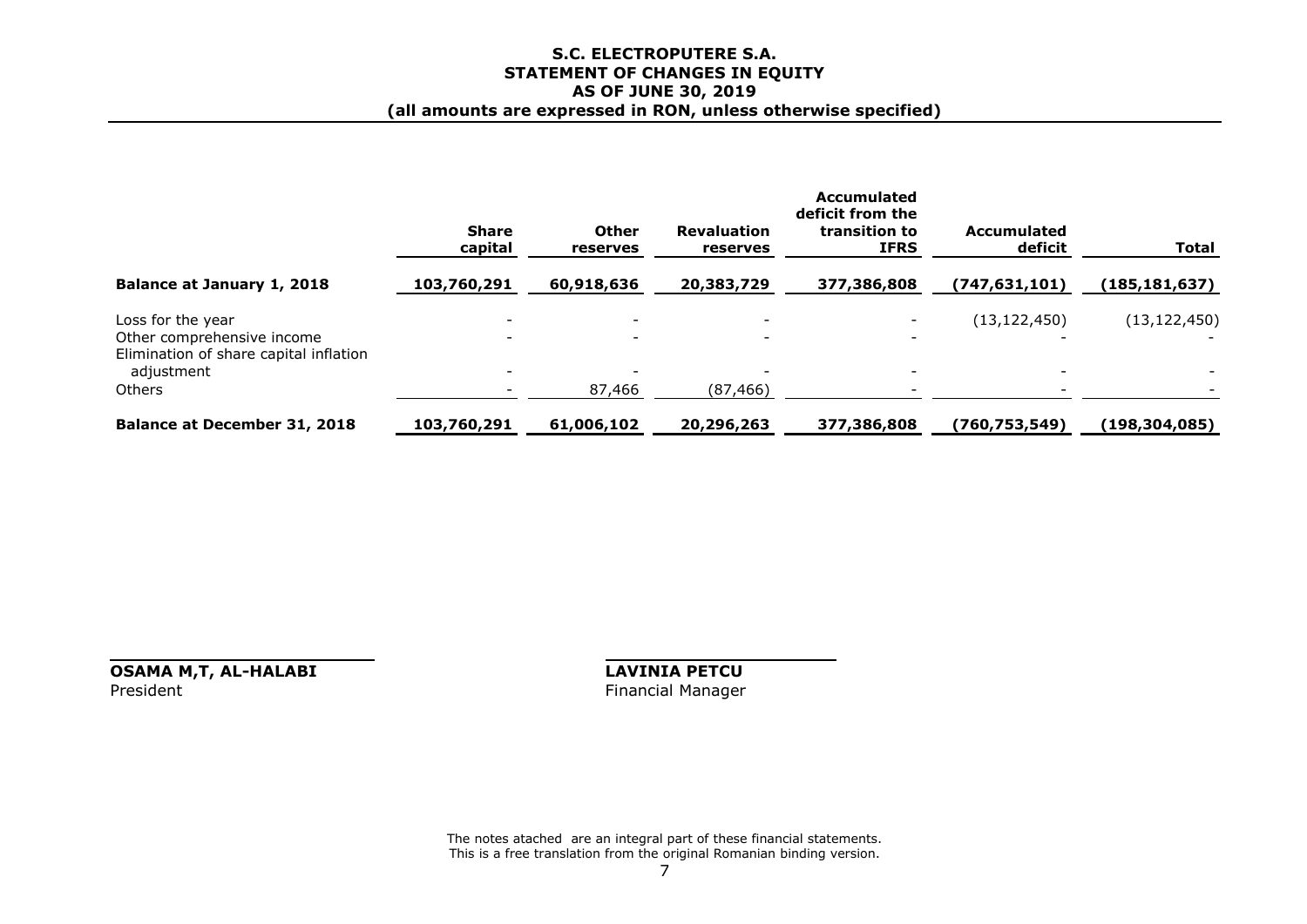#### **S.C. ELECTROPUTERE S.A. STATEMENT OF CHANGES IN EQUITY AS OF JUNE 30, 2019 (all amounts are expressed in RON, unless otherwise specified)**

|                                                                                                                                                          | <b>Share</b><br>capital                                                                                      | <b>Other</b><br>reserves | <b>Revaluation</b><br>reserves | Accumulated<br>deficit from<br>the transition<br>to IFRS | <b>Accumulated</b><br>deficit | <b>Total</b>    |
|----------------------------------------------------------------------------------------------------------------------------------------------------------|--------------------------------------------------------------------------------------------------------------|--------------------------|--------------------------------|----------------------------------------------------------|-------------------------------|-----------------|
| Balance at January 1, 2019                                                                                                                               | 103,760,291                                                                                                  | 61,006,102               | 20,296,263                     | 377,386,808                                              | (760, 753, 549)               | (198, 304, 085) |
| Loss at December 31, 2018<br>Revaluation of property gain<br>Other comprehensive income<br>Deffered tax related revaluation<br>reserves<br><b>Others</b> | $\overline{\phantom{a}}$<br>$\overline{\phantom{a}}$<br>$\overline{\phantom{a}}$<br>$\overline{\phantom{a}}$ |                          |                                |                                                          | (30,656,640)                  | (30,656,640)    |
| Balance at June 30, 2019                                                                                                                                 | 103,760,291                                                                                                  | 60,006,102               | 20,296,263                     | 377,386,808                                              | (791, 410, 187)               | (228, 960, 723) |

**OSAMA M,T, AL-HALABI LAVINIA PETCU** President Financial Manager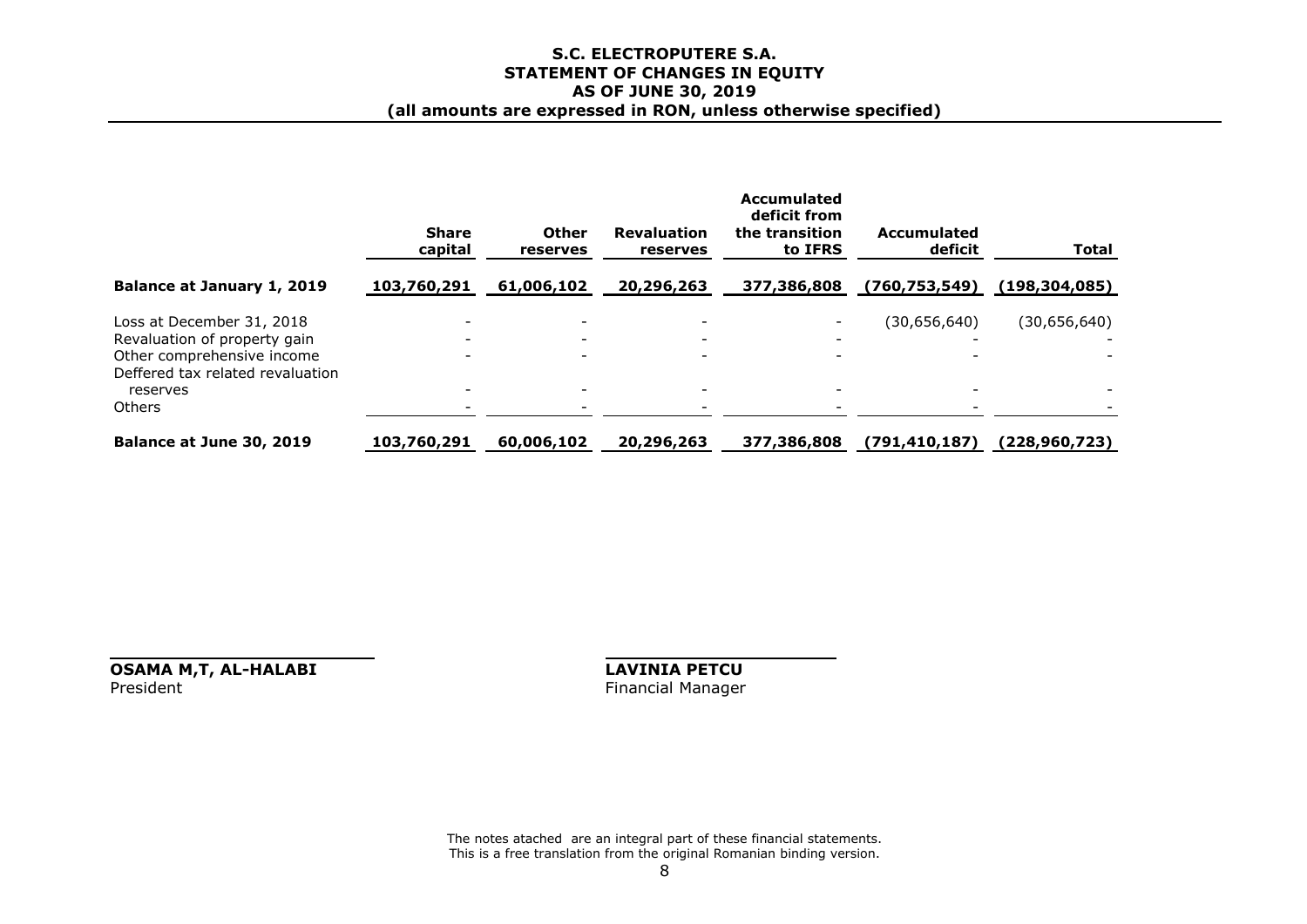### **1. GENERAL INFORMATION**

S,C, ELECTROPUTERE S,A, (the "Entity") is an entity set up under the Romanian law. The Entity was initially established in 1949, having its main business purpose the manufacturing of electrotechnical equipment of high currents for energy sector and railway transport, and initially structured in four main production sectors: rotative motors, power transformers, electrical devices and locomotives,.

Electroputere S,A, became a holding Company on August 17, 1994 and was privatized in October 2007, Al-Arrab Contracting Company Limited being the major shareholder.

The adress of the registered office of the Company is: Craiova, Bucuresti street, no, 80.

The main categories of products of the Entity are: power transformers, rotative electrical engines, repairs and upgrades to equipment and installations.

During 2019 approximately 83% (2018: 74%) of sales went to Romanian market, Electroputere S,A, is listed on Bucharest Stock Exchange, having the symbol "EPT". Its prices per share could be analyzed as follows:

|               | 2019   | 2018   |
|---------------|--------|--------|
| Minimum price | 0,0095 | 0,0145 |
| Maximum price | 0,0110 | 0,0145 |

The evolution of average number of the Entity's employees was as follows:

|                             | 2019 | 2018 |
|-----------------------------|------|------|
| Average number of employees | 446  | 706  |

### **2. APPLICATION OF NEW AND REVISED INTERNATIONAL FINANCIAL REPORTING STANDARDS**

### **a) Initial application of new amendments to the existing standards effective for the current reporting period**

The following amendments to the existing standards and new interpretation issued by the International Accounting Standards Board (IASB) and adopted by the EU are effective for the current reporting period:

- **Amendments to IAS 7 "Statement of Cash Flows"** Disclosure Initiative adopted by EU on 6 November 2017 (effective for annual periods beginning on or after 1 January 2017).
- **Amendments to IAS 12 "Income Taxes"** Recognition of Deferred Tax Assets for Unrealised Losses – adopted by EU on 6 November 2017 (effective for annual periods beginning on or after 1 January 2017).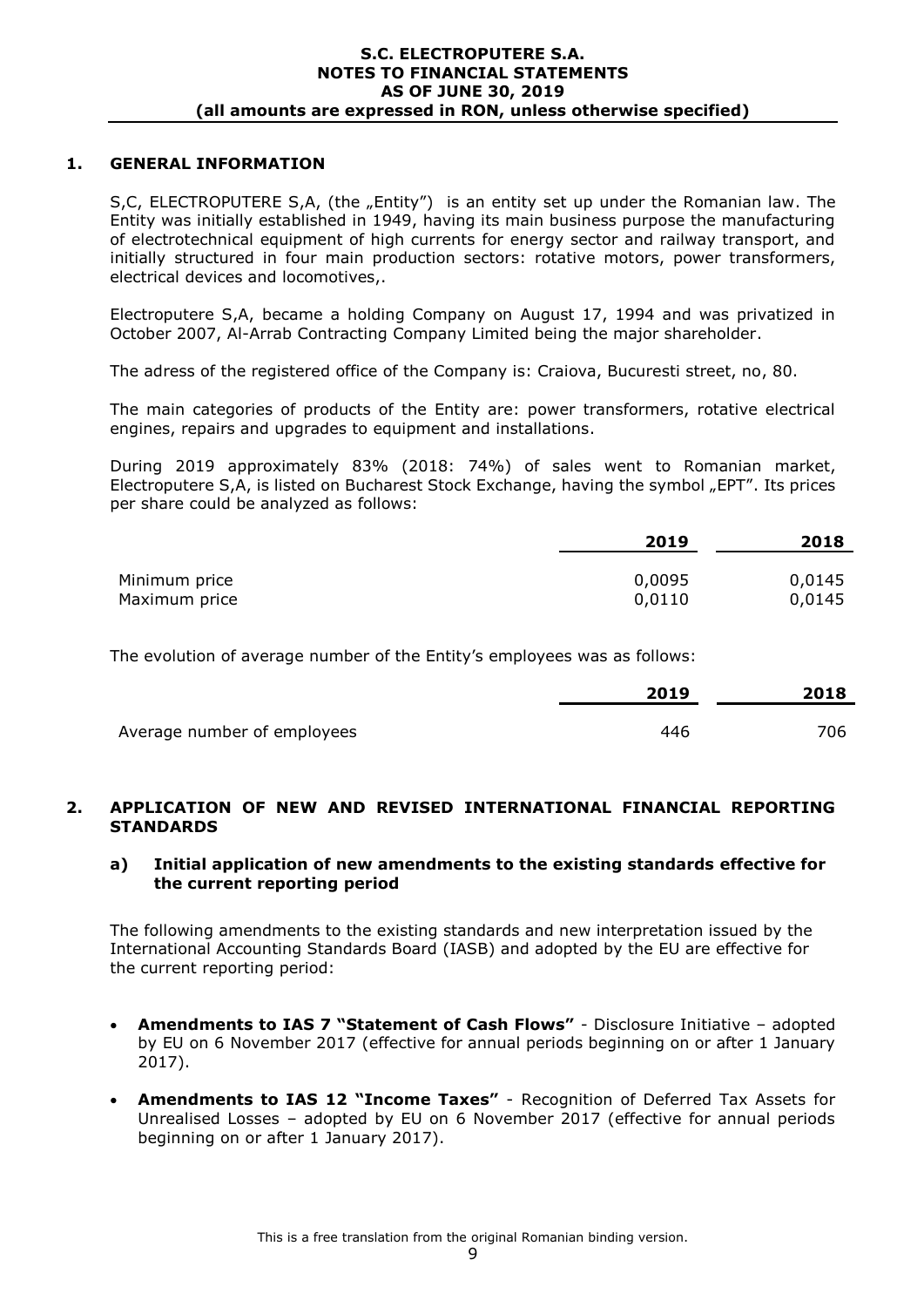**Amendments to IFRS 12 due to "Improvements to IFRSs (cycle 2014-2016)"** resulting from the annual improvement project of IFRS (IFRS 1, IFRS 12 and IAS 28) primarily with a view to removing inconsistencies and clarifying wording – adopted by the EU on 7 February 2018 (amendments to IFRS 12 are to be applied for annual periods beginning on or after 1 January 2017).

The adoption of these amendments to the existing standards has not led to any material changes in the Company's financial statements.

- **IFRS 9 "Financial Instruments"** adopted by the EU on 22 November 2016 (effective for annual periods beginning on or after 1 January 2018).
- **IFRS 15 "Revenue from Contracts with Customers"** and amendments to IFRS 15 "Effective date of IFRS 15" - adopted by the EU on 22 September 2016 (effective for annual periods beginning on or after 1 January 2018).
- **IFRS 16 "Leases"** adopted by the EU on 31 October 2017 (effective for annual periods beginning on or after 1 January 2019).
- **Amendments to IFRS 4 "Insurance Contracts"**  Applying IFRS 9 Financial Instruments with IFRS 4 Insurance Contracts – adopted by the EU on 3 November 2017 (effective for annual periods beginning on or after 1 January 2018 or when IFRS 9 "Financial Instruments" is applied first time).
- **Amendments to IFRS 15 "Revenue from Contracts with Customers"** Clarifications to IFRS 15 Revenue from Contracts with Customers – adopted by the EU on 31 October 2017 (effective for annual periods beginning on or after 1 January 2018).
- **Amendments to IFRS 1 and IAS 28 due to "Improvements to IFRSs (cycle 2014-** 2016)" resulting from the annual improvement project of IFRS (IFRS 1, IFRS 12 and IAS 28) primarily with a view to removing inconsistencies and clarifying wording – adopted by the EU on 7 February 2018 (amendments to IFRS 1 and IAS 28 are to be applied for annual periods beginning on or after 1 January 2018).

The Company has elected not to adopt these new standards and amendments to existing standards in advance of their effective dates. The Company anticipates that the adoption of these standards and amendments to existing standards will have no material impact on the financial statements of the Company in the period of initial application.

### **b) New standards and amendments to the existing standards issued by IASB but not yet adopted by the EU**

At present, IFRS as adopted by the EU do not significantly differ from regulations adopted by the International Accounting Standards Board (IASB) except for the following new standards, amendments to the existing standards and new interpretation, which were not endorsed for use in EU (the effective dates stated below is for IFRS in full):

- **IFRS 14 "Regulatory Deferral Accounts"** (effective for annual periods beginning on or after 1 January 2016) - the European Commission has decided not to launch the endorsement process of this interim standard and to wait for the final standard.
- **IFRS 17 "Insurance Contracts"** (effective for annual periods beginning on or after 1 January 2021).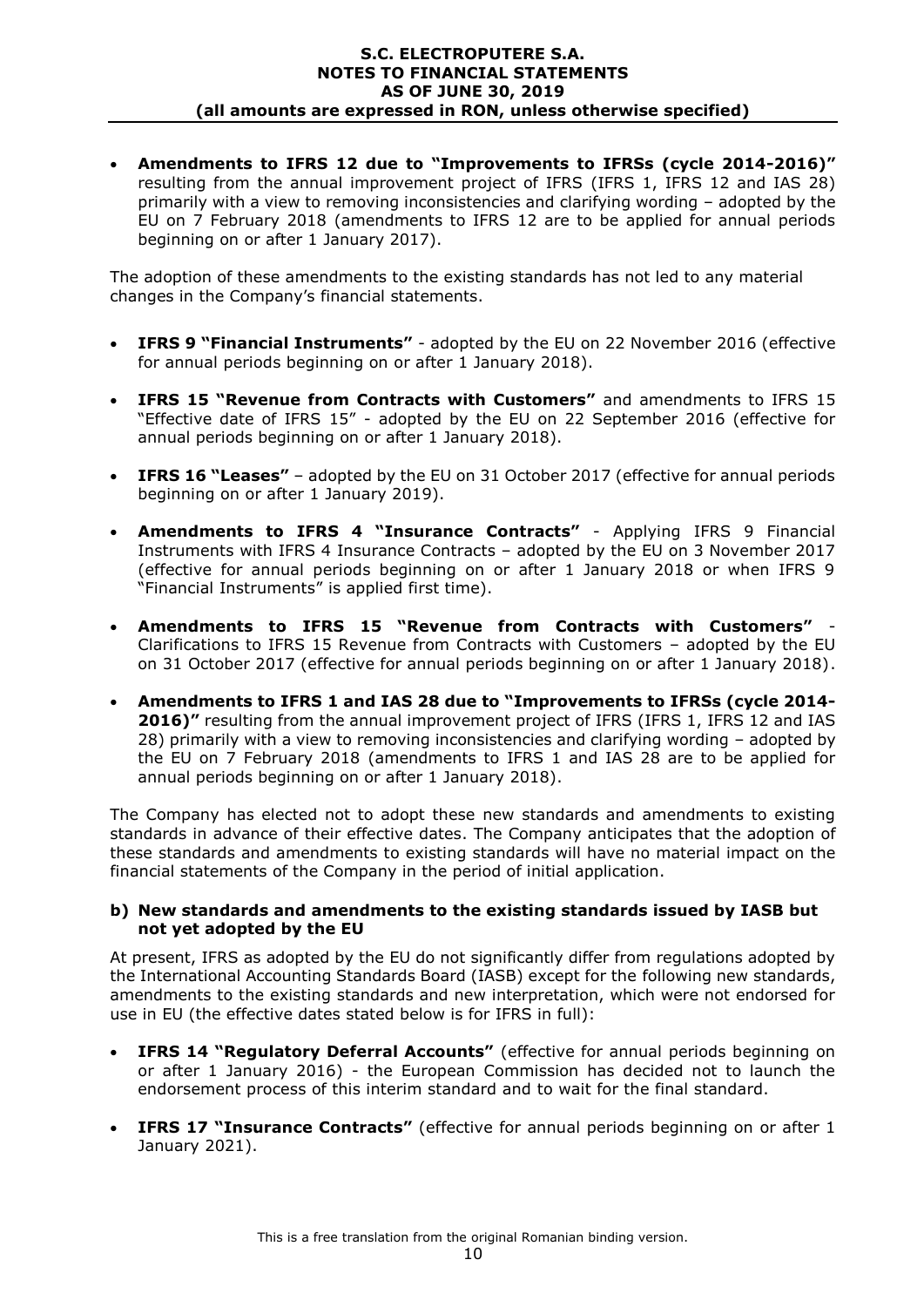- **Amendments to IFRS 2 "Share-based Payment"** Classification and Measurement of Share-based Payment Transactions (effective for annual periods beginning on or after 1 January 2018).
- **Amendments to IFRS 9 "Financial Instruments"**  Prepayment Features with Negative Compensation (effective for annual periods beginning on or after 1 January 2019).
- **Amendments to IFRS 10 "Consolidated Financial Statements" and IAS 28 "Investments in Associates and Joint Ventures"** - Sale or Contribution of Assets between an Investor and its Associate or Joint Venture and further amendments (effective date deferred indefinitely until the research project on the equity method has been concluded).
- **Amendments to IAS 19 "Employee Benefits"** Plan Amendment, Curtailment or Settlement (effective for annual periods beginning on or after 1 January 2019).
- **Amendments to IAS 28 "Investments in Associates and Joint Ventures"**  Longterm Interests in Associates and Joint Ventures (effective for annual periods beginning on or after 1 January 2019).
- **Amendments to IAS 40 "Investment Property"** Transfers of Investment Property (effective for annual periods beginning on or after 1 January 2018).
- **Amendments to various standards due to "Improvements to IFRSs (cycle 2015- 2017)"** resulting from the annual improvement project of IFRS (IFRS 3, IFRS 11, IAS 12 and IAS 23) primarily with a view to removing inconsistencies and clarifying wording (effective for annual periods beginning on or after 1 January 2019).
- **IFRIC 22 "Foreign Currency Transactions and Advance Consideration"** (effective for annual periods beginning on or after 1 January 2018).
- **IFRIC 23 "Uncertainty over Income Tax Treatments"** (effective for annual periods beginning on or after 1 January 2019).

The Company anticipates that the adoption of these new standards, amendments to the existing standards and new interpretations will have no material impact on the financial statements of the Company in the period of initial application.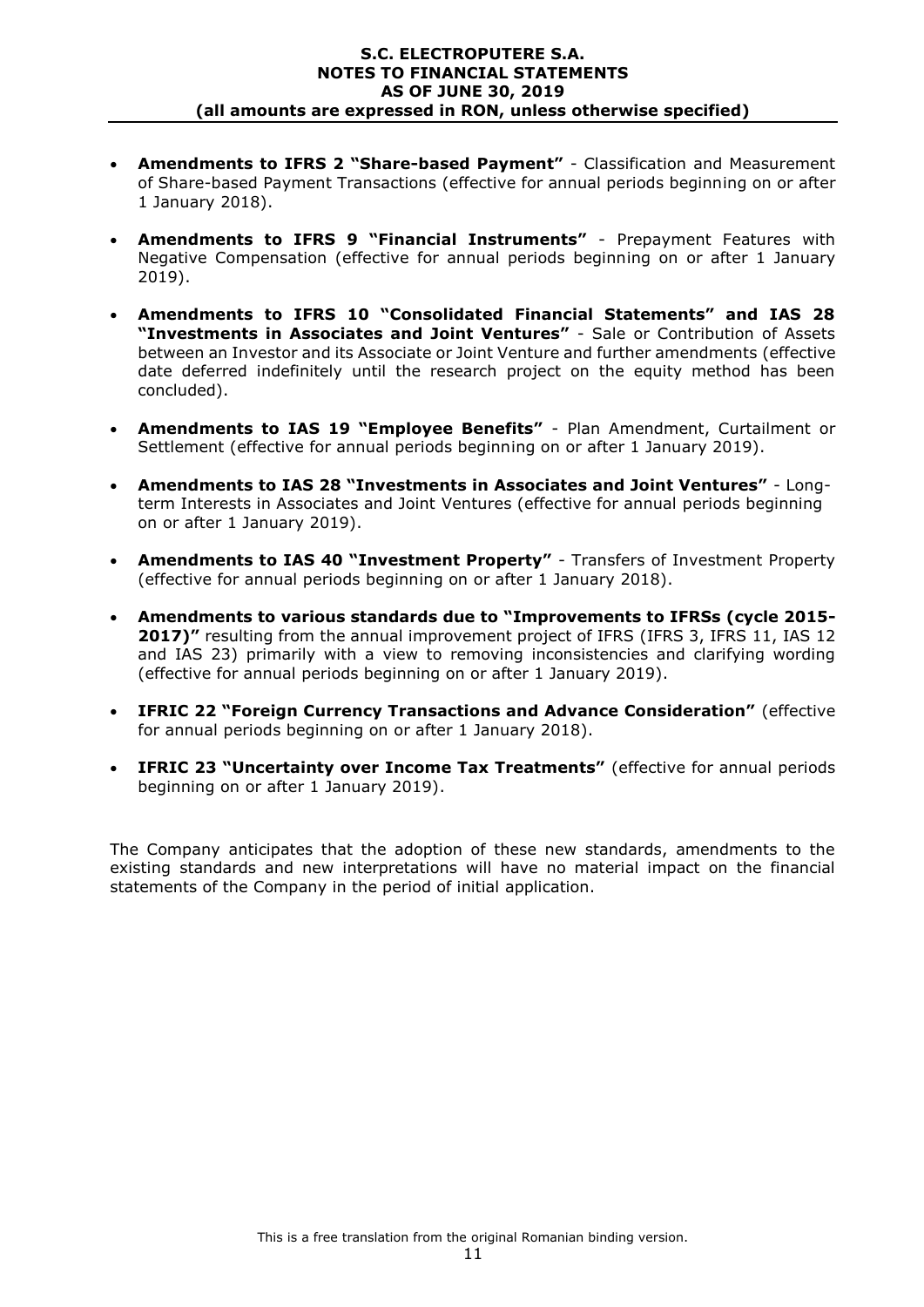### **3. SIGNIFICANT ACCOUNTING POLICIES**

#### **Statement of compliance**

The financial statements have been prepared in accordance with International Financial Reporting Standards adopted by the European Union (EU), as provided for by the Public Finance Minister no 2844/2016 and its subsequent ammendments.

#### **Basis of preparation**

The financial statements have been prepared on the historical cost basis except for certain classes of property plant and equipment and financial instruments that are measured at revalued amounts or fair values, as explained in the accounting policies below, Historical cost is generally based on the fair value of the consideration given in the exchange for assets

The principal accounting policies are set out below:

#### **Going concern**

The financial statements have been prepared on a going concern basis, under the historical cost convention adjusted for the effects of hyperinflation until 31 december 2003 for share capital and reserves, respectively equipments.

As at June 30, 2019, the Company recorded an accumulated loss from the previous years in the amount of RON 414,023,381, negative net assets in the amount of RON 228,960,725, net current liabilities in amount of RON 520,224,360 and the loss for the year then ended amounts to RON 30,656,640. These matters indicate an uncertainty regarding the Company's ability to continue as a going concern and an decreased liquidity risk. In addition, according to statutory commercial law 31/1990, revised, in the event where the administrators ascertain that, further to incurring losses, the net assets, calculated as the difference between total assets and total liabilities of the Company, are less than half the value of the share capital, the administrators shall convene the general meeting of shareholders to decide whether to increase the share capital or to reduce it to the remaining value or to dissolve the Company.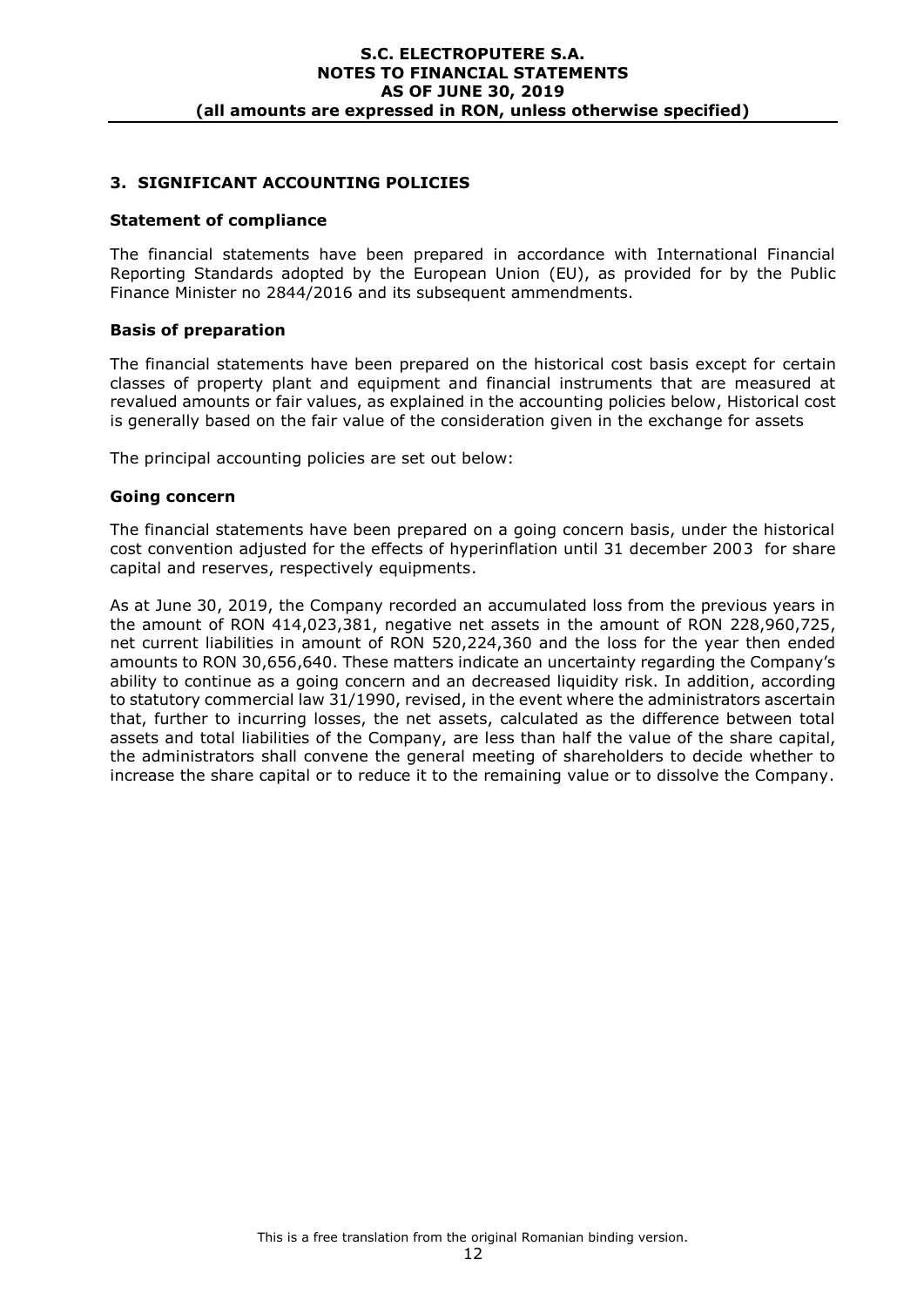### **Going concern (continued)**

Management believes that it is unlikely that the Company will be subject to dissolution procedures in the foreseeable future. As a result, the Company's capacity to continue as a going concern depends on the financial support from its shareholders. Management believes that such a support will be available whenever necessary. These financial statements do not include adjustments that might arise from this uncertainty regarding the ability of the Company to continue as a going concern.

**The principal accounting policies** are presented below:

#### **Revenue recognition**

Revenue is measured at the fair value of the consideration received or receivable, Revenue is reduced by estimated customer returns, rebates and other similar allowances.

### **Sale of goods**

Revenue from the sale of goods is recognized when all the following conditions are satisfied:

- The Entity has transferred to the buyer the significant risks and rewards of ownership of the goods;
- The Entity retains neither continuing managerial involvement to the degree usually associated with ownership nor effective control over the goods sold;
- The amount of revenue can be measured reliably;
- It is probable that economic benefits associated with the transaction will flow to the Entity; and
- The costs incurred or to be incurred in respect of the transaction can be measured reliably,

Specifically, revenue from sale of goods is recognized when goods are delivered and legal title is passed. Revenues from the sale of power transformers are recognized using the principles of the construction contracts,

#### **Rendering of services**

Revenue from a contract to provide services is recognized by reference to the stage of completion of the contract. The stage of completion of the contract is determined as follows:

- installation fees are recognized by reference to the stage of completion of the installation, determined as the proportion of the total time expected to install that has elapsed at the end of the reporting period;
- servicing fees included in the price of products sold are recognized by reference to the proportion of the total cost of providing the servicing for the product sold; and
- revenue from time and material contracts is recognized at the contractual rates as labour hours and direct expenses are incurred,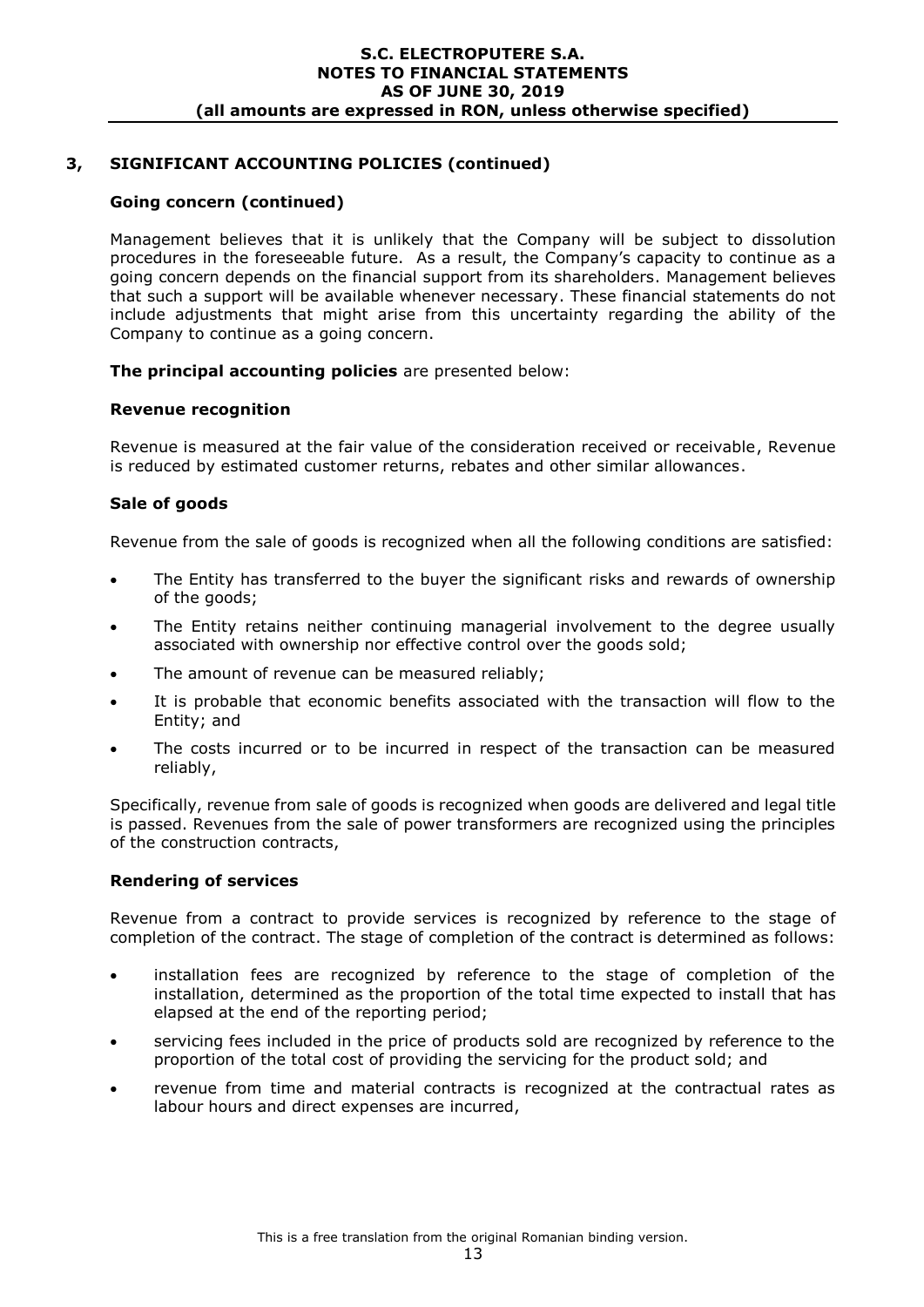### **Interest income**

Interest income from a financial asset is recognized when it is probable that the economic benefits will flow to the Entity and the amount of income can be measured reliably. Interest income is accrued on a time basis, by reference to the principal outstanding and at the effective interest rate applicable, which is the rate that exactly discounts estimated future cash receipts through the expected life of the financial asset to that asset's net carrying amount on initial recognition.

### **Construction contracts (transformers factory)**

In accordance with the provisions of IFRS 15 – Revenue from contracts with clients, when the outcome of a construction contract can be estimated reliably, revenue and costs are recognised by reference to the stage of completion of the contract activity at the end of the reporting period, measured based on the proportion of contract costs incurred for work performed to date relative to the estimated total contract costs, except where this would not be representative for the stage of completion.

Variations in contract work, claims and incentive payments are included to the extent that the amount can be measured reliably and its receipt is considered probable.

When it is probable that total contract costs will exceed total contract revenue, the expected loss is recognised as an expense immediately and the Company records provisions for onerous contracts.

When contract costs incurred to date plus recognised profits less recognised losses exceed progress billings, the surplus is shown as amounts due from customers for contract work, For contracts, where progress billings exceed contract costs incurred to date plus recognised profits less recognised losses, the surplus is shown as the amounts due to customers for contract work. Amounts received before the related work is performed are included in the statement of financial position, as a liability, as advances received. Amounts billed for work performed but not yet paid by the customer are included in the statement of financial position under trade and other receivables.

### **Leasing**

Leases are classified as finance leases whenever the terms of the lease transfer substantially all the risks and rewards of ownership to the lessee. All other leases are classified as operating leases.

### *The Entity's as lessor*

Amounts due from lessees under finance leases are recognized as receivables at the amount of the Entity's net investment in the leases. Finance lease income is allocated to accounting periods so as to reflect a constant periodic rate of return on the Entity's net investment outstanding in respect of the leases.

Rental income from operating leases is recognized on a straight-line basis over the term of the relevant lease. Initial direct costs incurred in negotiating and arranging an operating lease are added to the carrying amount of the leased asset and recognized on a straight-line basis over the lease term.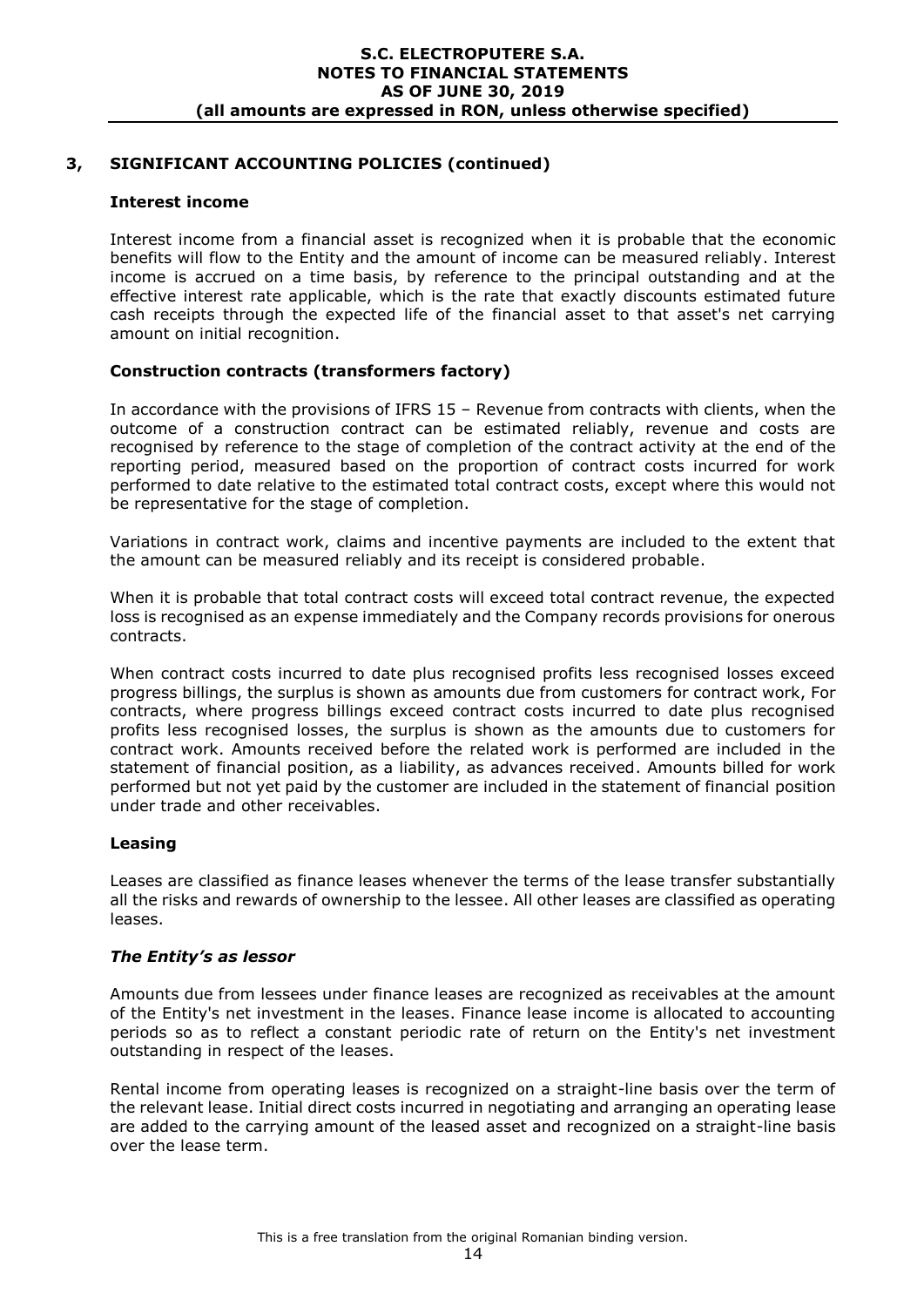### **Leasing (continued)**

### *The Entity as lessee*

Assets held under finance leases are initially recognized as assets of the Entity at their fair value at the inception of the lease or, if lower, at the present value of the minimum lease payments. The corresponding liability to the lessor is included in the statement of financial position as a finance lease obligation,

Lease payments are apportioned between finance expenses and reduction of the lease obligation so as to achieve a constant rate of interest on the remaining balance of the liability. Finance expenses are recognized immediately in profit or loss, unless they are directly attributable to qualifying assets, in which case they are capitalized in accordance with the Entity's general policy on borrowing costs. Contingent rentals are recognized as expenses in the periods in which they are incurred.

Operating lease payments are recognized as an expense on a straight-line basis over the lease term, except where another systematic basis is more representative of the time pattern in which economic benefits from the leased asset are consumed. Contingent rentals arising under operating leases are recognized as an expense in the period in which they are incurred.

In the event that lease incentives are received to enter into operating leases, such incentives are recognized as a liability. The aggregate benefit of incentives is recognized as a reduction of rental expense on a straight-line basis, except where another systematic basis is more representative of the time pattern in which economic benefits from the leased asset are consumed.

#### **Foreign currencies**

The Company's operations are in Romania and the functional currency is RON.

In preparing the financial statements of the Entity, transactions in currencies other than the Entity's functional currency (foreign currencies) are recognized at the rates of exchange prevailing at the dates of the transactions. At the end of each reporting period, monetary items denominated in foreign currencies are translated at the rates prevailing at that date, Non-monetary items carried at fair value that are denominated in foreign currencies are translated at the rates prevailing at the date when the fair value was determined, Nonmonetary items that are measured in terms of historical cost in a foreign currency are not retranslated.

Exchange differences on monetary items are recognized in profit or loss in the period in which they arise except for:

- Exchange differences on foreign currency borrowings relating to assets under construction for future productive use, which are included in the cost of those assets when they are regarded as an adjustment to interest costs on those foreign currency borrowings;
- Exchange differences on transactions entered into in order to hedge certain foreign currency risks,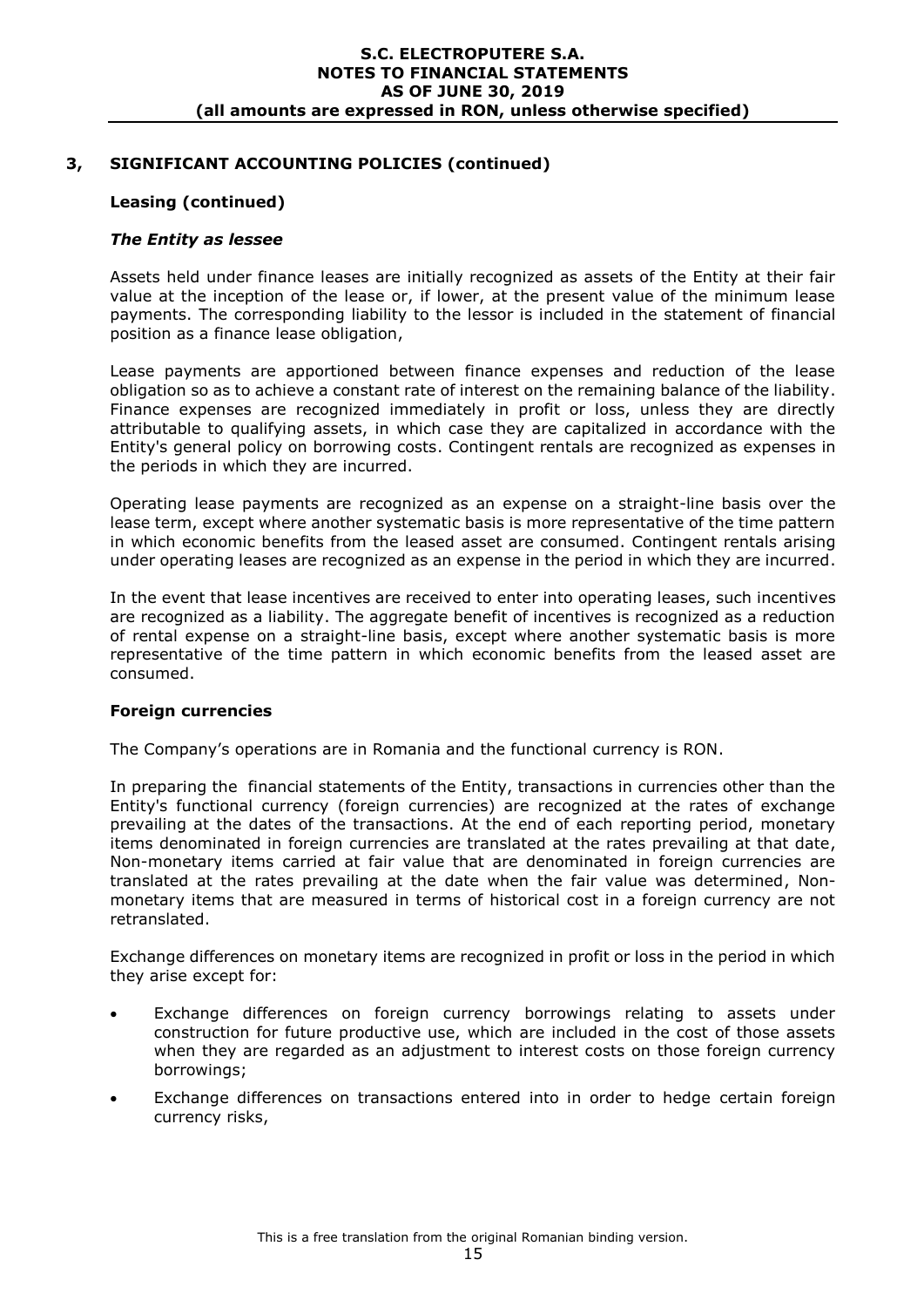### **Foreign currencies (continued)**

The official conversion rates used to convert foreign currency denominated balance sheet items at the end of the reporting periods were as follows:

- December 31<sup>st</sup>, 2018: 4,0736 RON/USD si 4,6639 RON/EUR;
- June 30, 2019: 4,1587 RON/USD si 4,7351 RON/EUR;

### **Borrowing costs**

Borrowing costs directly attributable to the acquisition, construction or production of qualifying assets, which are assets that necessarily take a substantial period of time to get ready for their intended use or sale, are added to the cost of those assets, until such time as the assets are substantially ready for their intended use or sale,

All other borrowing costs are recognized in profit or loss account in the period in which they are incurred.

#### **Employee benefits**

The Entity, in the normal course of business, makes payments to the Romanian State on behalf of its employees for pensions, health care and unemployment cover, The cost of these payments is charged to profit or loss account in the same period as the related salary cost.

The Entity pays employees retirement benefits, benefits which are defined in the Collective Labor Agreement of the Entity.

#### **Taxation**

Income tax expense represents the sum of the tax currently payable and deferred tax.

#### *Current tax*

The tax currently payable is based on taxable profit for the year. Taxable profit differs from profit as reported in the statement of comprehensive income because of items of income or expense that are taxable or deductible in other years and items that are never taxable or deductible.The Entity's liability for current tax is calculated using tax rates that have been enacted or substantively enacted by the end of the reporting period,

#### *Deferred tax*

Deferred tax is recognized on temporary differences between the carrying amounts of assets and liabilities in the financial statements and the corresponding tax bases used in the computation of taxable profit, Deferred tax liabilities are generally recognized for all taxable temporary differences.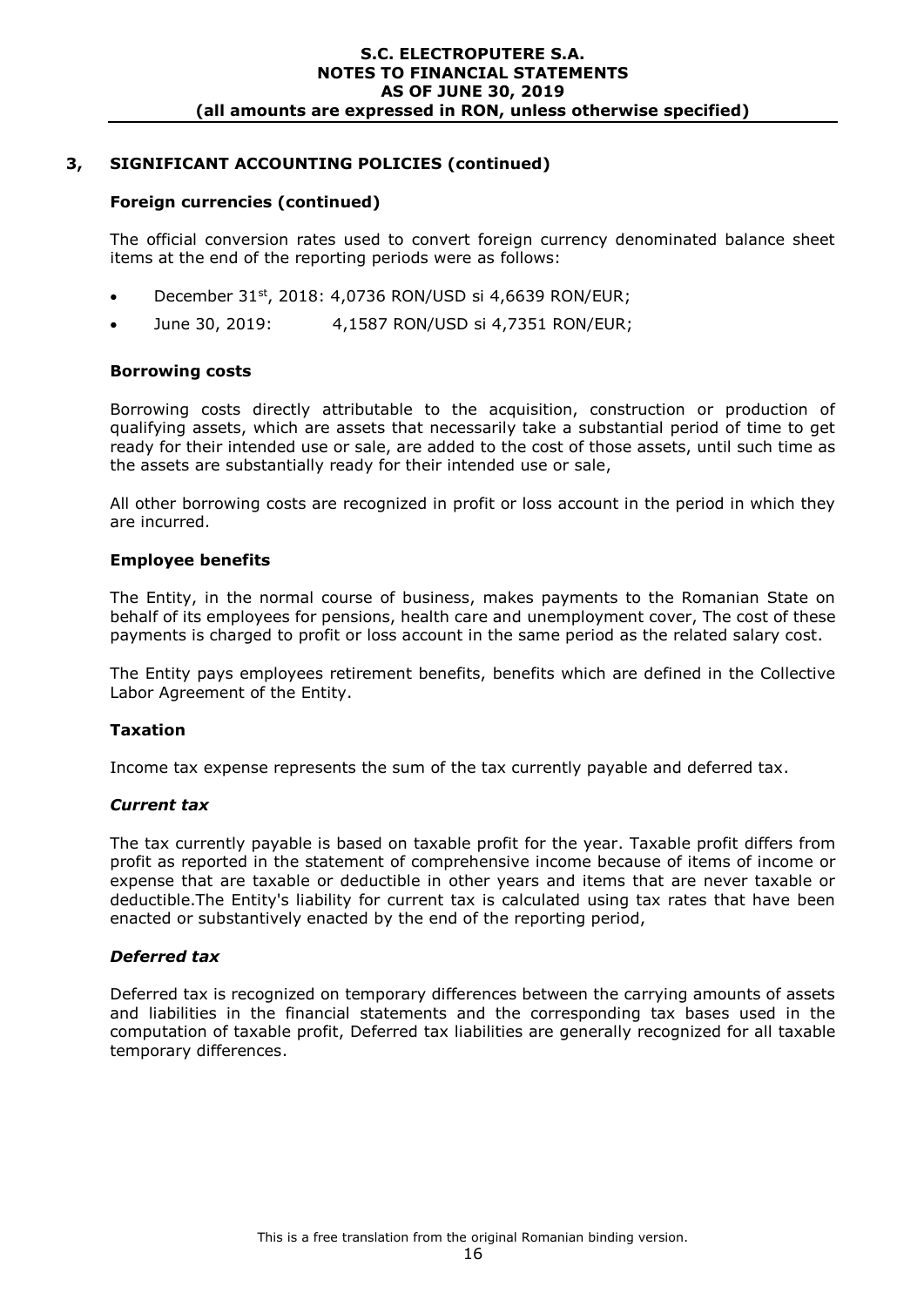### **Taxation (continued)**

### *Deferred tax (continued)*

Deferred tax assets are generally recognized for all deductible temporary differences to the extent that it is probable that taxable profits will be available against which those deductible temporary differences can be utilized, Such deferred tax assets and liabilities are not recognized if the temporary difference arises from goodwill or from the initial recognition (other than in a business combination) of other assets and liabilities in a transaction that affects neither the taxable profit nor the accounting profit.

The carrying amount of deferred tax assets is reviewed at the end of each reporting period and reduced to the extent that it is no longer probable that sufficient taxable profits will be available to allow all or part of the asset to be recovered.

Deferred tax assets and liabilities are measured at the tax rates that are expected to apply in the period in which the liability is settled or the asset realized, based on tax rates (and tax laws) that have been enacted or substantively enacted by the end of the reporting period. The measurement of deferred tax liabilities and assets reflects the tax consequences that would follow from the manner in which the Entity expects, at the end of the reporting period, to recover or settle the carrying amount of its assets and liabilities.

#### *Current and deferred tax for the year*

Current and deferred tax are recognized in the profit or loss account, except when they relate to items that are recognized in other comprehensive income or directly in equity, in which case, the current and deferred tax are also recognized in other comprehensive income or directly in equity respectively.

Statutory income tax rate for 2019 was 16% (December 31, 2018: 16%).

#### **Property, plant and equipment**

Each asset with an acquisition cost exceeding RON 2,500 and estimated useful life of over one year are capitalized, Fixed assets with an acquisition cost lower than RON 2,500 are recorded as an expense.

#### *Cost*

The Entity's land and buildings were presented at the date of the transition to International Financial Reporting Standards based on deemed cost, which is equal to the market value of these assets at the date of the transition determined based on a revaluation carried out by an independent appraiser. Subsequently the land and buildings held by the Company have been revalaued and are carried in the financial statements at revalued cost.

The Entity's equipments were presented at the date of transition to International Financial Reporting Standards at initial cost on which general price indexes have been applied for the period 1990 – 2003, during which Romania was a hyperinflationary economy.

The expenses with the major improvements are capitalized, based on the criteria whereas they extend the operating life of asset or lead to a significant increase in its ability to generate revenue, Cost of maintenance, repair and minor improvements are shown on expenses when they are carried out.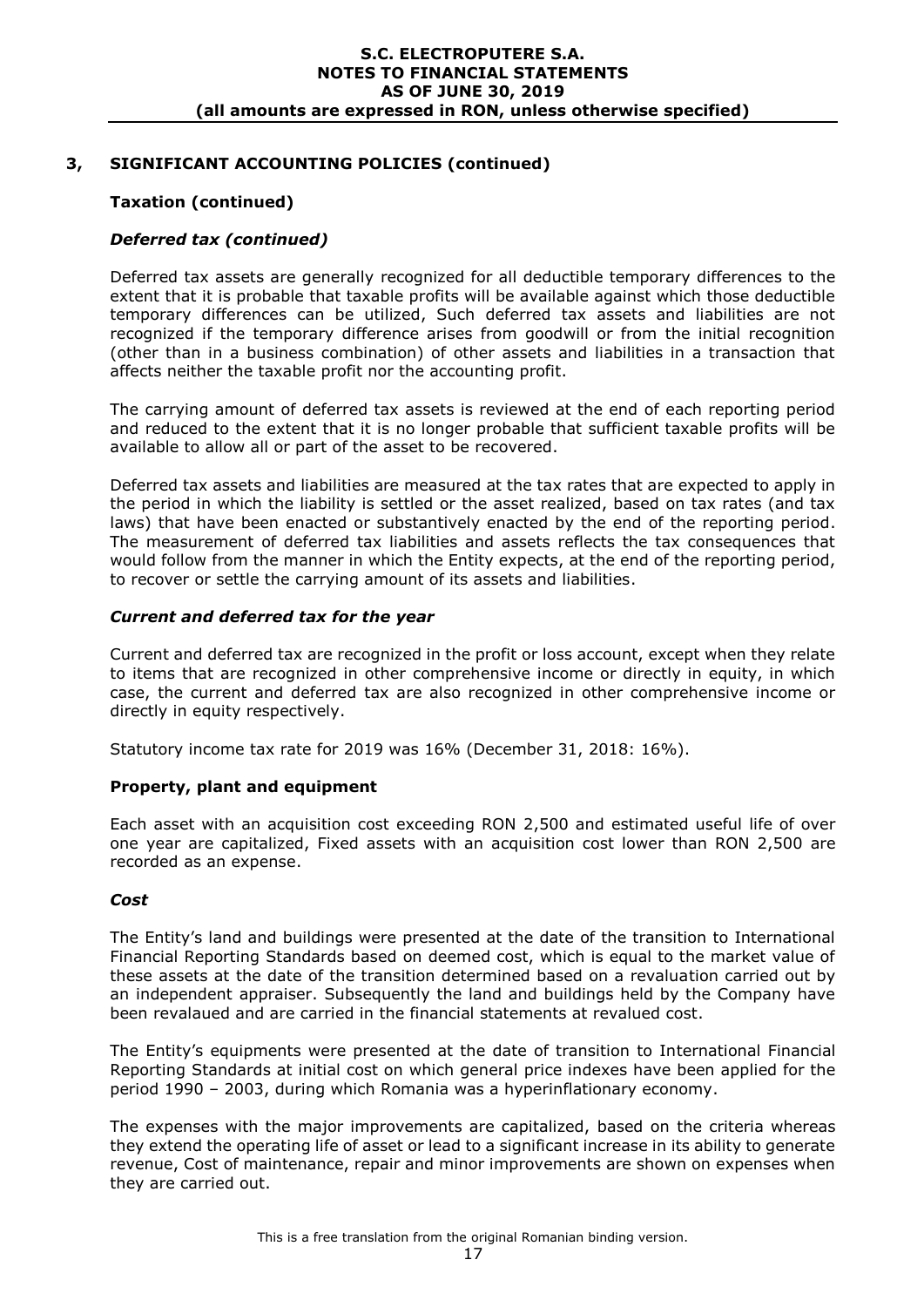### **Property, plant and equipment (continued)**

#### *Cost (continued)*

Revaluations are performed with sufficient regularity such that the carrying amounts do not differ materially from those that would be determined using fair values at the end of each reporting period. Any revaluation increase arising on the revaluation of such land and buildings is recognised in other comprehensive income and accumulated in equity, except to the extent that it reverses a revaluation decrease for the same asset previously recognized in profit or loss account, in which case the increase is credited to profit or loss account to the extent of the decrease previously expensed. A decrease in the carrying amount arising on the revaluation of such land and buildings is recorded in profit or loss account to the extent that it exceeds the balance, if any, held in the properties revaluation reserve relating to a previous revaluation of that asset. On subsequent sale or retirement of a revalued property, the attributable revaluation surplus remaining in the properties revaluation reserve is transferred directly to retained earnings.

The Company revaluated its land and buildings as of December  $31<sup>st</sup> 2017$ , with the support of independent evaluator certified by ANEVAR, and the result was a net loss from revaluation of RON 307,611 out of which the amount of 8,983,627 was booked as increase of revaluation reserves and the amount of RON 9,291,238 was booked as adjustment in the profit and loss account of the 2017 year.

As of 31,12,2018 the assets held by the company have not been revalued.

Land and buildings held for use in the production or supply of goods or services, or for administrative purposes, are stated in the statement of financial position at the value presented above, deducting any accumulated amortization and any subsequent impairment allowance.

Assets in course of construction to be used for production, supply or administrative purposes are carried at cost, less any recognised impairment loss. Cost includes professional fees, and, for qualifying assets, borrowing costs capitalised in accordance with the International Financial Reporting Standards. Such properties are classified to the appropriate categories of property, plant and equipment when completed and ready for intended use. Depreciation of these assets, on the same basis as other property assets, commences when the assets are ready for their intended use. An item of property, plant and equipment is derecognised upon disposal or when no future economic benefits are expected to arise from the continue use of the asset.

Any gain or loss arising on the disposal or retirement of an item of property, pland and equipment is determined as the difference between the sales proceeds and the carrying amount of the asset and is recognized in the statement of comprehensive income.

#### *Depreciation and amortization*

Property, plant and equipment and intangible assets are depreciated/amortized on a straight line basis, according to their estimated useful lives since the date of put in function, so that the cost to be decreased to the estimated residual value at the end of their useful live. The main useful lives for the various categories of property, plant and equipment are:

|                                     | Years     |
|-------------------------------------|-----------|
| Buildings and special constructions | $30 - 60$ |
| Installations and equipment         | $10 - 25$ |
| Computers and electronic equipment  | $3 - 5$   |
| <b>Vehicles</b>                     | $3 - 5$   |

Land is not depreciated as it is assumed to have an unlimited service life.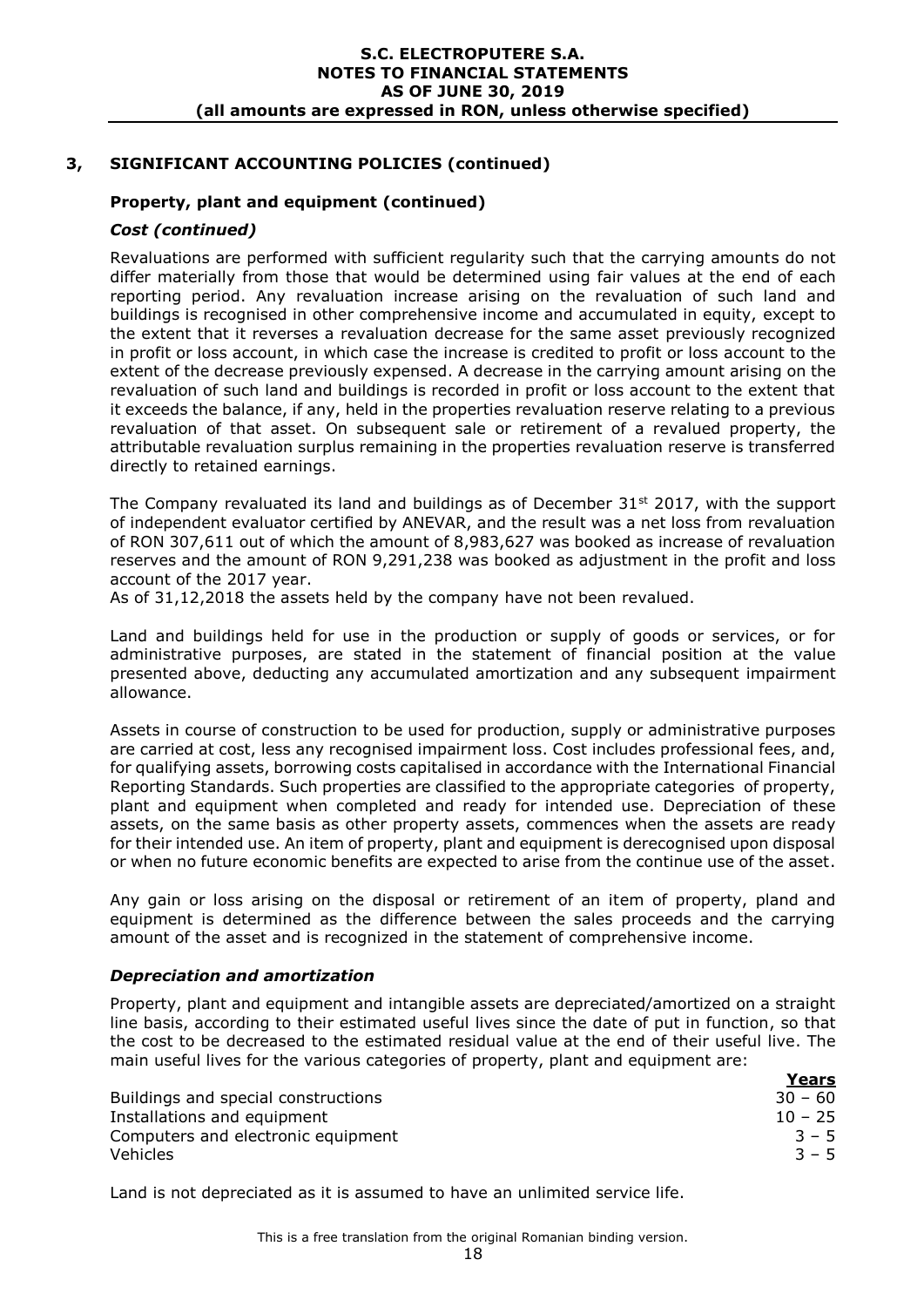# **3, SIGNIFICANT ACCOUNTING POLICIES (continued)**

### **Property, plant and equipment (continued)**

### *Depreciation and amortization (continued)*

Estimated useful lives, residual values and depreciation method are reviewed at the end of each reporting period. If the carrying amount of an asset is greater than its estimated recoverable amount, it is written down to its recoverable amount.

Assets held under finance leases are depreciated over the useful life on the same basis as owned assets or, where the period is shorter, over the term of the relevant lease contract.

An item of property is no longer recognized as a result of the disposal or when no future economic benefits are expected from continued use of the asset.

#### *Subsequent expenditure*

Expenditure incurred to replace a component of an item of property, plant and equipment that is accounted for separately is capitalized and the carrying amount of the initial component is canceled. Other subsequent expenditure is capitalized only when future economic benefits are expected through the use of such assets, All other expenditure is recognized in the profit or loss account as incurred.

#### **Intangible assets**

#### *Intangible assets acquired separately*

Intangible assets with finite useful lives that are acquired separately are carried at cost less accumulated amortization and accumulated impairment losses, Amortization is recognized on a straight-line basis over their estimated useful lives. The estimated useful life and amortization method are reviewed at the end of each reporting period, with the effect of any changes in estimate being accounted for on a prospective basis, Intangible assets with indefinite useful lives that are acquired separately are carried at cost less accumulated impairment losses.

### *Internally-generated intangible assets - research and development expenditure*

Expenditure on research activities is recognized as an expense in the period in which it is incurred.

An internally-generated intangible asset arising from development (or from the development phase of an internal project) is recognized if, and only if, all of the following have been demonstrated:

- The technical feasibility of completing the intangible asset so that it will be available for use or sale;
- The intention to complete the intangible asset and use or sell it;
- The ability to use or sell the intangible asset;
- How the intangible asset will generate probable future economic benefits;
- The availability of adequate technical, financial and other resources to complete the development and to use or sell the intangible asset; and
- The ability to measure reliably the expenditure attibutable to the intangible asset during its development,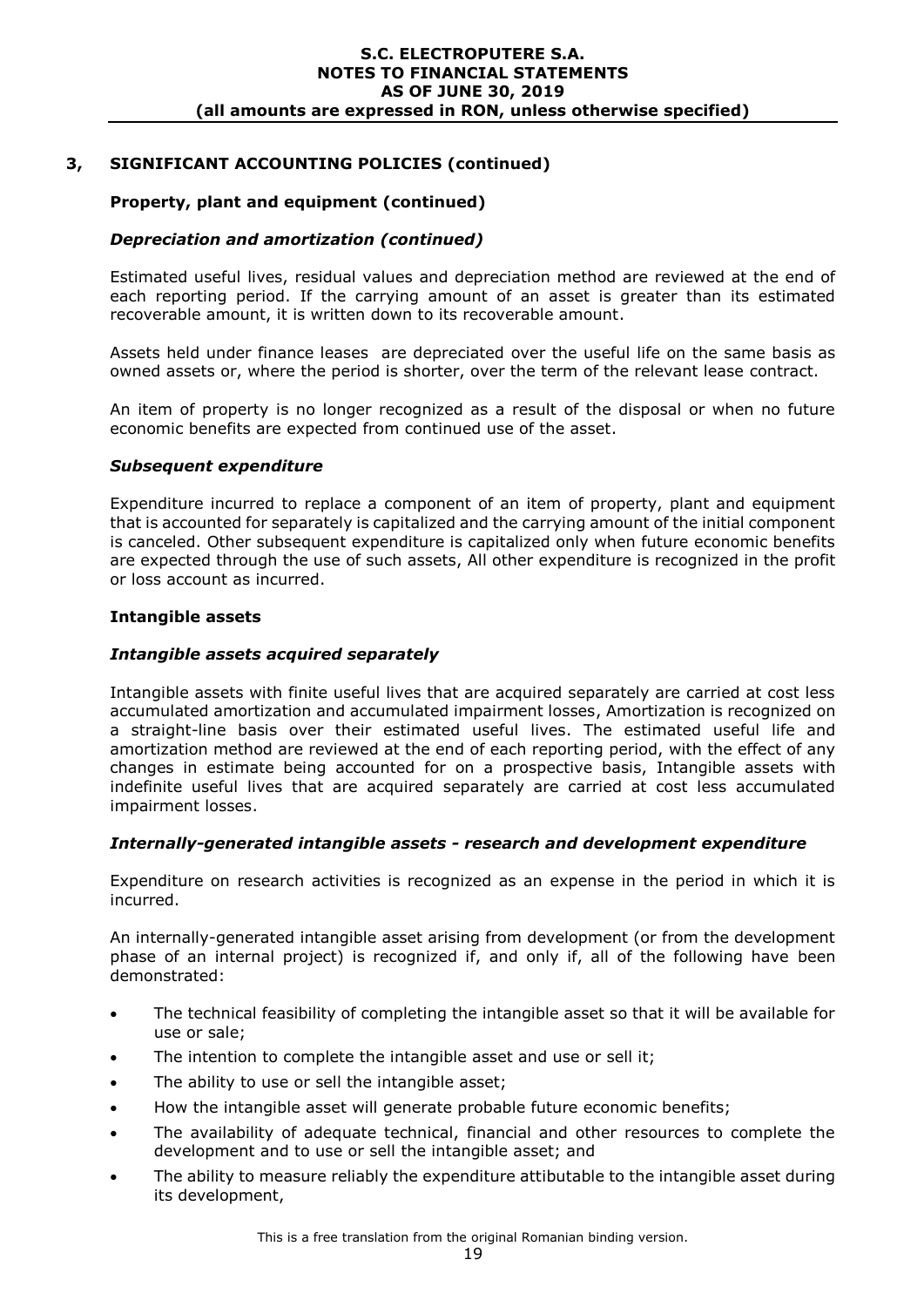### **Intangible assets (continued)**

#### *Internally-generated intangible assets - research and development expenditure*

The amount initially recognized for internally-generated intangible assets is the sum of the expenditure incurred from the date when the intangible asset first meets the recognition criteria listed above. Where no internally-generated intangible asset can be recognised, development expenditure is recognized in the statement of comprehensive income in the period in which it is incurred.

Subsequent to initial recognition, internally-generated intangible assets are reported at cost less accumulated amortization and accumulated impairment losses, on the same basis as intangible assets that are acquired separately.

### *Derecognition of intangible assets*

An intangible asset is derecognised on disposal, or when no future economic benefits are expected from use or disposal. Gains or losses arising from derecognition of an intangible asset, measured as the difference between the net disposal proceeds and the carrying amount of the asset, are recognized in the statement of comprehensive income when the asset is derecognised.

### **Impairment of tangible and intangible assets other than goodwill**

At the end of each reporting period, the Entity reviews the carrying amounts of its tangible and intangible assets to determine whether there is any indication that those assets have suffered an impairment loss. If any such indication exists, the recoverable amount of the asset is estimated in order to determine the extent of the impairment loss (if any). Where it is not possible to estimate the recoverable amount of an individual asset, the Entity estimates the recoverable amount of the cash-generating unit to which the asset belongs. Where a reasonable and consistent basis of allocation can be identified, corporate assets are also allocated to individual cash-generating units, or otherwise they are allocated to the smallest group of cash-generating units for which a reasonable and consistent allocation basis can be identified.

Intangible assets with indefinite useful lives and intangible assets not yet available for use are tested for impairment at least annually, and whenever there is an indication that the asset may be impaired.

Recoverable amount is the higher of fair value less costs to sell and value in use. In assessing value in use, the estimated future cash flows are discounted to their present value using a pre-tax discount rate that reflects current market assessments of the time value of money and the risks specific to the asset for which the estimates of future cash flows have not been adjusted.

If the recoverable amount of an asset (or cash-generating unit) is estimated to be less than its carrying amount, the carrying amount of the asset (or cash-generating unit) is reduced to its recoverable amount. An impairment loss is recognized immediately in the statement of comprehensive income, unless the relevant asset is carried at a revalued amount, in which case the impairment loss is treated as a revaluation decrease.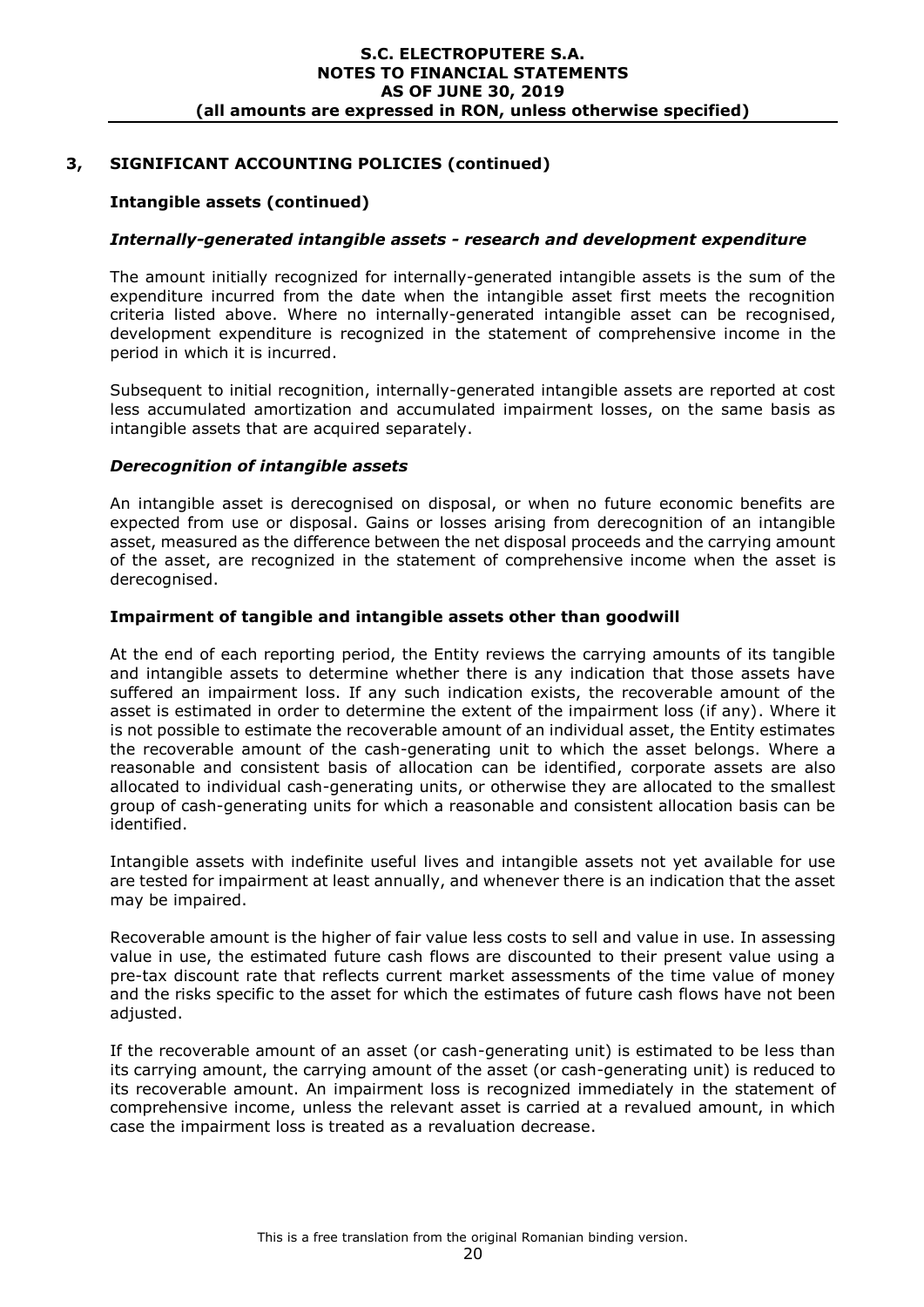### **Impairment of tangible and intangible assets other than goodwill (continued)**

Where an impairment loss subsequently reverses, the carrying amount of the asset (or a cash-generating unit) is increased to the revised estimate of its recoverable amount, but so that the increased carrying amount does not exceed the carrying amount that would have been determined had no impairment loss been recognized for the asset (or cash-generating unit) in prior years. A reversal of an impairment loss is recognized immediately in the statement of comprehensive income, unless the relevant asset is carried at a revalued amount, in which case the reversal of the impairment loss is treated as a revaluation increase.

### **Inventories**

Inventories are stated at the lower of cost and net realisable value.

Inventories like raw materials, consumables, materials in the form if inventory items, goods and packages are valued at acquisition cost or the price in foreign currency at the exchange rate on the date of acquisition, plus custom duties, custom fees and travel expenses such as insurance.

Production in progress, semi-finished and finished goods are valued at the production cost.

Costs of inventories are determined on a first-in-first-out basis, Net realisable value represents the estimated selling price for inventories less all estimated costs of completion and costs necessary to make the sale.

#### **Provisions**

Provisions are recognized when the Entity has a present obligation (legal or constructive) as a result of a past event, it is probable that the Entity will be required to settle the obligation, and a reliable estimate can be made of the amount of the obligation.

The amount recognized as a provision is the best estimate of the consideration required to settle the present obligation at the end of the reporting period, taking into account the risks and uncertainties surrounding the obligation. When a provision is measured using the cash flows estimated to settle the present obligation, its carrying amount is the present value of those cash flows (where the effect of the time value of money is material).

When some or all of the economic benefits required to settle a provision are expected to be recovered from a third party, a receivable is recognized as an asset if it is virtually certain that reimbursement will be received and the amount of the receivable can be measured reliably.

#### *Onerous contracts*

Present obligations arising under onerous contracts are recognized and measured as provisions. An onerous contract is considered to exist where the Entity has a contract under which the unavoidable costs of meeting the obligations under the contract exceed the economic benefits expected to be received from the contract.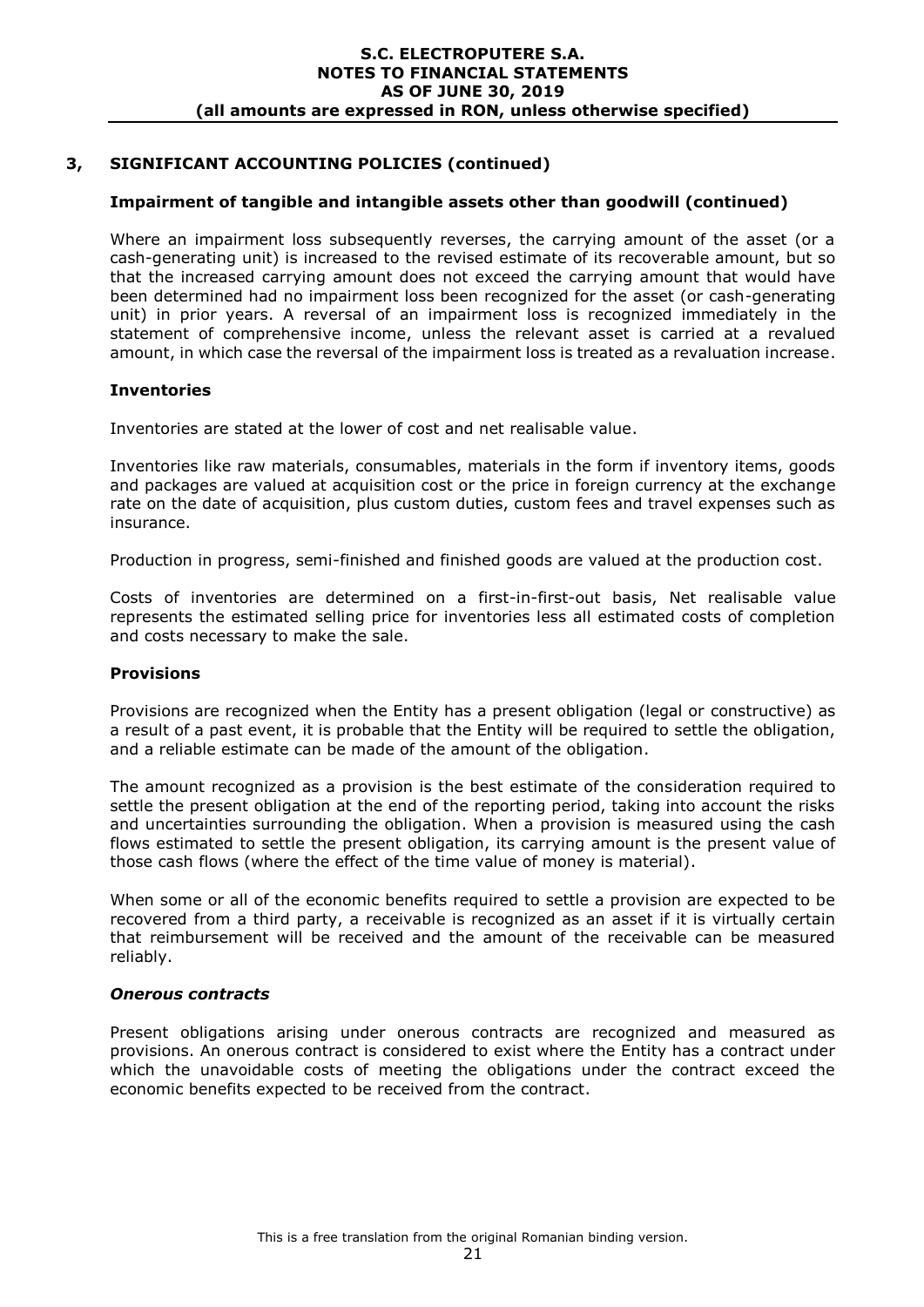### **Provisions (continued)**

### *Restructuring*

A restructuring provision is recognized when the Entity has developed a detailed formal plan for the restructuring and has raised a valid expectation in those affected that it will carry out the restructuring by starting to implement the plan or announcing its main features to those affected by it. The measurement of a restructuring provision includes only the direct expenditures arising from the restructuring, which are those amounts that are both necessarily entailed by the restructuring and not associated with the ongoing activities of the entity.

#### *Warranties*

Provisions for the expected cost of warranty obligations under local sale of goods legislation are recognized at the date of sale of the relevant products, at the directors' best estimate of the expenditure required to settle the Entity's obligation.

#### **Financial instruments**

Financial assets and financial liabilities are recognized when the Entity becomes a party to the contractual provisions of the instrument.

### **Financial assets**

Financial assets are classified into the following specified categories: financial assets "at fair value through profit or loss" (FVTPL), and 'loans and receivables'. The classification depends on the nature and purpose of the financial assets and is determined at the time of initial recognition. All regular way purchases or sales of financial assets are recognized and derecognised on a trade date basis, Regular way purchases or sales are purchases or sales of financial assets that require delivery of assets within the time frame established by regulation or convention in the marketplace.

#### *Effective interest method*

The effective interest method is a method of calculating the amortized cost of a debt instrument and of allocating interest income over the relevant period. The effective interest rate is the rate that exactly discounts estimated future cash receipts (including all fees and points paid or received that form an integral part of the effective interest rate, transaction costs and other premiums or discounts) through the expected life of the debt instrument, or, where appropriate, a shorter period, to the net carrying amount on initial recognition.

Income is recognized on an effective interest basis for debt instruments other than those financial assets classified as at FVTPL.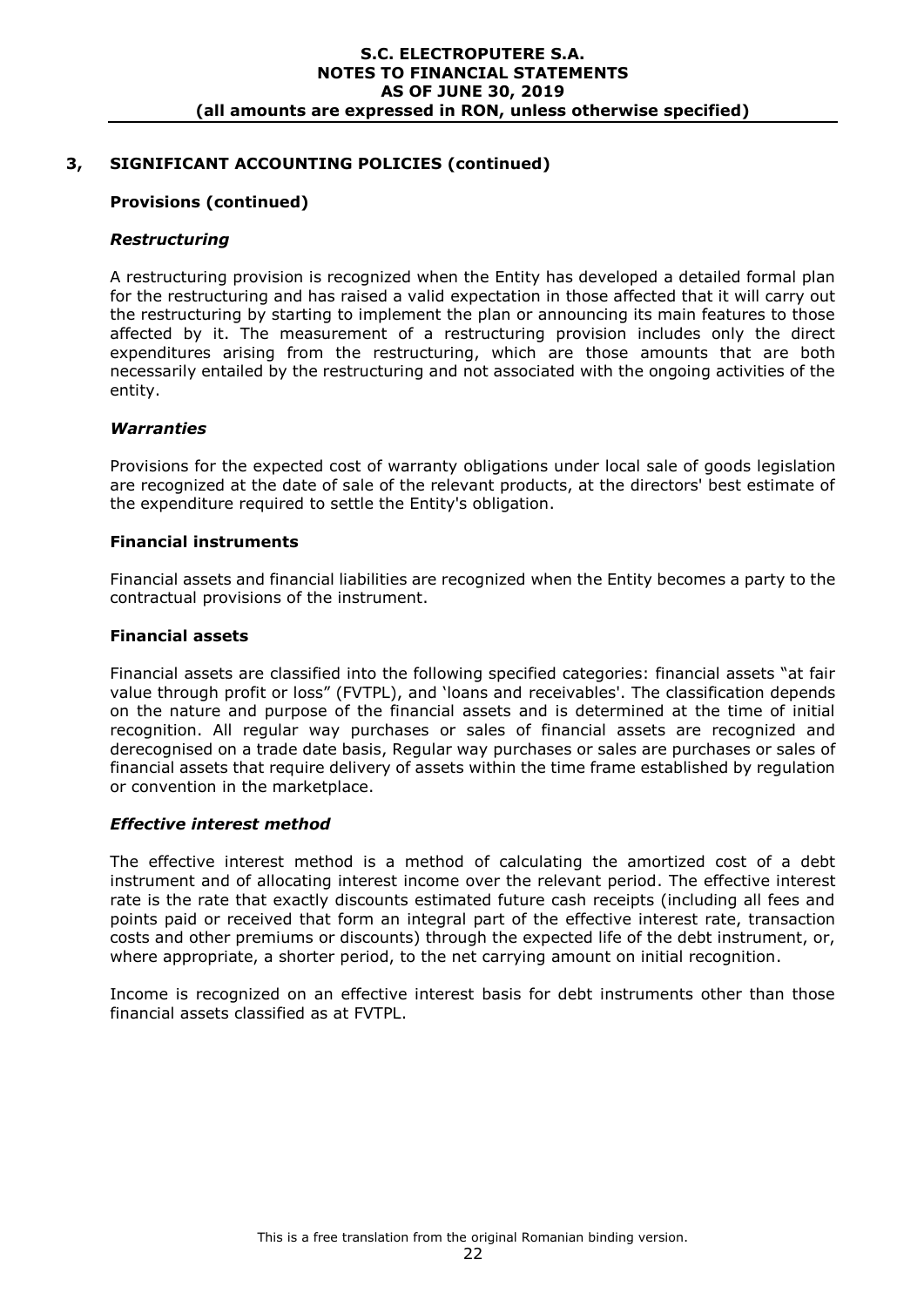# **3, SIGNIFICANT ACCOUNTING POLICIES (continued)**

### **Financial assets (continued)**

### *Financial assets at FVTPL*

Financial assets are classified as at FVTPL when the financial asset is either held for trading or it is designated as at FVTPL.

A financial assets is classified as held for trading if:

- It has been acquired principally for the purpose of selling it in the near term; or
- On initial recognition it is part of a portfolio of identified financial instruments that the Entity manages together and has a recent actual pattern of short-term profit-taking; or
- It is a derivative that is not designated and effective as a hedging instrument,

A financial asset other than a financial asset held for trading may be designated as at FVTPL upon initial recognition if:

- Such designation eliminates or significantly reduces a measurement or recognition inconsistency that would otherwise arise; or
- The financial asset forms part of a group of financial assets or financial liabilities or both, which is managed and its performance is evaluated on a fair value basis, in accordance with the Entity's documented risk management or investment strategy, and information about the grouping is provided internally on that basis; or
- It forms part of a contract containing one or more embedded derivatives, and IFRS 9 "Financial instruments": Recognition and Measurement permits the entire combined contract (asset or liability) to be designated as at FVTPL.

Financial assets at FVTPL are stated at fair value, with any gains or losses arising on remeasurement recognized in profit or loss. The net gain or loss recognized in profit or loss incorporates any dividend or interest earned on the financial asset and is included in the "Net financial expenses" in the statement of comprehensive income.

### *Loans and receivables*

Loans and receivables are non-derivative financial assets with fixed or determinable payments that are not quoted in an active market, Loans and receivables (including trade and other receivables, bank balances and cash, etc,) are measured at amortised cost using the effective interest method, less any impairment.

Interest income is recognized by applying the effective interest rate, except for short-term receivables when the recognition of interest would be immaterial.

#### **Impairment of financial assets**

Financial assets, other than those at FVTPL, are assessed for indicators of impairment at the end of each reporting period. Financial assets are considered to be impaired when there is objective evidence that, as a result of one or more events that occurred after the initial recognition of the financial asset, the estimated future cash flows of the investment have been affected.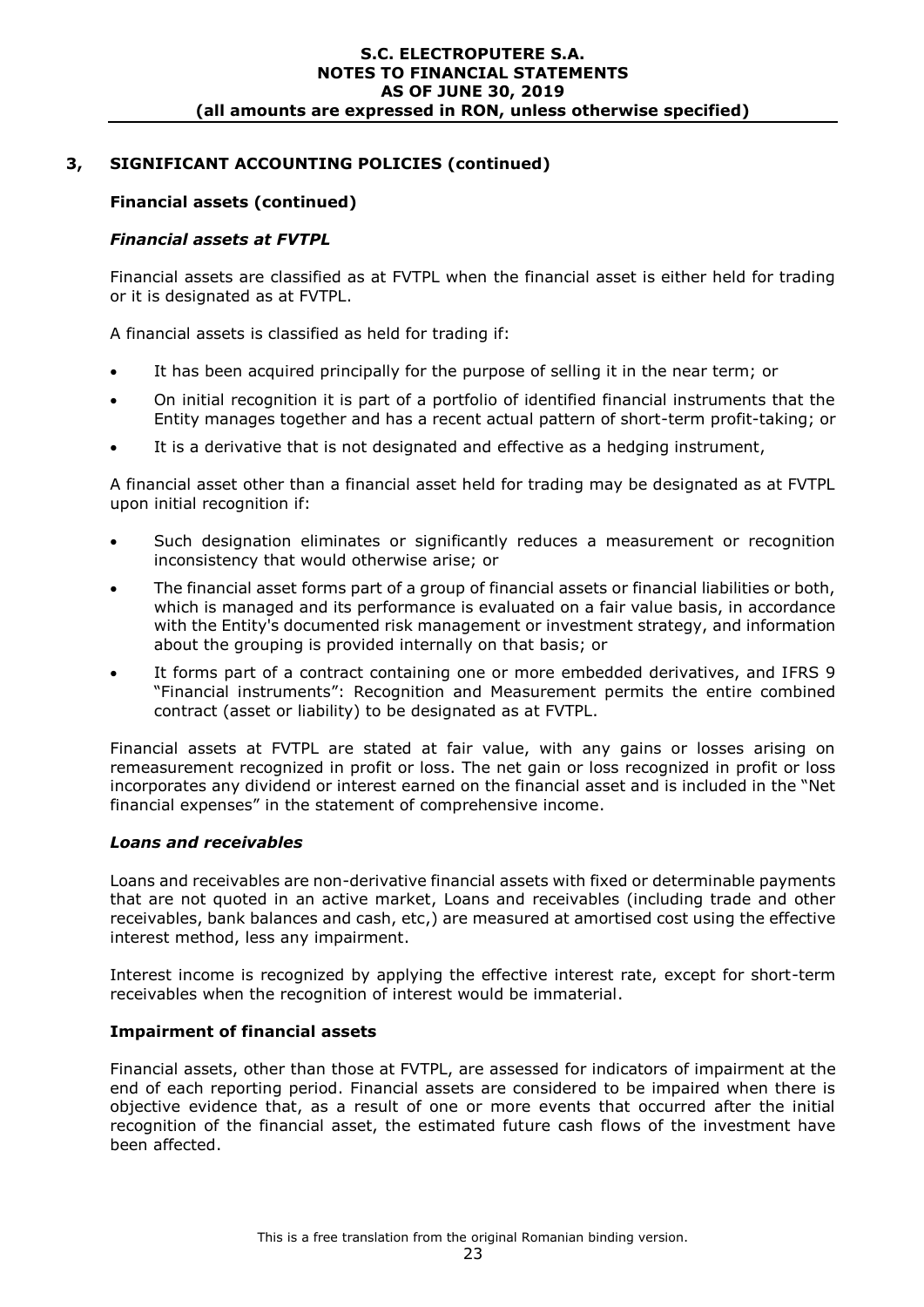# **Impairment of financial assets (continued)**

For certain categories of financial assets, such as trade receivables, assets that are assessed not to be impaired individually are, in addition, assessed for impairment on a collective basis. Objective evidence of impairment for a portfolio of receivables could include the Entity's past experience of collecting payments, an increase in the number of delayed payments in the portfolio past the average credit period, as well as observable changes in national or local economic conditions that correlate with default on receivables.

For all other financial assets, objective evidence of impairment could include:

- Significant financial difficulty of the issuer or counterparty; or
- Breach of contract, such as default or delinquency in interest or principal payments; or
- It becoming probable that the borrower will enter bankruptcy or financial reorganisation; or
- The disappearance of an active market for that financial asset because of financial difficulties,

The carrying amount of the financial asset is reduced by the impairment loss directly for all financial assets with the exception of trade receivables, where the carrying amount is reduced through the use of an allowance account. When a trade receivable is considered uncollectible, it is written off against the allowance account. Subsequent recoveries of amounts previously written off are credited against the allowance account, Changes in the carrying amount of the allowance account are recognized in profit or loss.

### *Derecognition of financial assets*

The Entity derecognises a financial asset only when the contractual rights to the cash flows from the asset expire, or when it transfers the financial asset and substantially all the risks and rewards of ownership of the asset to another entity.

On derecognition of a financial asset other than in its entirety (e,g, when the Entity retains an option to repurchase part of a transferred asset or retains a residual interest that does not result in the retention of substantially all the risks and rewards of ownership and the Entity retains control), the Entity allocates the previous carrying amount of the financial asset between the part it continues to recognise under continuing involvement, and the part it no longer recognises on the basis of the relative fair values of those parts on the date of the transfer. The difference between the carrying amount allocated to the part that is no longer recognized and the sum of the consideration received for the part no longer recognized and any cumulative gain or loss allocated to it that had been recognized in other comprehensive income is recognized in profit or loss. A cumulative gain or loss that had been recognized in other comprehensive income is allocated between the part that continues to be recognized and the part that is no longer recognized on the basis of the relative fair values of those parts.

### **Financial liabilities and equity instruments**

#### *Classification as debt or equity*

Debt and equity instruments issued by the Entity are classified as either financial liabilities or as equity in accordance with the substance of the contractual arrangements and the definitions of a financial liability and an equity instrument.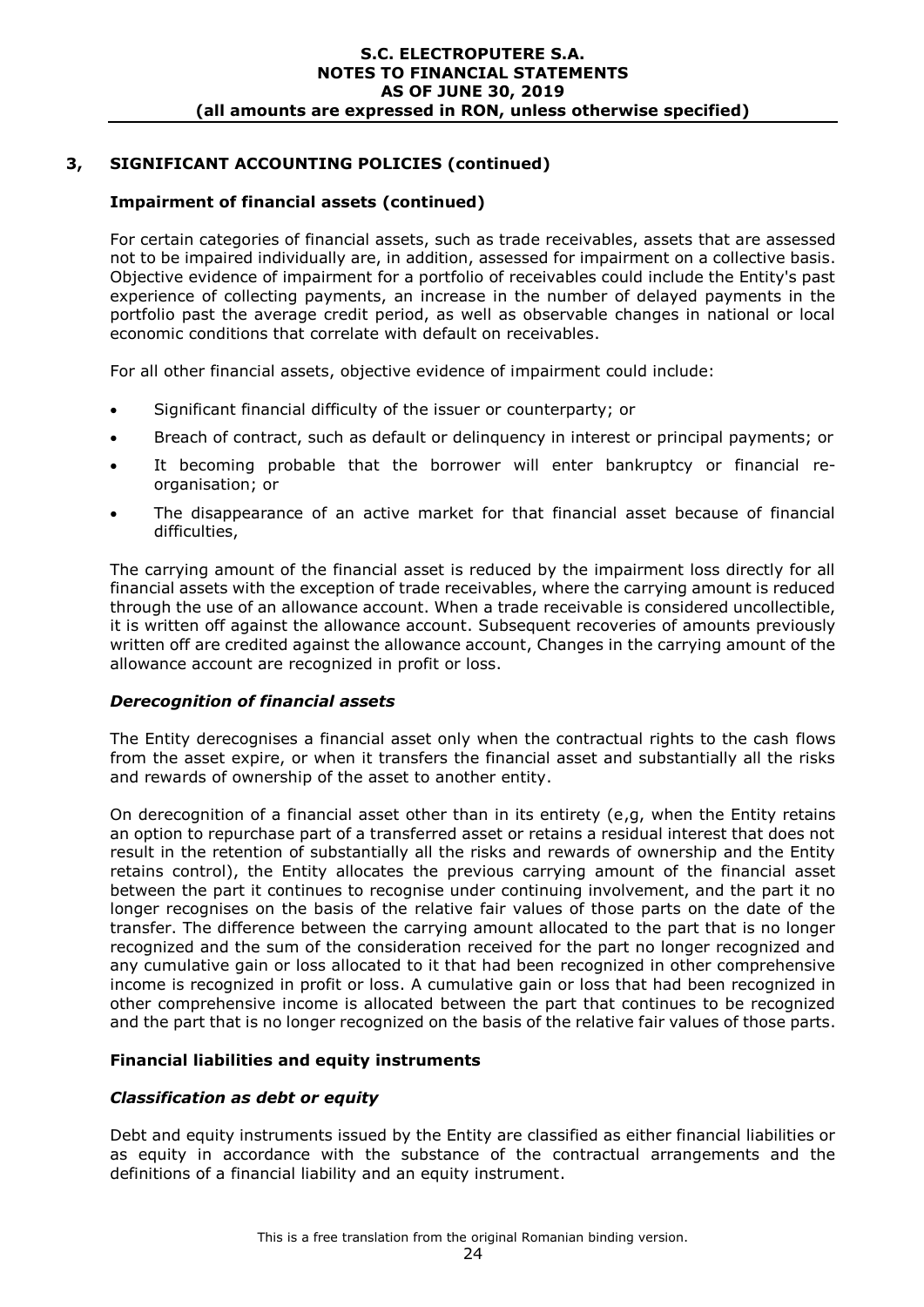### **3, SIGNIFICANT ACCOUNTING POLICIES (continued)**

#### **Financial liabilities and equity instruments (continued)**

#### *Equity instruments*

An equity instrument is any contract that evidences a residual interest in the assets of an entity after deducting all of its liabilities, Equity instruments issued by the Entity are recognized at the proceeds received, net of direct issue costs.

#### *Financial liabilities*

Financial liabilities are classified as either financial liabilities 'at FVTPL' or 'other financial liabilities'.

#### *Financial liabilities at FVTPL*

Financial liabilities are classified as at FVTPL when the financial liability is either held for trading or it is designated as at FVTPL.

A financial liability is classified as held for trading if:

- It has been acquired principally for the purpose of repurchasing it in the near term; or
- On initial recognition it is part of a portfolio of identified financial instruments that the Entity manages together and has a recent actual pattern of short-tem profit-taking; or
- It is a derivative that is not designated and effective as a hedging instrument,

A financial liability other than a financial liability held for trading may be designated as at FVTPL upon initial recognition if:

- Such designation eliminates or significantly reduces a measurement or recognition inconsistency that would otherwise arise; or
- The financial liability forms part of a group of financial assets or financial liabilities or both, which is managed and its performance is evaluated on a fair value basis, in accordance with the Entity's documented risk management or investment strategy, and information about the grouping is provided internally on that basis; or
- It forms part of a contract containing one or more embedded derivatives, and IFRS 9 Financial Instruments: Recognition and Measurement permits the entire combined contract (asset or liability) to be designated as at FVTPL.

Financial liabilities at FVTPL are stated at fair value, with any gains or losses arising on remeasurement recognized in profit or loss. The net gain or loss recognized in profit or loss incorporates any interest paid on the financial liability and is included in the 'financial cost, net' line item in the statement of comprehensive income/income statement.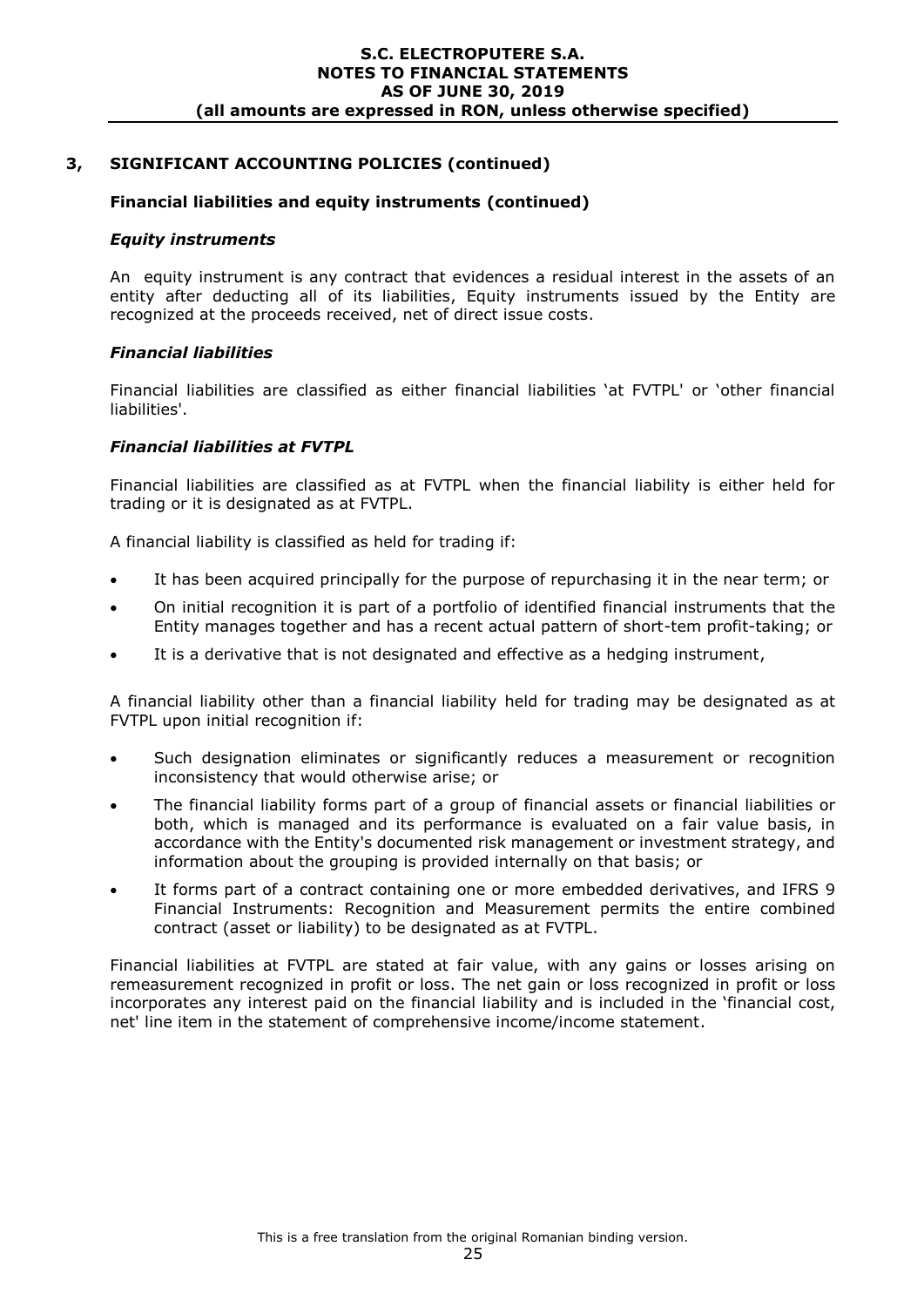# **3, SIGNIFICANT ACCOUNTING POLICIES (continued)**

### **Financial liabilities and equity instruments (continued)**

#### *Other financial liabilities*

Other financial liabilities (including borrowings) are subsequently measured at amortised cost using the effective interest method.

The effective interest method is a method of calculating the amortised cost of a financial liability and of allocating interest expense over the relevant period. The effective interest rate is the rate that exactly discounts estimated future cash payments (including all fees and points paid or received that form an integral part of the effective interest rate, transaction costs and other premiums or discounts) through the expected life of the financial liability, or (where appropriate) a shorter period, to the net carrying amount on initial recognition.

#### *Derecognition of financial liabilities*

The Entity derecognises financial liabilities when, and only when, the Entity's obligations are discharged, cancelled or they expire. The difference between the carrying amount of the financial liability derecognised and the consideration paid and payable is recognized in profit or loss account.

### **Related parties**

Parties are considered related when other party, either through ownership, contractual rights, family relationship or otherwise, has the ability to directly control or significantly influence the other party.

#### **Operating segments**

An operating segment is a component of the Entity that engages in business activities from which it may earn revenues and incur expenses (including revenues and expenses relating to transactions with other components of the same entity), whose operating results are regularly reviewed by the Entity's chief operating decision maker to make decisions about resources to be allocated to the segment and assess its performance, and for which discrete financial information is available, Segment information is presented in respect of the Entity's business and geographical segments and is determined based on the Entity's management and internal reporting structure.

Inter-segment pricing is determined on an arm's length basis,

#### **Use of estimates**

Segment results, assets and liabilities include items directly attributable to a segment as well as those that can be allocated on a reasonable basis. Unallocated items comprise mainly investments (other than investment property) and related revenue, loans and borrowings and related expenses, corporate assets (primarily the Entity's premises) and head office expenses, and income tax assets and liabilities.

Segment capital expenditure is the total cost incurred during the period to acquire property, plant and equipment, and intangible assets other than goodwill.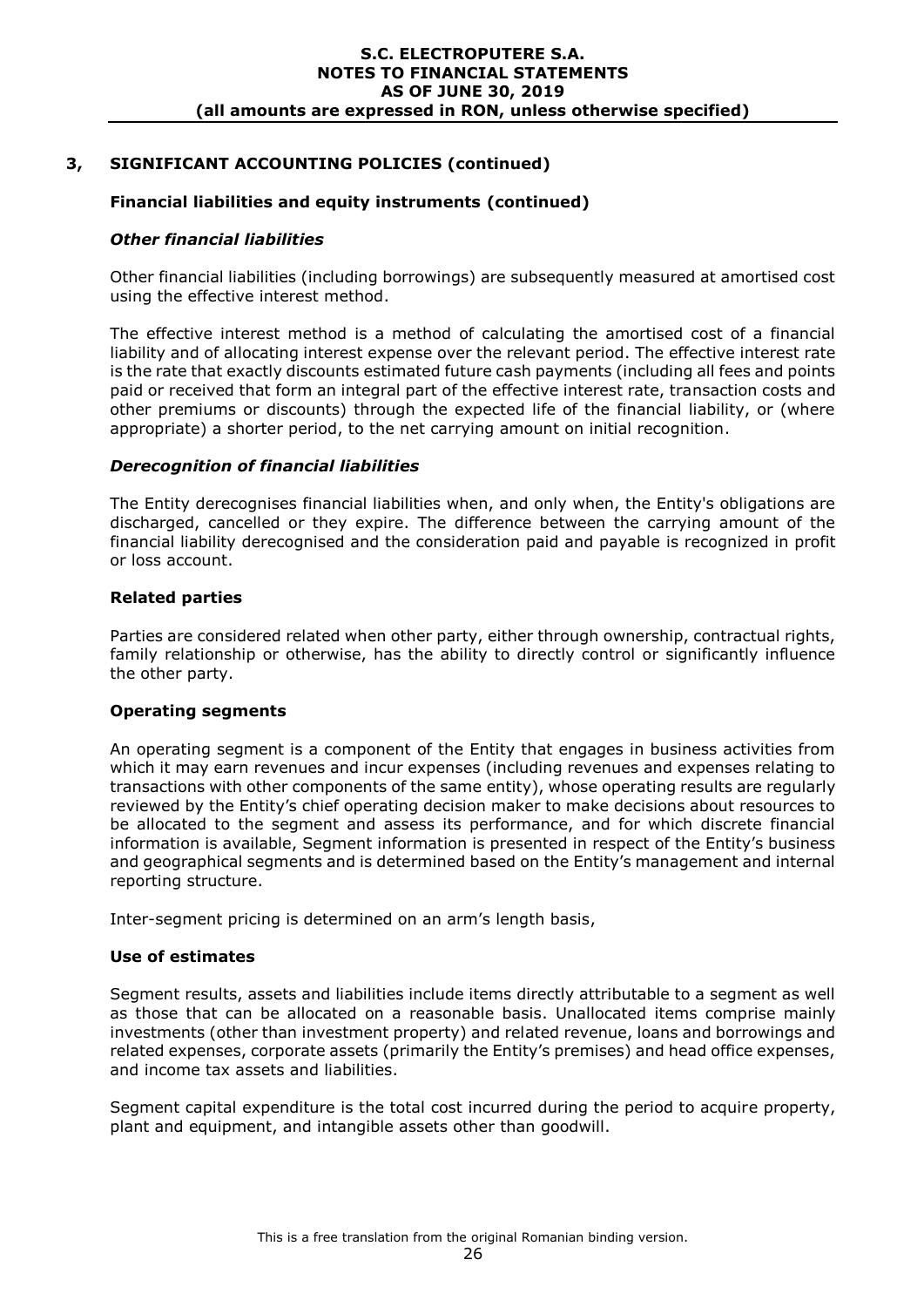### **Use of estimates (continued)**

In the application of the Entity's accounting policies, as described above, the directors are re required to make judgements, estimates and assumptions about the carrying amounts of assets and liabilities that are not readily apparent from other sources. The estimates and associated assumptions are based on historical experience and other factors that are considered to be relevant, Actual results may differ from these estimates.

The estimates and underlying assumptions are reviewed on a ongoing basis, Revisions to accounting estimates are recognised in the period in which the estimate is revised if the revision affects only that period, or in the period of the revision and future periods if the revision affects both current and future periods.

Critical accounting judgements

The following are the critical judgements that the directors have made in the process of applying the Entity's accounting policies and that have the most significant effect on the amounts recognized in the financial statements.

i) Impairment of tangible and intangible assets

At each balance sheet date, the Entity reviews the carrying amounts of its tangible and intangible assets to determine whether there is any indication that those assets have suffered an impairment loss. If any such indication exists, the recoverable amount of the asset is estimated in order to determine the extent of the impairment loss (if any). Recoverable amount is the higher of fair value less costs to sell and value in use. In assessing value in use, management estimates future cash flows discounted to their present value using a pretax discount rate that reflects current market assessments of the time value of money and the risks specific to the asset for which the estimates of future cash flows have not been adjusted.

ii) Useful lives of property, plant and equipment

The Entity reviews for adequacy the estimated useful lives of property, plant and equipment at the end of each annual reporting period.

- iii) Restructuring provisions
- iv) Deferred taxes
- v) Provisions and contingent liabilities
- vi) Allowances for bad and doubtful customers
- vii) Allowances for obsolete inventory or for net realizable value adjustments

The directors believe that the chosen valuation techniques and assumptions used are appropriate in determining the fair value of financial instruments.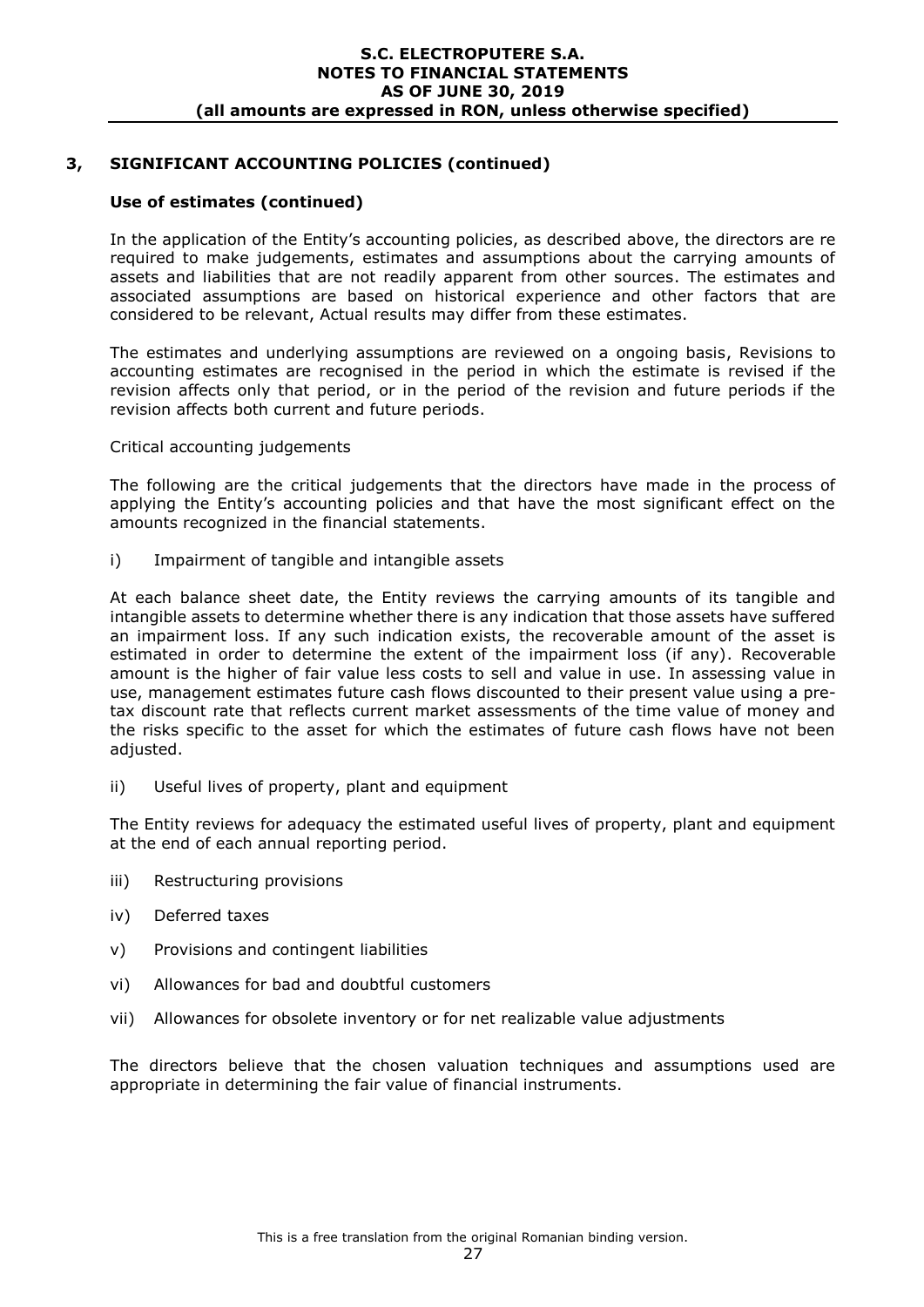# **4. REVENUES**

Below, is in analysis of the Company's revenues for the period.

|                                                          | <b>June 30,</b><br>2019 | <b>June 30,</b><br>2018 |
|----------------------------------------------------------|-------------------------|-------------------------|
|                                                          | unaudited               | unaudited               |
| Revenues from sales of goods<br>Revenue from commodities | 18,470,837              | 38,225,797              |
| Revenue from rendering of services                       | 47,205                  | 28,947                  |
| Other revenues                                           | 1,493,262               | 459,474                 |
| <b>Total</b>                                             | 20,011,304              | 38,714,218              |

|                                                      | <b>Segment revenue</b>  |                          |  |
|------------------------------------------------------|-------------------------|--------------------------|--|
|                                                      | <b>June 30,</b><br>2019 | <b>June 30,</b><br>2018  |  |
| Domestic sales (Romania)<br>Sales on foreign markets | 16,536,627<br>3,474,678 | 28,387,581<br>10,326,637 |  |
| Total                                                | 20,011,304              | 38,714,218               |  |

#### **Segmentation revenue and profits**

|                                                                |                                                    | <b>Segment revenues</b>  |                              | Segment (losses)              |  |
|----------------------------------------------------------------|----------------------------------------------------|--------------------------|------------------------------|-------------------------------|--|
|                                                                | <b>June 30,</b><br><b>June 30,</b><br>2019<br>2018 |                          | <b>June 30,</b><br>2019      | <b>June 30,</b><br>2018       |  |
| Power transformers<br>Electric engines<br>Administrative - not | 13,932,507<br>5,247,486                            | 28,155,648<br>10,070,150 | (6,927,697)<br>(3, 248, 308) | (10,321,632)<br>(2, 212, 624) |  |
| allocated                                                      | 831,311                                            | 488,420                  | (20, 480, 634)               | 19,020,224                    |  |
| <b>Total from</b><br>operations                                | 20,011,304                                         | 38,714,218               | (30,656,640)                 | 6,485,967                     |  |

#### **Segment Assets and Liabilities**

|                                                                | <b>Segment Assets</b>                              |                           | <b>Segment Liabilities</b> |                           |  |
|----------------------------------------------------------------|----------------------------------------------------|---------------------------|----------------------------|---------------------------|--|
|                                                                | <b>June 30,</b><br><b>June 30,</b><br>2019<br>2018 |                           | <b>June 30,</b><br>2019    | <b>June 30,</b><br>2018   |  |
| Power transformers<br>Electric engines<br>Administrative - not | 113,340,672<br>36,555,433                          | 128,097,279<br>41,883,610 | 216,645,695<br>64,349,006  | 218,100,078<br>63,052,441 |  |
| allocated                                                      | 145,869,018                                        | 151,266,897               | 243,731,147                | 220,300,242               |  |
| <b>Total Assets/</b><br><b>Liabilities</b>                     | 295,765,123                                        | 321,247,786               | 524,725,848                | 501,452,761               |  |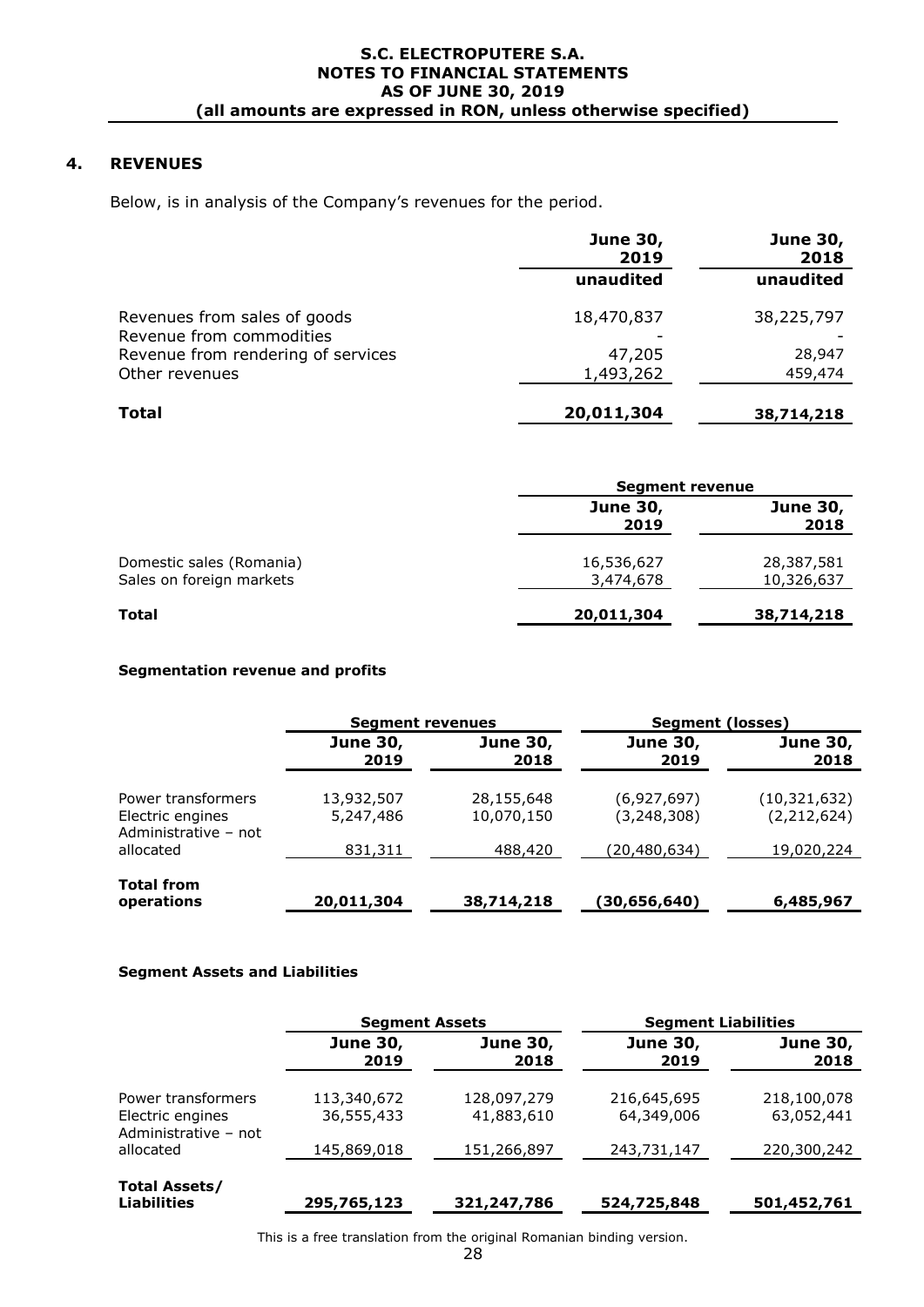### **5. COST OF SALES**

|                                                                 | <b>June 30,</b><br>2019 | <b>June 30,</b><br>2018 |
|-----------------------------------------------------------------|-------------------------|-------------------------|
|                                                                 | unaudited               | unaudited               |
| Raw materials                                                   | 12,297,927              | 24,009,620              |
| Consumables expenses                                            | 662,491                 | 1,375,266               |
| Packages expenses                                               | 2,525                   | 10,313                  |
| Energy, water and gas                                           | 1,041,337               | 1,349,124               |
| Repairs                                                         | 153                     | 255                     |
| Staff costs                                                     | 7,968,274               | 11,076,312              |
| Depreciation and amortization related to non-<br>current assets | 1,724,435               | 1,827,879               |
| Others                                                          | (7)                     | 2,997                   |
| Third party services                                            | 957,613                 | 1,574,980               |
| Discounts received                                              |                         |                         |
| Transportation expenses                                         | 80,664                  | 202,948                 |
| Telecommunication expenses                                      | 20,611                  | 28,844                  |
| Rent                                                            | 51,891                  | 75,785                  |
| Entertainment, promotion and advertising                        | 1,464                   | 181                     |
| Environmental expenses                                          | 21,349                  | 167,709                 |
| <b>Total</b>                                                    | 24,830,727              | 41,702,213              |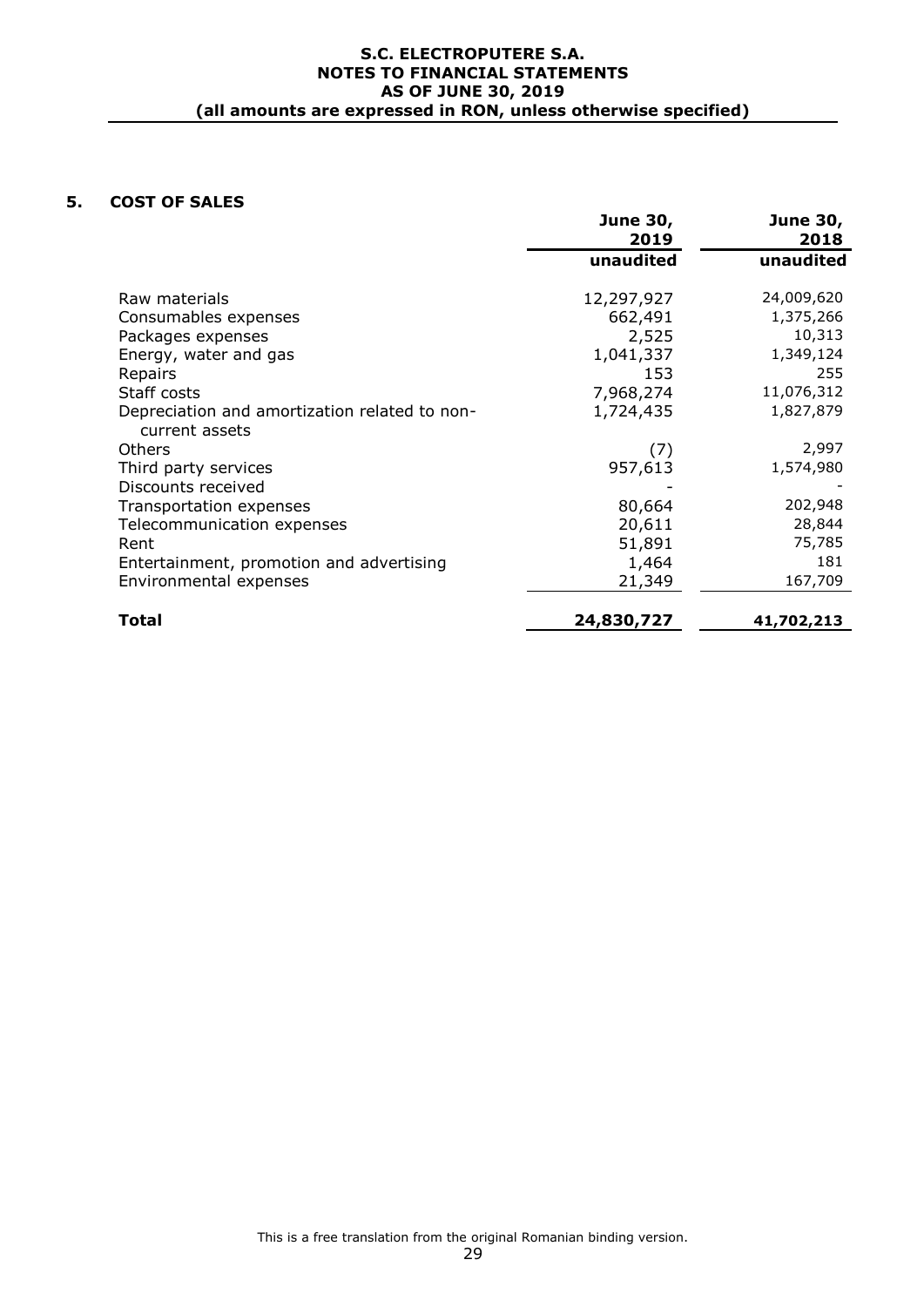# **6. OTHER GAINS AND LOSSES**

|                                                                                   | <b>June 30,</b><br>2019 | <b>June 30,</b><br>2018 |  |
|-----------------------------------------------------------------------------------|-------------------------|-------------------------|--|
|                                                                                   | unaudited               | unaudited               |  |
| Income from sale of fixed assets<br>Expenses with disposal of property, plant and | 823,873                 | 46,017,905              |  |
| equipment                                                                         | (4,778,191)             | (14, 733, 056)          |  |
| Income / (Expense) net of exchange differences                                    | (6, 482, 771)           | (507,991)               |  |
| Total                                                                             | (10, 437, 089)          | 30,776,858              |  |

# **7. OTHER OPERATING EXPENSES**

|                                                                                | <b>June 30,</b><br>2019 | <b>June 30,</b><br>2018 |
|--------------------------------------------------------------------------------|-------------------------|-------------------------|
|                                                                                | unaudited<br><b>RON</b> | unaudited<br><b>RON</b> |
| Other income                                                                   | 1,017,563               | 454,710                 |
| (Expenses with) / Reversal of provisions for<br>current assets                 | 3,539,310               | (570,715)               |
| (Net expense) with additional liability related fiscal<br>inspection (Note 13) |                         |                         |
| (Expenses with) provisions for risks and charges                               | 3,168,051               | 1,019,078               |
| (Expense with) depreciation of fixed assets                                    |                         | 45,205                  |
| Travel expenses, and transfer postings                                         |                         |                         |
| Environmental expenses                                                         |                         | (2,329,100)             |
| Other expenses                                                                 | (3,617,940)             | (41,833)                |
| Total                                                                          | 4,106,984               | (1,422,654)             |

### **8. FINANCE COSTS, NET**

|                                                            | <b>June 30,</b><br>2019 | <b>June 30,</b><br>2018 |  |
|------------------------------------------------------------|-------------------------|-------------------------|--|
|                                                            | unaudited               | unaudited               |  |
| Interest income<br>Interest expense from loans and leasing | (725)<br>7,348,615      | (413)<br>7,357,895      |  |
| <b>Total</b>                                               | 7,347,890               | 7,357,482               |  |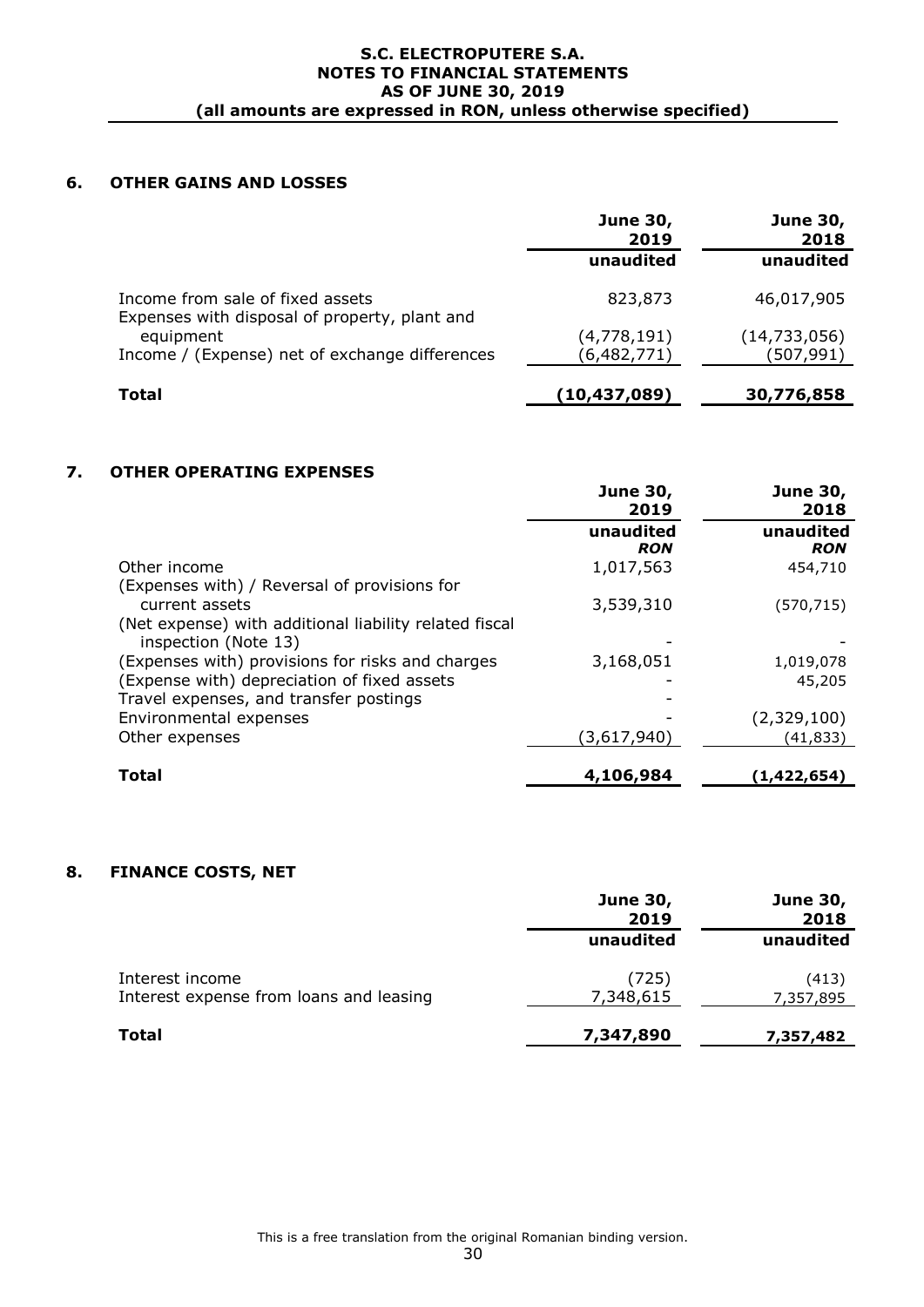### **9. ADMINISTRATIVE EXPENSES**

|                                           | <b>June 30,</b> | <b>June 30,</b> |
|-------------------------------------------|-----------------|-----------------|
|                                           | 2019            | 2018            |
|                                           | unaudited       | unaudited       |
| Energy, water and gas                     | 305,107         | 225,251         |
| Repairs expenses                          | 15,234          | 7,859           |
| Insurance premiums                        | 49,989          | 69,066          |
| Staff costs                               | 5,393,975       | 4,924,102       |
| Fees and charges                          | 5,326           | 182,869         |
| Entertainment, promotion and advertising  | 7,649           | 19,191          |
| Travel and detachment costs               | 233,978         | 190,376         |
| Other third party services                | 1,418,432       | 2,636,138       |
| Other taxes, charges and similar expenses | 842,783         | 930,162         |
| Consumables expenses                      | 335,216         | 252,297         |
| Bank charges                              | 125,320         | 412,587         |
| Merchandise expenses                      | 15,364          | 6,404           |
| Rent expenses                             | 57,522          | 86,258          |
| Depreciation expense                      | 1,824,809       | 1,958,502       |
| Expenses from materials cassation         | 1,095,990       |                 |
| Total                                     | 11,726,694      | 11,901,062      |

### **10. INCOME TAX**

(Income) / expense for the current and deferred tax recognized in the income statement (-a) for 2019 and 2018 is detailed below,

|                            | <b>June 30,</b><br>2019  | <b>June 30,</b><br>2018 |
|----------------------------|--------------------------|-------------------------|
|                            | unaudited                | unaudited               |
| <b>Current tax</b>         |                          |                         |
| Current income tax expense | $\overline{\phantom{0}}$ |                         |
| Deferred tax (income)      | $\overline{\phantom{0}}$ |                         |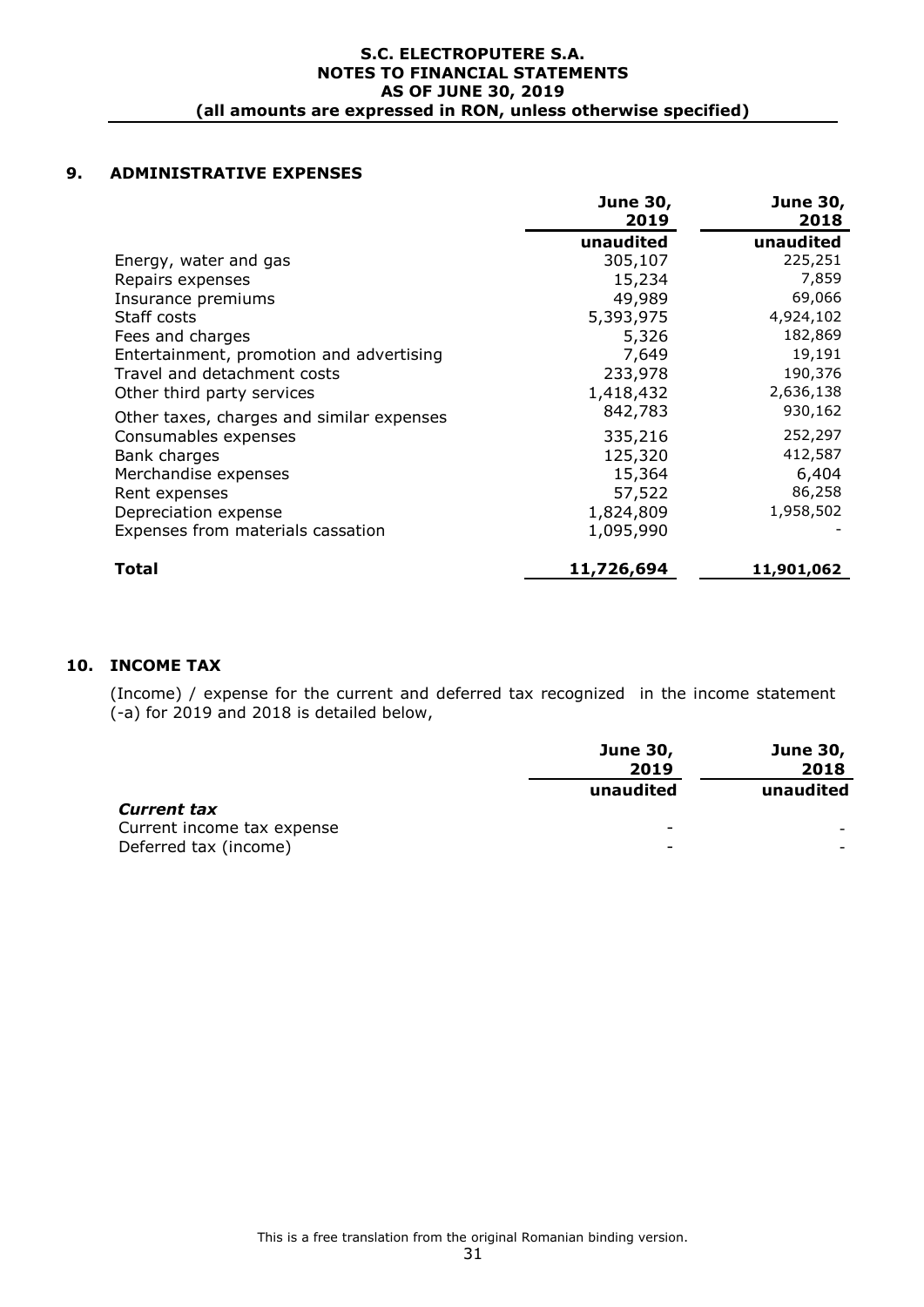#### **11. PROPERTY, PLANT AND EQUIPMENT**

|                                                                                 | Land        | <b>Buildings and</b><br>other<br>constructions | <b>Plant and</b><br>machinery | <b>Equipment</b><br>and vehicles | <b>Advances</b><br>for fixed<br>assets and<br>capital work<br><u>in progress</u> | <b>Total</b>         |
|---------------------------------------------------------------------------------|-------------|------------------------------------------------|-------------------------------|----------------------------------|----------------------------------------------------------------------------------|----------------------|
| <b>COST</b>                                                                     |             |                                                |                               |                                  |                                                                                  |                      |
| <b>December 31, 2018</b>                                                        | 183,038,498 | 48,434,462                                     | 244,278,065                   | 107,315,962                      | 4,740,115                                                                        | 587,807,102          |
| Additions                                                                       |             |                                                | 85,544                        | 3,080                            | 605,885                                                                          | 694,509              |
| Transfers<br>Disposals<br>Transfers                                             | 4,322,149   | 445,332                                        | 69,728                        |                                  | 18,896                                                                           | 4,856,105            |
| Revaluation impact<br>June 30, 2019                                             | 178,716,349 | 47,989,130                                     | 244,293,881                   | 107,319,042                      | 5,327,104                                                                        | 583,645,506          |
| <b>ACCUMULATED DEPRECIATION</b>                                                 |             |                                                |                               |                                  |                                                                                  |                      |
| <b>December 31, 2018</b>                                                        | 72,306      | 5,868,318                                      | 241,113,127                   | 107,272,390                      |                                                                                  | 354,326,140          |
| Depreciation expense<br>Eliminated on disposals of assets<br>Revaluation impact | 17,353      | 2,890,400<br>37,786                            | 698,429<br>67,620             | 4,177                            |                                                                                  | 3,610,359<br>105,406 |
| March 31, 2019                                                                  | 89,659      | 8,720,932                                      | 241,743,936                   | 107,276,566                      |                                                                                  | 357,831,092          |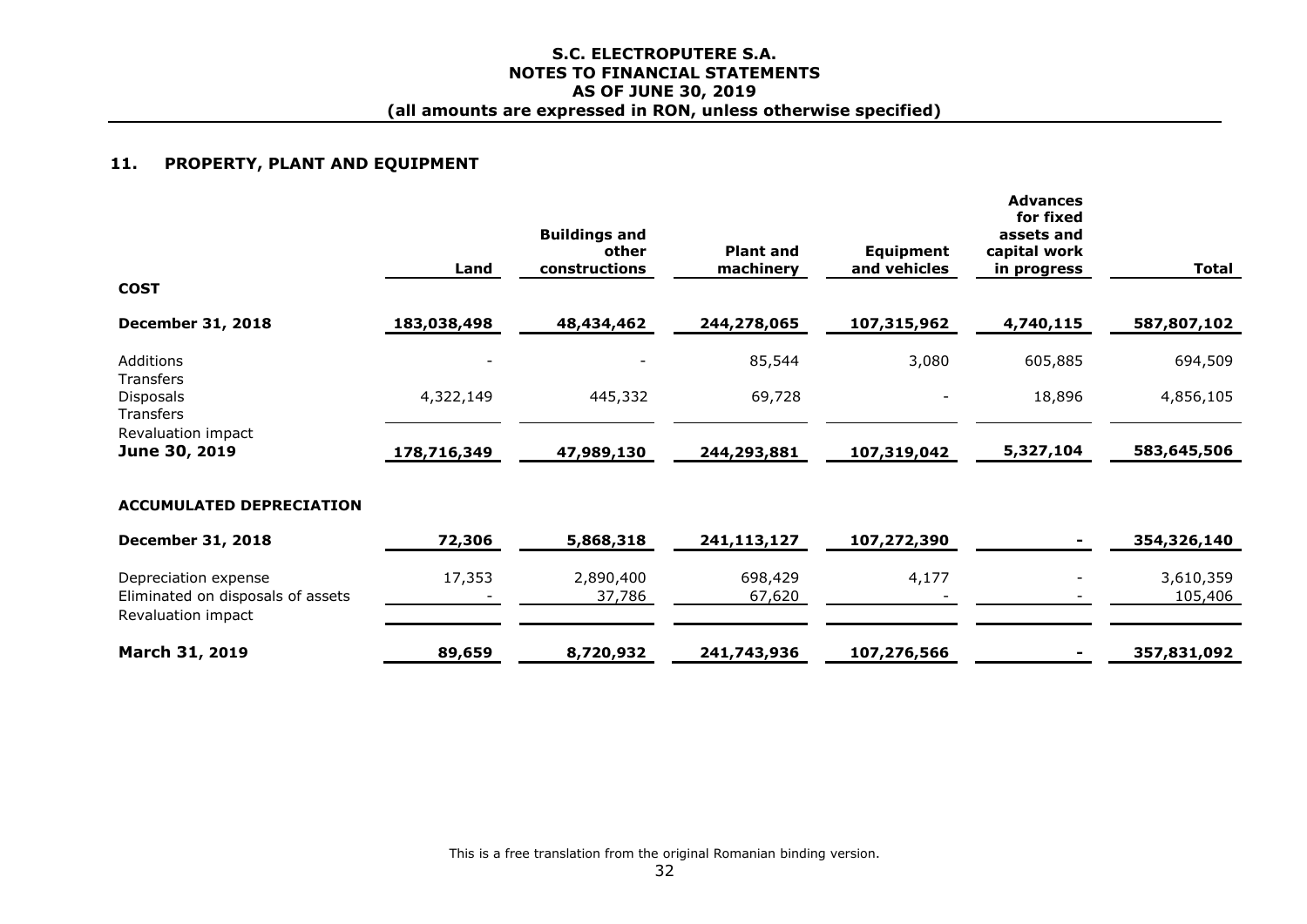# **11. PROPERTY, PLANT AND EQUIPMENT (continued)**

|                                                           | Land        | <b>Buildings and</b><br>other<br>constructions | <b>Plant and</b><br>machinery | Equipment<br>and vehicles | <b>Advances</b><br>for fixed<br>assets | <b>Total</b> |
|-----------------------------------------------------------|-------------|------------------------------------------------|-------------------------------|---------------------------|----------------------------------------|--------------|
| <b>IMPAIRMENT ALLOWANCE</b>                               |             |                                                |                               |                           |                                        |              |
| <b>December 31 2018</b>                                   |             |                                                |                               |                           | (4,532,376)                            | (4,532,376)  |
| Impairment losses recognized in<br>profit or loss account |             |                                                |                               |                           |                                        |              |
| June 30, 2019                                             |             |                                                |                               |                           | (4,532,376)                            | (4,532,376)  |
| <b>NET BOOK VALUE</b>                                     |             |                                                |                               |                           |                                        |              |
| December 31 2018                                          | 182,966,192 | 42,566,144                                     | 3,164,938                     | 43,572                    | 207,739                                | 228,948,585  |
| June 30, 2019                                             | 178,626,690 | 39,268,198                                     | 2,549,945                     | 42,476                    | 794,728                                | 221,282,037  |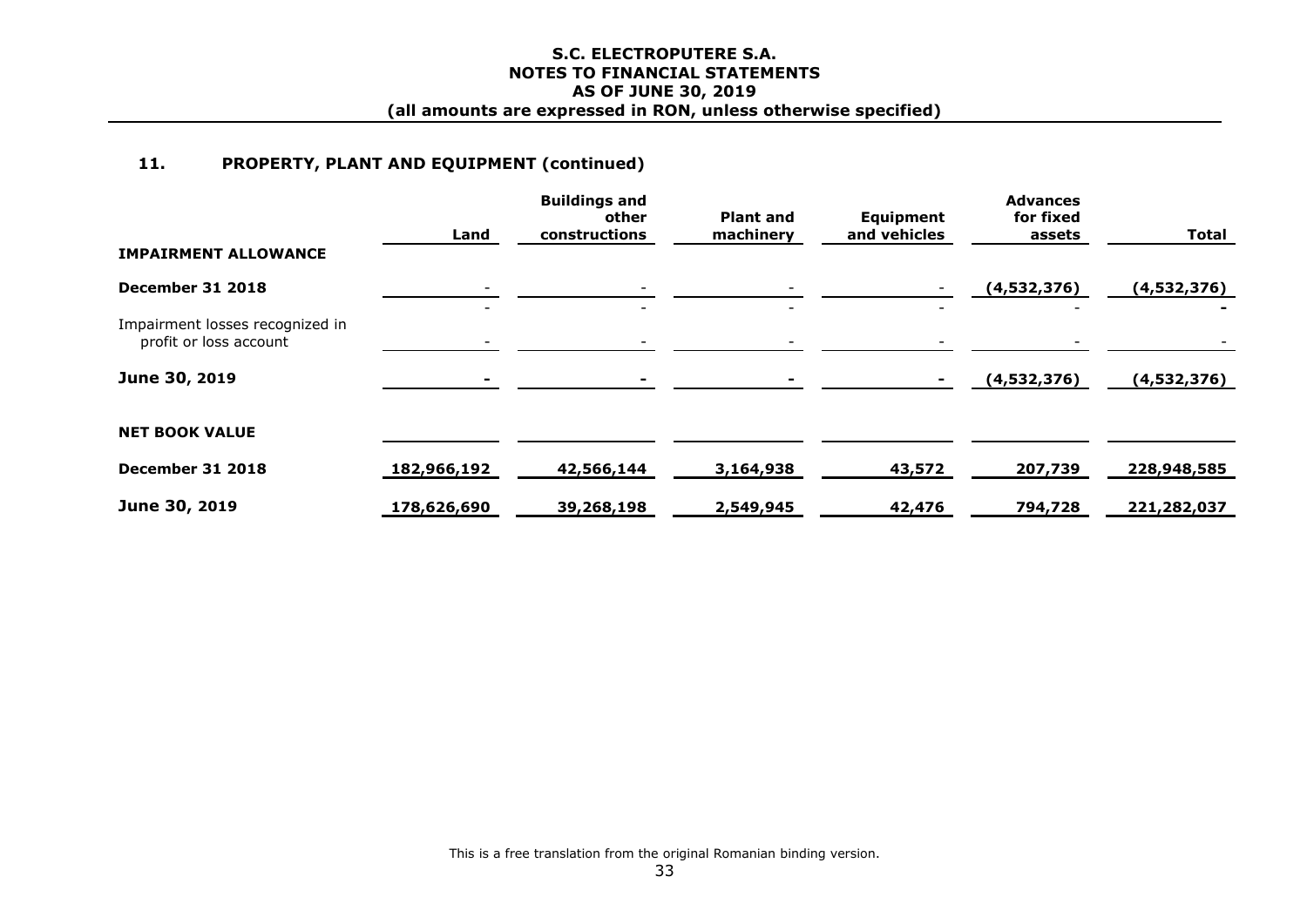# **11, PROPERTY, PLANT AND EQUIPMENT (continued)**

### **Fair value of property, plant and equipment**

The Company's land and buildings are disclosed in the financial statements at revalued values as of December 31, 2017, which is the fair value as at the valuation date less accumulated depreciation and impairment allowances.

The fair value of the Company's land was determined using the direct comparison method.

This method is recommended for properties when there is sufficient and reliable data on sales transactions or similar offers involving properties in the area. Analysis of prices at which the transactions were made or of the prices charged or offered for comparable properties is followed by adjustments to such prices, to quantify the differences between the prices paid, charged or offered due to differences between specific characteristics of each property, called elements of comparison.

The fair value of buildings was determined through the cost approach.

This method assumes that the maximum value of an asset for an informed buyer is the amount needed to buy or build a new asset of an equivalent utility, When the asset is not new, all forms of depreciation that can be assigned for those assets up to the valuation date should be subtracted from the current gross cost.

Information on the hierarchy of fair value as at June 30, 2019 and December 31, 2018:

|                             | Level 1 | Level 2 | Level 3     | Fair value as at<br>June 30, 2019 |
|-----------------------------|---------|---------|-------------|-----------------------------------|
|                             |         |         |             | unaudited                         |
| Land<br>Buildings and other | -       |         | 178,626,690 | 178,626,690                       |
| constructions               | -       |         | 39,268,198  | 39,268,198                        |
|                             |         |         |             | Fair value as at<br>December 31,  |
|                             | Level 1 | Level 2 | Level 3     | 2018                              |
|                             |         |         |             | audited                           |
| Land<br>Buildings and other | -       | ۰       | 182,966,192 | 182,966,192                       |
| constructions               |         |         | 42,566,144  | 42,566,144                        |

The value at cost of property, plant and equipment as at June 30, 2019 and December 31, 2018, net of accumulated expenses with depreciation and impairment is presented below:

| Value at cost<br>June 30, 2019 | Value at cost<br>December 31,<br>2018 |
|--------------------------------|---------------------------------------|
| unaudited                      | audited                               |
| 178,626,690                    | 182,966,192                           |
| 39,268,198                     | 42,566,144                            |
| 2,549,945                      | 3,164,938                             |
| 42,476                         | 43,572                                |
| 220,487,309                    | 228,740,846                           |
|                                |                                       |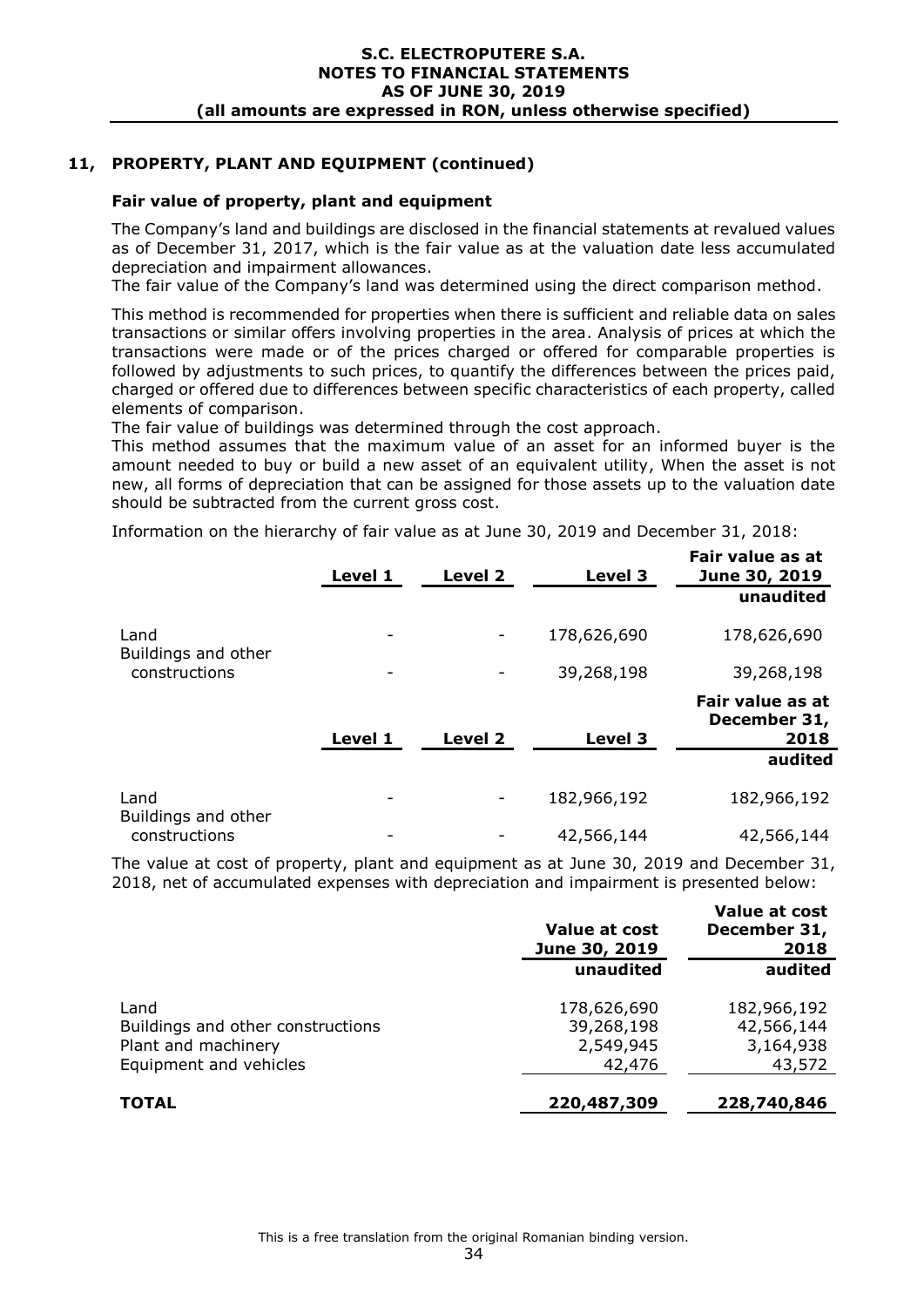# **11, PROPERTY, PLANT AND EQUIPMENT (continued)**

### **1. Pledged property, plant and equipment**

As of June 30, 2019 the net book value of the property, plant and equipment pledged in favour of banks, with regard to the loans of the Entity, is of RON 204,875,610 (December 31, 2018: RON 217,228,500).

### **2. Property, plant and equipment purchased under finance lease**

As of June 30, 2019, the net book value of the property, plant and equipment purchased under finance leases was of RON 0 (December 31, 2018: RON 0).

Based on art, 1 of the EGMS decision no, 79 / 26,04,2018, on February 20, 2019, Electroputere SA donated to the Metropolitan of Oltenia the land with the surface of 3,600 sqm identified with cadastral number 10493/8/8, registered in the Land Book no,204972, Craiova, Dolj County, located in Craiova, 144 Calea Bucuresti, on which a church is built.

Electroputere SA (as seller) on February 20<sup>th</sup> 2019 has concluded a sale contract having as object the transfer of the following assets (immovables):

 The immovable located in Craiova, 75A Henry Coanda, Dolj county, cadastral number 7402, registered with land book no, 222851 of Craiova Municipality, Dolj County, composed of the plot of land having a surface of 723,27 sqm, together with the building erected on it, having cadastral number 7402-C1;

 Total contract price amounts to 173,520 Euro, out of which paid at the signing date by the Buyer.

The sale of the aforementioned assets did not influence the current activity of the company, being not used for such current activity.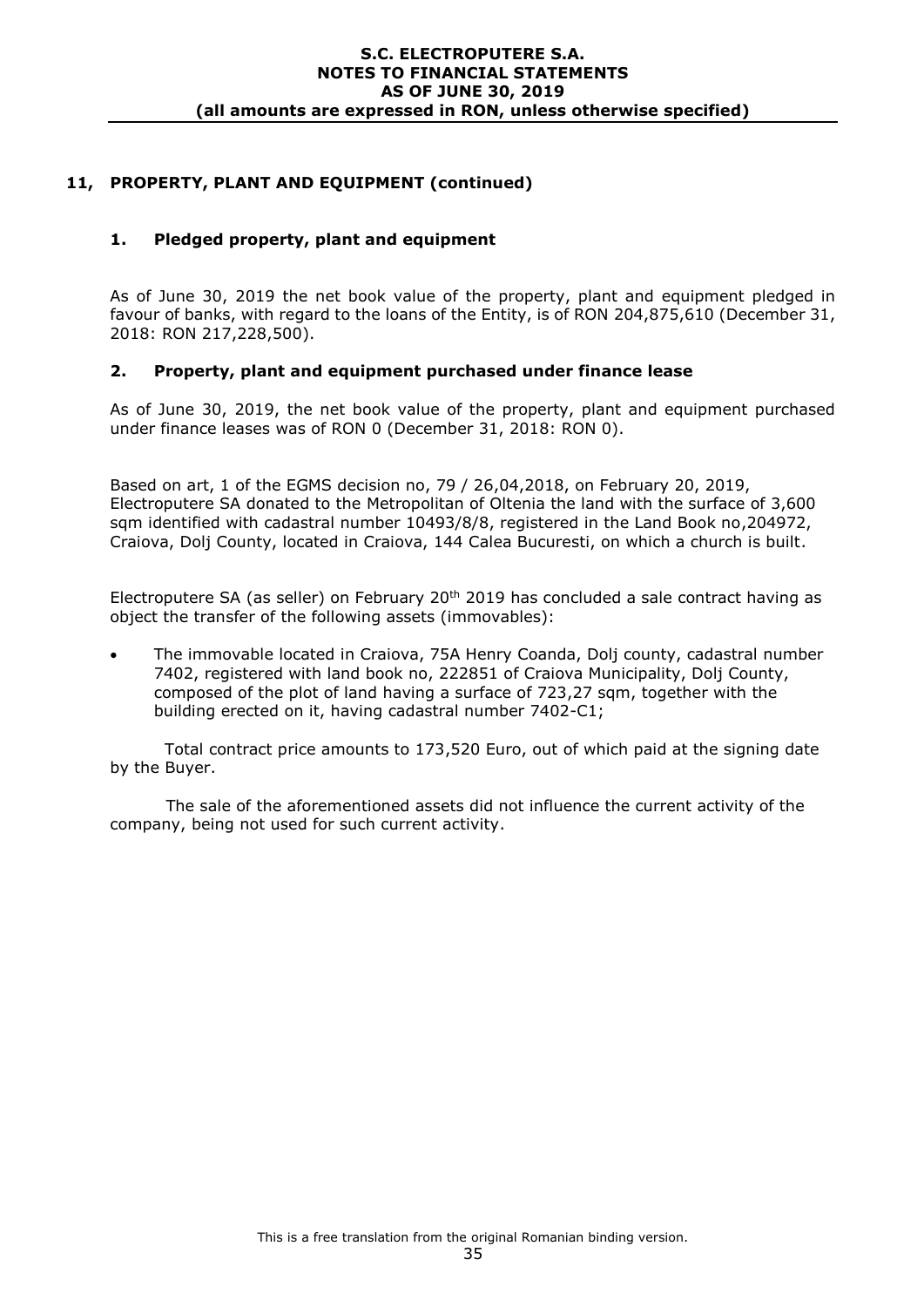# **12. INTANGIBLE ASSETS**

|                                                          | <b>Development</b> | <b>Other</b> | <b>Advances</b><br>for |              |
|----------------------------------------------------------|--------------------|--------------|------------------------|--------------|
|                                                          | expenses           | intangibles  | intangibles            | <b>Total</b> |
| <b>COST</b>                                              |                    |              |                        |              |
| <b>December 31, 2018</b>                                 | 217,867            | 2,331,020    | 557,533                | 3,106,420    |
| Additions<br><b>Disposals</b>                            |                    |              |                        |              |
| June 30, 2019                                            | 217,867            | 2,331,020    | 557,533                | 3,106,420    |
| <b>ACCUMULATED</b><br><b>AMORTISATION</b>                |                    |              |                        |              |
| <b>December 31, 2018</b>                                 | 217,867            | 2,116,151    |                        | 2,334,018    |
| Amortisation expense<br>Eliminated on                    |                    | 68,607       |                        | 68,607       |
| disposal of assets                                       |                    |              |                        |              |
| June 30, 2019                                            | 217,867            | 2,184,758    |                        | 2,402,625    |
| <b>IMPAIRMENT</b><br><b>ALLOWANCE</b>                    |                    |              |                        |              |
| <b>December 31, 2018</b>                                 |                    |              |                        |              |
| Impairment losses of<br>intangible assets in<br>progress |                    |              |                        |              |
| June 30, 2019                                            |                    |              |                        |              |
| <b>December 31, 2018</b>                                 | 0                  | 214,868      | 557,533                | 772,402      |
| June 30, 2019                                            | 0                  | 146,262      | 557,533                | 703,796      |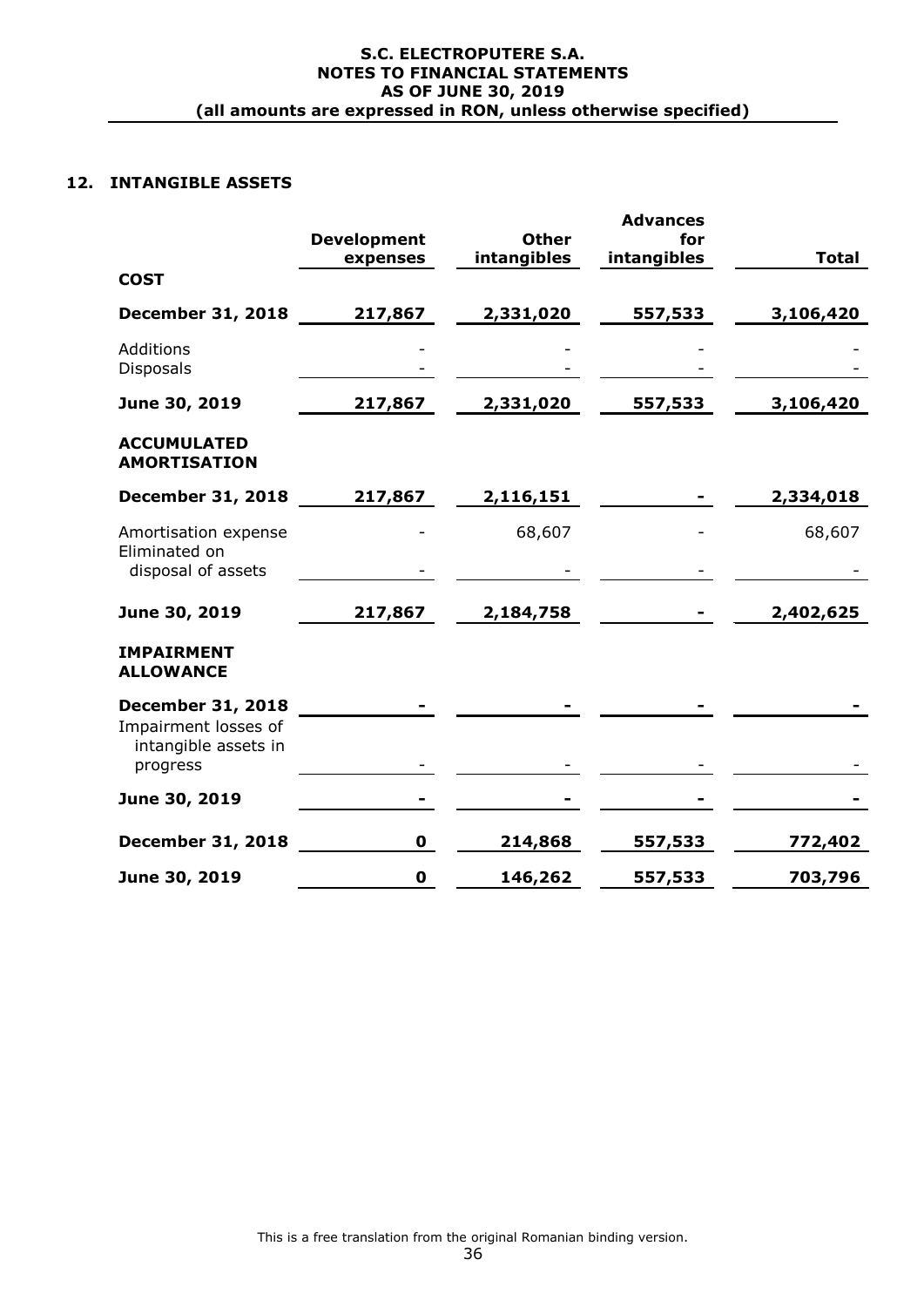### **13, OTHER ASSETS**

|                                             | <b>June 30,</b><br>2019 | December 31,<br>2018 |
|---------------------------------------------|-------------------------|----------------------|
|                                             | unaudited               | audited              |
| Guarantees on long-term                     | 2,054,257               | 1,586,132            |
| Guarantees on short-term                    | 1,950,637               | 1,592,071            |
| Provisions for quarantees                   | (201, 070)              | (215, 747)           |
| Other investments                           | 1,818                   | 1,818                |
| Advance payments                            | 897,720                 | 140,352              |
| Sundry debtors                              | 9,206,865               | 8,077,676            |
| VAT receivable                              | 13,602,264              | 14,090,091           |
| Less: Allowance for doubtful VAT receivable |                         |                      |
| <b>Total</b>                                | 27,512,491              | 25,272,393           |

During the year ended December 31, 2014 the Company was subject to a VAT reimbursement control by the local tax authorities, covering prior periods December 2008 – February 2014. The VAT amount requested by the Company for reimbursement was RON 8,507,956, The VAT inspectors disallowed the amount requested for reimbursement by the Company and assessed additional VAT liabilities in amount of RON 8,404,943 and additional late payment interest and related penalties in the amount of RON 5,635,396, Following the fiscal inspection, there is an ongoing litigation between ANAF and Electroputere, On 5<sup>th</sup> of October 2017. The Appeal Court of Craiova issued Resolution no, 540 by cancelling the fiscal inspection report and rejected the request of Electroputere for VAT reimbursement. Based on management's best estimate related to the recoverability of these amounts as at December 31, 2017, the Company recorded a receivable equal to amount requested to be reimbursed of RON 8,507,956, a liability of RON 1,752,854, and reversed all the previous existing provisions. During the year 2017, Electroputere paid to ANAF the amount of RON 6,245,767 and by the end of February 2018 paid also the rest of RON 1,472,579, covering practically the whole debt claimed by ANAF. However, Electroputere paid all these amounts being forced by participation to public tenders and has never admitted or recognized the dbt, Until the approval of these financial statements for the year ended December 31, 2017 the case was not settled.

|                         | <b>June 30,</b><br>2019 | December 31,<br>2018 |
|-------------------------|-------------------------|----------------------|
|                         | unaudited               | audited              |
| Guarantees on long-term | 2,054,257               | 1,586,132            |
| Other current assets    | 25,458,234              | 23,686,261           |
| <b>Total</b>            | 27,512,491              | 25,272,393           |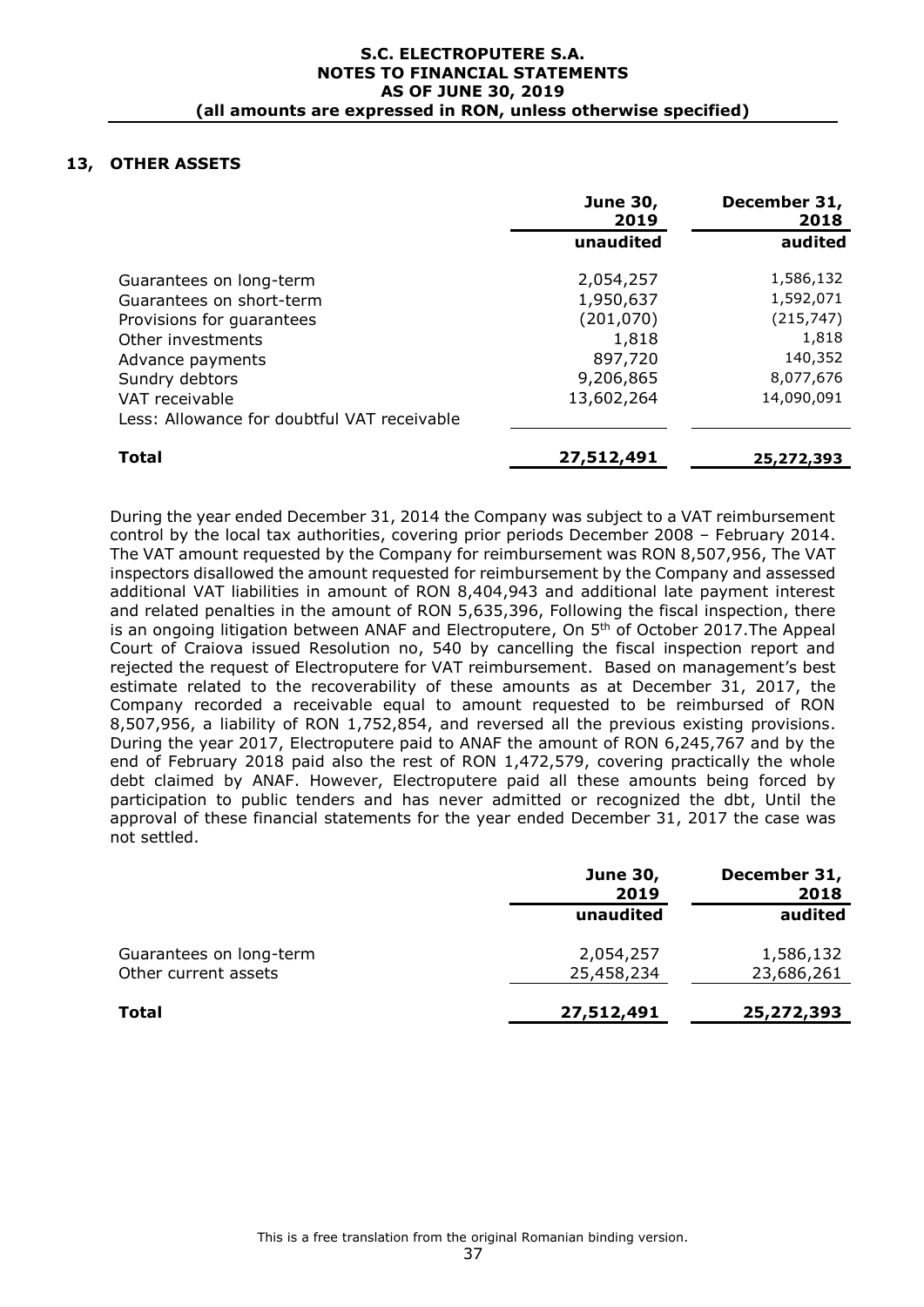### **14, INVENTORIES**

|                                          | <b>June 30,</b><br>2019 | December 31,<br>2018 |
|------------------------------------------|-------------------------|----------------------|
|                                          | unaudited               | audited              |
| Raw materials                            | 7,225,106               | 10,337,580           |
| Consumables                              | 243,140                 | 289,365              |
| Materials in the form of inventory items | 877,653                 | 1,197,212            |
| Packaging                                | 98,513                  | 434,662              |
| Finished goods                           | 1,050,300               | 1,202,191            |
| Work in progress                         | 3,562,666               | 2,632,130            |
| Semi-finished goods                      | 597,144                 | 593,092              |
| Residual products                        | 5,487                   | 5,555                |
| Goods                                    | 47,369                  | 47,369               |
| Allowance for impairment of inventories  | (6,970,809)             | (7,691,104)          |
| <b>Total</b>                             | 6,736,569               | 9,048,052            |

Inventories are carried at the lower of cost and net realisable value, The Company's policy of recognising allowances for obsolete inventories is for inventories between 6 and 12 months 25%, for inventories older than 12 months but not more than 24 months 50%, for inventories older than 24 months but not older than 36 months 75%, for inventories older than 36 months but not older than 48 months 80% and for those older than 48 months 99%.

The movement in the allowance for slow moving and obsolete inventory is presented below:

|                                                                                | <b>June 30,</b><br>2019 | December 31,<br>2018     |
|--------------------------------------------------------------------------------|-------------------------|--------------------------|
|                                                                                | unaudited               | audited                  |
| Balance at the beginning of the year<br>Charge / (Release) in the current year | 7,691,104<br>(720,295)  | 9,166,596<br>(1,475,492) |
| Balance at the end of the year                                                 | 6,970,809               | 7,691,104                |

#### **15, TRADE AND OTHER RECEIVABLES**

|                                                                                                                                                                     | <b>June 30,</b><br>2019                                        | December 31,<br>2018                                           |
|---------------------------------------------------------------------------------------------------------------------------------------------------------------------|----------------------------------------------------------------|----------------------------------------------------------------|
|                                                                                                                                                                     | unaudited                                                      | audited                                                        |
| Trade receivables<br>Trade receivables recognised under IAS 11<br>Allowance for doubtful receivables<br>Advances paid for inventories<br>Advances paid for services | 52,381,146<br>2,193,088<br>(16, 510, 849)<br>299,144<br>53,280 | 64,296,807<br>5,839,487<br>(19, 146, 563)<br>235,075<br>22,918 |
| <b>Total</b>                                                                                                                                                        | 38,415,809                                                     | 51,247,724                                                     |

Trade and other receivables are carried at amortized cost, less any impairment losses.

In determining the recoverability of trade receivables, the Company takes into account changes in the creditworthiness of the customer from the date of credit to the reporting date. Concentration of credit risk is limited due to the existence of a large portfolio of clients unaffiliated. Thus, the Company's management believes that no additional adjustments are needed for trade receivables impairment than those recognized in these financial statements.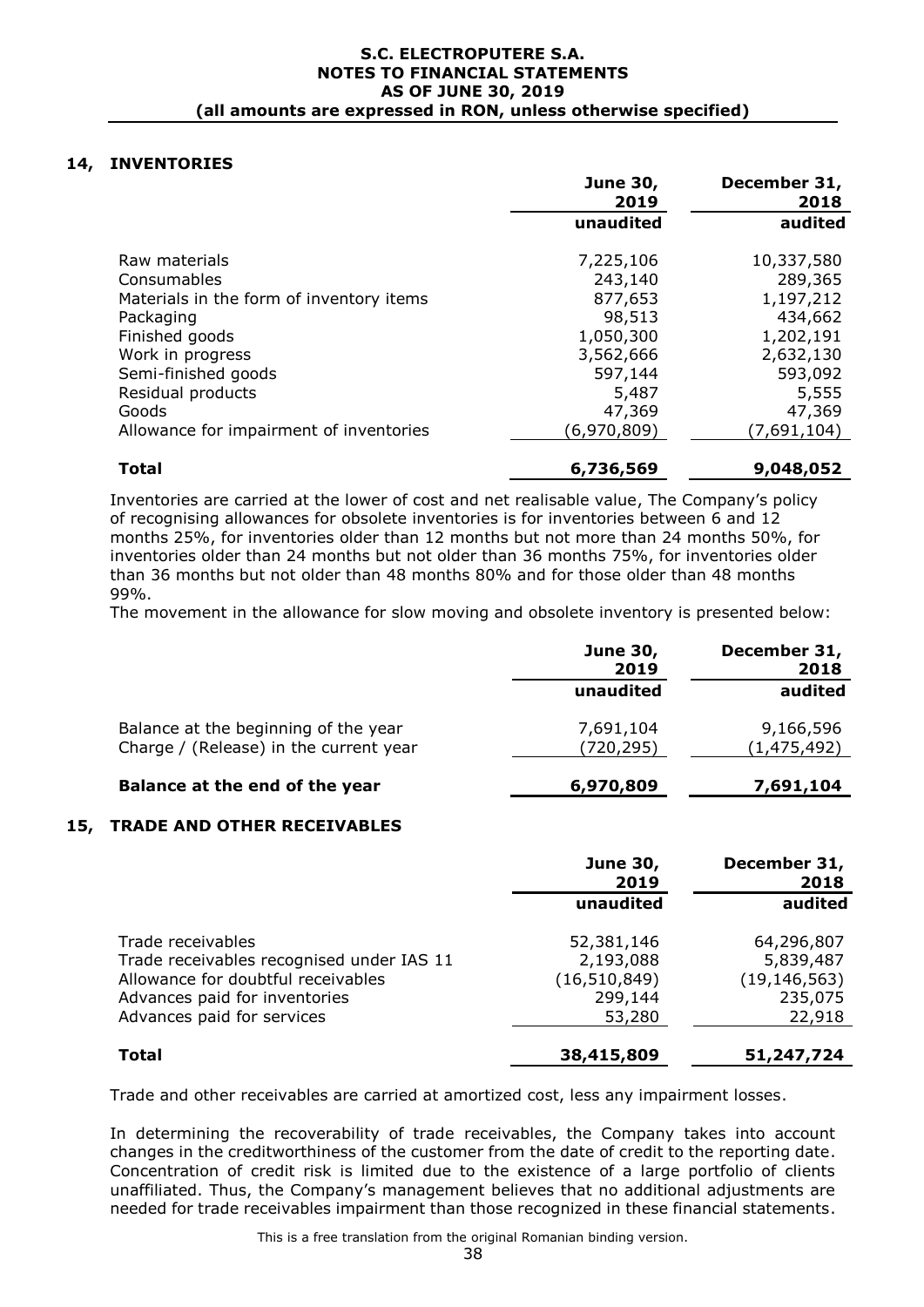# **15, TRADE AND OTHER RECEIVABLES**

The Company is recording the due dates for the invoices issued based on the commercial clauses included in the contracts conlcuded between the parties. For the power transformer sales the commercial clauses usually include amounts that will be received by the Company after the put in function of the power transformer in the electric stations of the end customers. The due date of the invoice for the sales of power transformers can sufer changes depending on the date on which the electric station is ready to be used.

The trade receivables recognised under the construction contracts for the open orders as at the financial year end are presented above in the caption "Trade receivables recognised under IAS 11"

### **Aging of receivables that are older than 60 days:**

|                                              | <b>June 30,</b><br>2019 | December 31,<br>2018            |
|----------------------------------------------|-------------------------|---------------------------------|
|                                              | unaudited               | audited                         |
| $60-90$ days<br>90-120 days<br>Over 120 days | 2,395,961<br>16,499,988 | 412,892<br>49,366<br>18,605,826 |
| <b>Total</b>                                 | 18,895,949              | 19,068,084                      |

Movement in allowance for trade receivables is as follows:

|                                      | <b>June 30,</b><br>2019 | December 31,<br>2018 |
|--------------------------------------|-------------------------|----------------------|
|                                      | unaudited               | audited              |
| Balance at the beginning of the year | 19,146,563              | 17,150,795           |
| Release in the current year          | (2,635,714)             | 1,995,768            |
| Balance at the end of the year       | 16,510,849              | 19,146,563           |

#### **Aging of receivables past due and impaired:**

|               | <b>June 30,</b><br>2019 | December 31,<br>2018 |
|---------------|-------------------------|----------------------|
|               | unaudited               | audited              |
| Over 120 days | 14,072,066              | 16,707,780           |
| <b>Total</b>  | 14,072,066              | 16,707,780           |
|               |                         |                      |

### **16, CASH AND CASH EQUIVALENTS**

|                                            | <b>June 30,</b><br>2019                         | December 31,<br>2018 |
|--------------------------------------------|-------------------------------------------------|----------------------|
|                                            | unaudited                                       | audited              |
| Bank accounts<br>Other<br>Cash equivalents | 1,099,084<br>15,337<br>$\overline{\phantom{a}}$ | 2,719,815<br>10,258  |
| <b>Total</b>                               | 1,114,421                                       | 2,730,073            |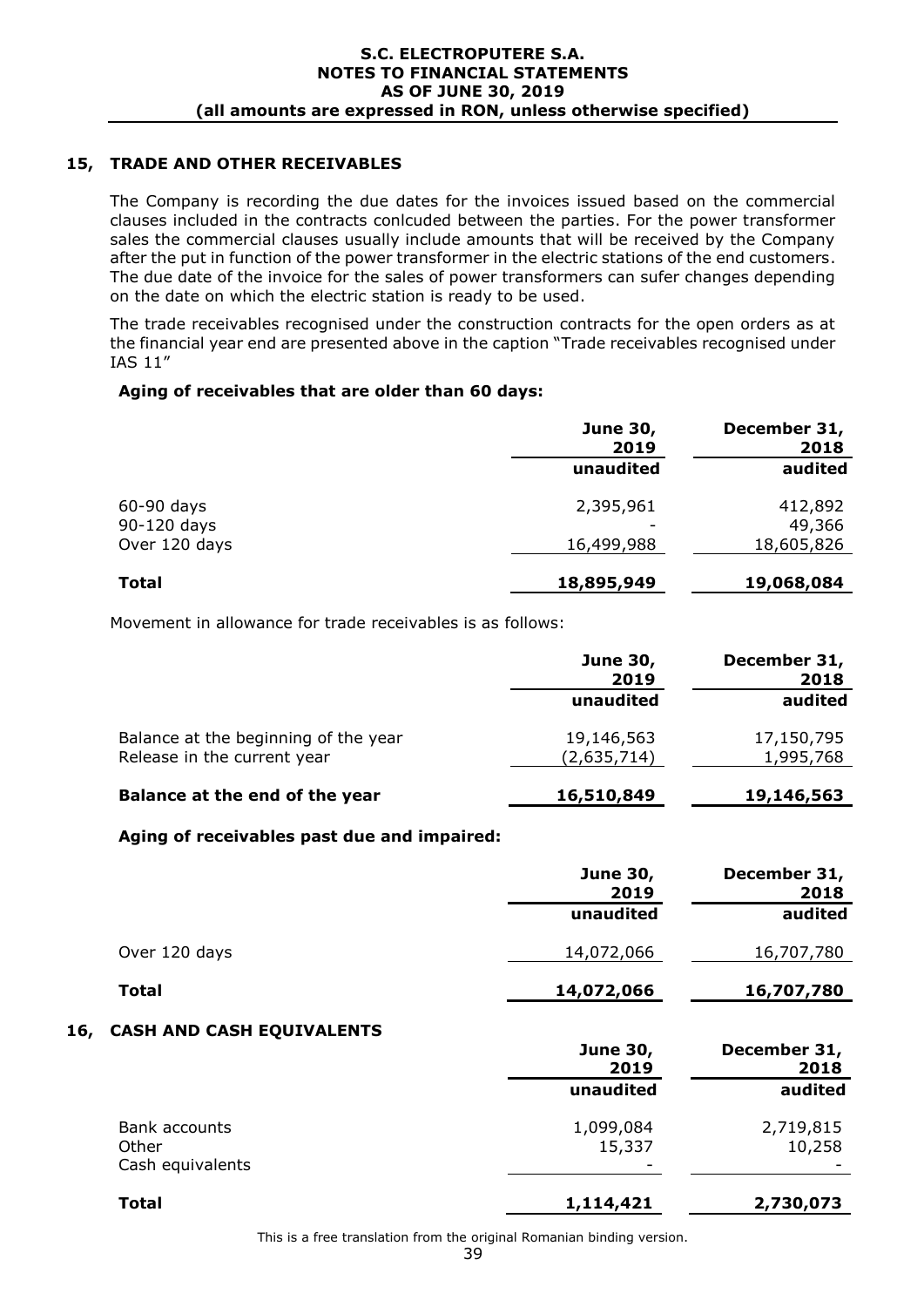### **17, EMPLOYEE BENEFITS**

According to the Collective Labor Agreement of Electroputere, the employees have the following benefits:

- Retirement benefits:  $1 \times$  negotiated salary of the previous month to retiring
- Employee death allowance: 2  $\times$  medium salary in the company realized in the previous month
- Fidelity allowance: 1 x minimum salary in the company, paid when the employee reach the seniority of: 25, 30, 35 and 40 uninterrupted in the company.

In 2019, the provision for employees benefits has the following structure:

|                     | <b>June 30,</b><br>2019 | December 31,<br>2018 |
|---------------------|-------------------------|----------------------|
|                     | unaudited               | audited              |
| Retirement benefits | 409,058                 | 409,058              |
| Death allowance     | 112,333                 | 112,333              |
| Fidelity allowance  | 310,750                 | 310,750              |
| <b>Total</b>        | 832,141                 | 832,141              |

The following assumptions have been considered when the provision amount was calculated:

- Mortality rate of Romania, published by National institute of Statistics (INSSE) for the year 2013
- A rate of 6,5 % for the personnel turnover, calculated as average of the last 5 years inside the company
- The dismissals rate: for the year 2019, the company plans to reduce staff by 400 employees
- A balancing forward rate of 4,05%, calculated using the method Smith-Wilson
- Inflation rates using the statistics and prognosis issued by INSSE and NBR as following: 3,75% in 2019; 3,1% in 2020; lineary descending up to 2,5% in the period 2021-2025; 2,5% in 2025 – 2030 and following a descending trend for the following years
- Salary increase rates: an increase of 0% in 2019, 3 % in 2020, For 2021 and subsequent years, an average annual salary increase equal to the annual inflation rate plus 1% taking in consideration a wage increases due to seniority and promotions,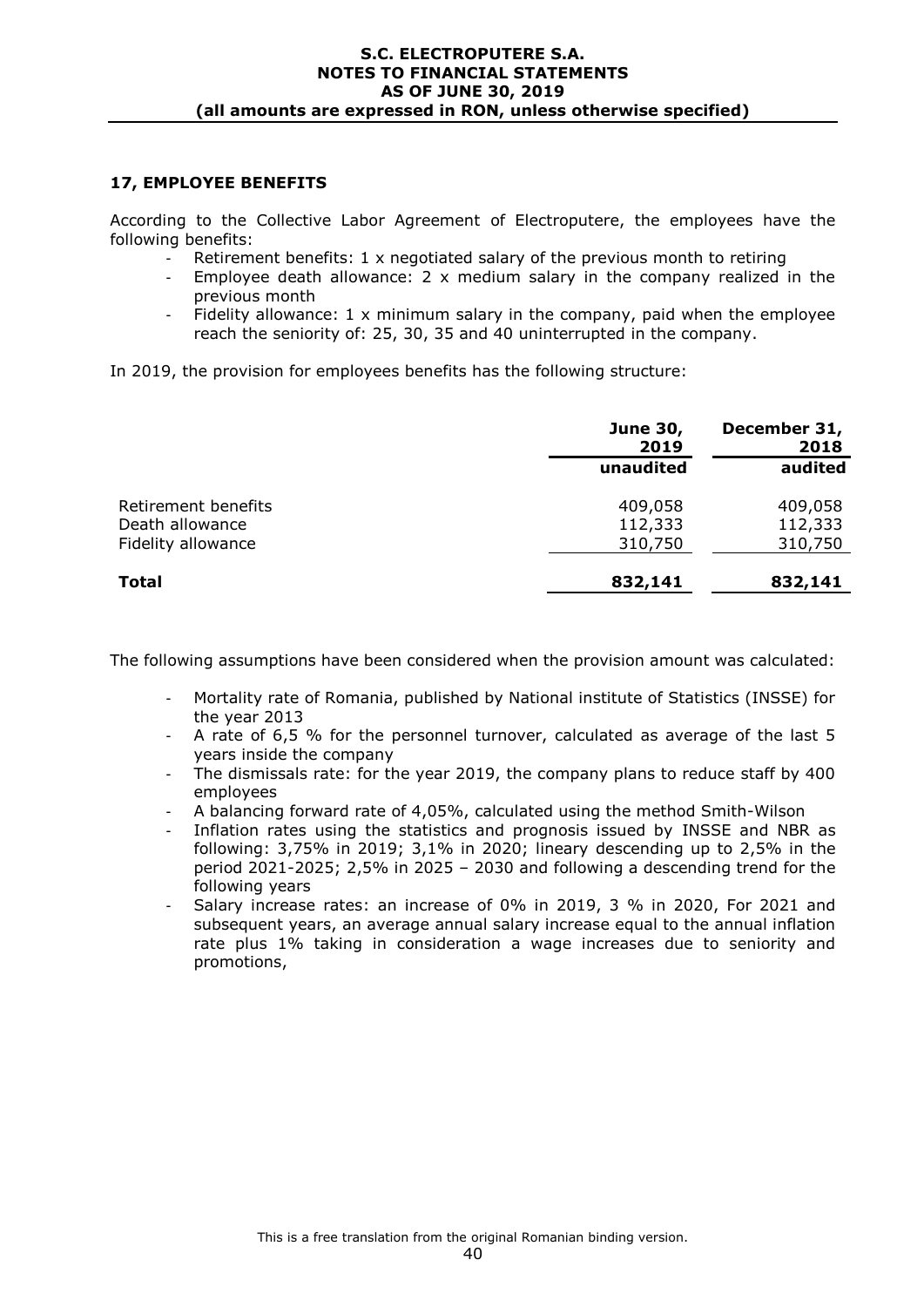### **18, ISSUED CAPITAL**

Share capital is fully paid as at June 30, 2019 and December 31, 2018,

|                                                | No, of shares       | <b>Share capital</b> |
|------------------------------------------------|---------------------|----------------------|
|                                                |                     | <b>RON</b>           |
| Share capital at December 31, 2018             | 1,037,602,913       | 103,760,291          |
| Share capital at June 30, 2019                 | 1,037,602,913       | 103,760,291          |
|                                                | <b>No of shares</b> | <b>Procent</b>       |
| <b>Shareholder structure December 31, 2018</b> |                     |                      |
| Al-Arrab Contracting Company Ltd               | 991,284,640         | 95,54%               |
| Other shareholders                             | 46,318,273          | 4,46%                |
| Total                                          | 1,037,602,913       | 100%                 |
| Shareholder structure June 30, 2019            |                     |                      |
| Al-Arrab Contracting Company Ltd               | 991,284,640         | 95,54%               |
| Other shareholders                             | 46,318,273          | 4,46%                |
| Total                                          | 1,037,602,913       | 100%                 |

During the year ended December 31, 2015 the Company operated a reduction in share capital related to the hyperinflation adjustements recorded at the first time adoption of IFRS, On 28<sup>th</sup> April 2015 the Shareholders of the Company approved the reversal of the inflation adjustment pertaining to share capital amounting to RON 952,227,570 against the retained earnings.

#### **19, RESERVES**

|                                                 | <b>June 30,</b><br>2019                | December 31,<br>2018                   |
|-------------------------------------------------|----------------------------------------|----------------------------------------|
|                                                 | unaudited                              | audited                                |
| Legal reserves<br>Revaluation reserves<br>Other | 17,784,866<br>20,296,261<br>43,221,238 | 17,784,866<br>20,296,261<br>43,221,238 |
| <b>Total</b>                                    | 81,302,365                             | 81,302,365                             |

The revaluation reserve is related to revaluations performed on property, plant and equipment and cannot be used until they are realized, Revaluation reserves cannot be distributed.

The legal reserve created by the Company is in amount of RON 17,784,866 both as at June 30, 2019 and December 31, 2018.

Other reserves include reserves created before 2008 in amount of RON 43,133,772 (their value prior to inflation adjustment was RON 10,828,383), to which was added the revaluation reserve made, related to the sale of fixed assets from January 2018.

If the management decides to change their destination, they will be taxed. The management has decided not to use such reserves, thus no deferred tax has been established in relation thereto.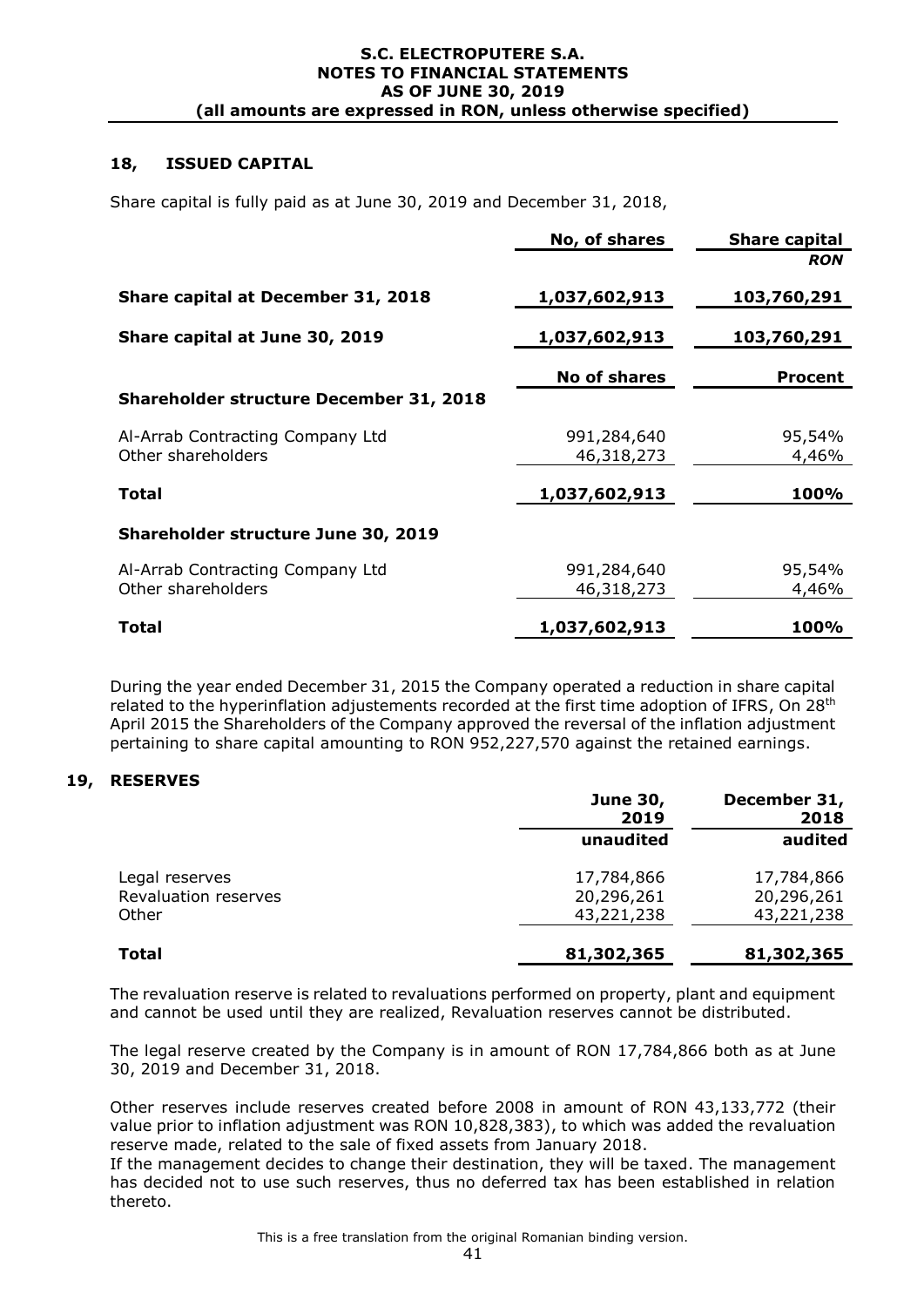### **20, BORROWINGS**

|                                                                            | <b>June 30,</b><br>2019 | December 31,<br>2018 |
|----------------------------------------------------------------------------|-------------------------|----------------------|
|                                                                            | unaudited               | audited              |
| Loans guaranteed<br>Short term loans<br>Current portion of long term loans | 388,697,029             | 386,016,062          |
| <b>Loans guaranteed</b><br>Long term loans                                 |                         |                      |
| <b>Total</b>                                                               | 388,697,029             | 386,016,062          |

#### **a) Amounts due to credit institutions**

The Company contracted a credit facility amounting to 19,950,000 EUR from Blom Bank for the financing of working capital and for the payment of the outstanding debts towards state authorities, The credit facility comprises the following credit limits:

- An overdraft loan of EUR 2,440,000 for the current activity, that can be utilized up until June 30, 2019, with an attached interest rate EURIBOR 1m plus 3% per annum but not lower than 5,25% per annum
- A revolving facility of EUR 7,000,000 that can be utilized up until May 30, 2021, with an attached interest rate of EURIBOR 1m plus 3%, per annum, but no lower than 5,25% per annum;
- A revolving facility of EUR 10,510,000 can be utilized up to March 29, 2020, with an attached interest rate of EURIBOR 1m plus 3%, per annum, but no lower than 5,25% per annum;

The above mentioned agreement is pledged with:

- Real estate mortgage over the land located in Craiova, Calea Bucuresti Str,, No, 80, Dolj county, with a surface of 430,832 sqm,, property of SC Electroputere SA, as well as the related constructions,
- Pledge over the cash accounts of the debtor;
- Pledge over the receivables resulting from the agreement sealed by SC Electroputere SA with its clients, According to the addendum 1/30,08,2011 to the Real Warranty agreement, the company is unconditionally obliged to warrant the above mentioned credit through the of rights from the selling agreements between the company and its final clients;
- Guarantee contract entitled "Guarantee and Indemnity" signed by Mada Group For Industrial and Commercial Investment Company Limited, related party, for the amount of EUR 26,200,000,
- Real estate mortgage over the land located in Mogosoaia, Iflov county with a surface of 184,000 sqm, property of SC Electroputere SA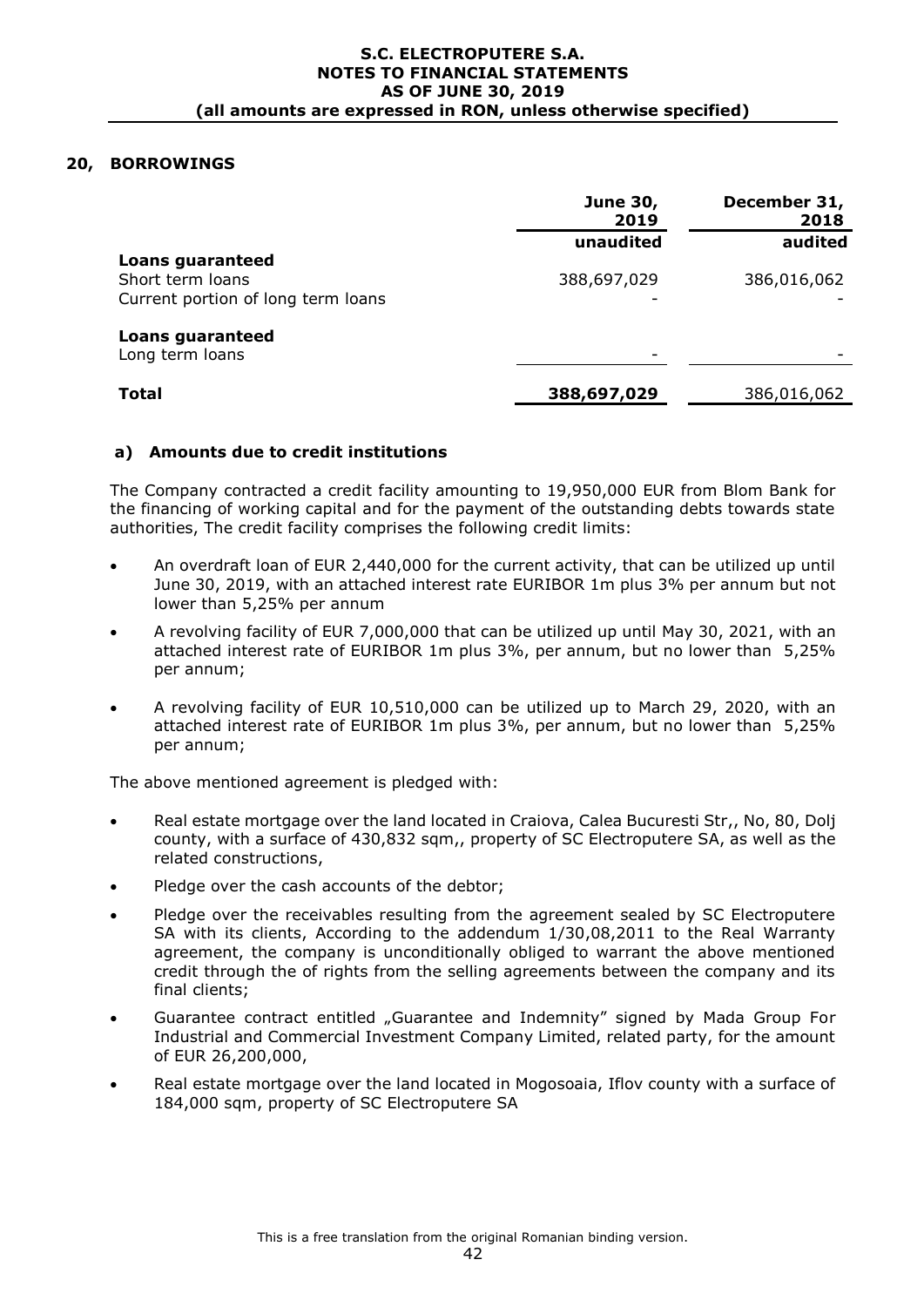# **20, BORROWINGS (continued)**

### **b) Amounts due to shareholders**

As at June 30, 2019 the amounts owed to the shareholders, are long-term loans from the main shareholder of the Company, Al-Arrab Contracting Company Ltd, in the amount of EUR 44,100,239 equivalent of RON 208,819,043 (December 31, 2018: EUR 44,100,239 equivalent of RON 205,679,106), granted for financing of working capital, environment and development investments, according to the obligations assumed under the privatization agreement no, 67/30,10,2007.

The Company received a notification letter from the shareholders stating that the loans provided to the Company are repayable by December 31, 2022.

Interest payable at June 30, 2019 on loans from shareholders amounts to RON 130,340,623, equivalent of EUR 27,526,476 (31 December 2018: RON 123,205,610, equivalent of EUR 26,416,863), calculated at rates ranging between 0% and 6,5% per year.

The interest expense related to the shareholders loan for 2019 is in amount of RON 7,135,013 (for the year ended December 31, 2018: RON 10,586,349).

According to the loan agreement, Electroputere undertakes to establish in favour of Al-Arrab Contracting Company Ltd a pledge on movable assets (plant, machinery and equipment) required for the manufacture of transformers and electric motors, as well as a real estate mortgage on the land located in Craiova, with the following cadastral numbers: 10493/3 (mortgaged to Blom Bank France S,A,), 10493/4 (mortgaged to Blom Bank France S,A), 10493/5 (mortgaged to Blom Bank France S,A), 10493/6/1 (mortgaged to Blom Bank France S,A), 10493/7 (mortgaged to Blom Bank France S,A), 10493/8 (mortgaged to Blom Bank France S,A), 10493/9 (mortgaged to Blom Bank France S,A), 10493/10 (mortgaged to Blom Bank France S,A), 10493/11/2 (mortgaged to Blom Bank France S,A), 10493/11/3 (mortgaged to Blom Bank France S,A), 10493/12 (mortgaged to Blom Bank France S,A), 10493/13/1 (mortgaged to Blom Bank France S,A), 10493/13/3 (mortgaged to Blom Bank France S,A) and 11,042 (without mortgaged to Blom Bank France S,A,).

As of the balance sheet date this pledges/mortgages have not been made.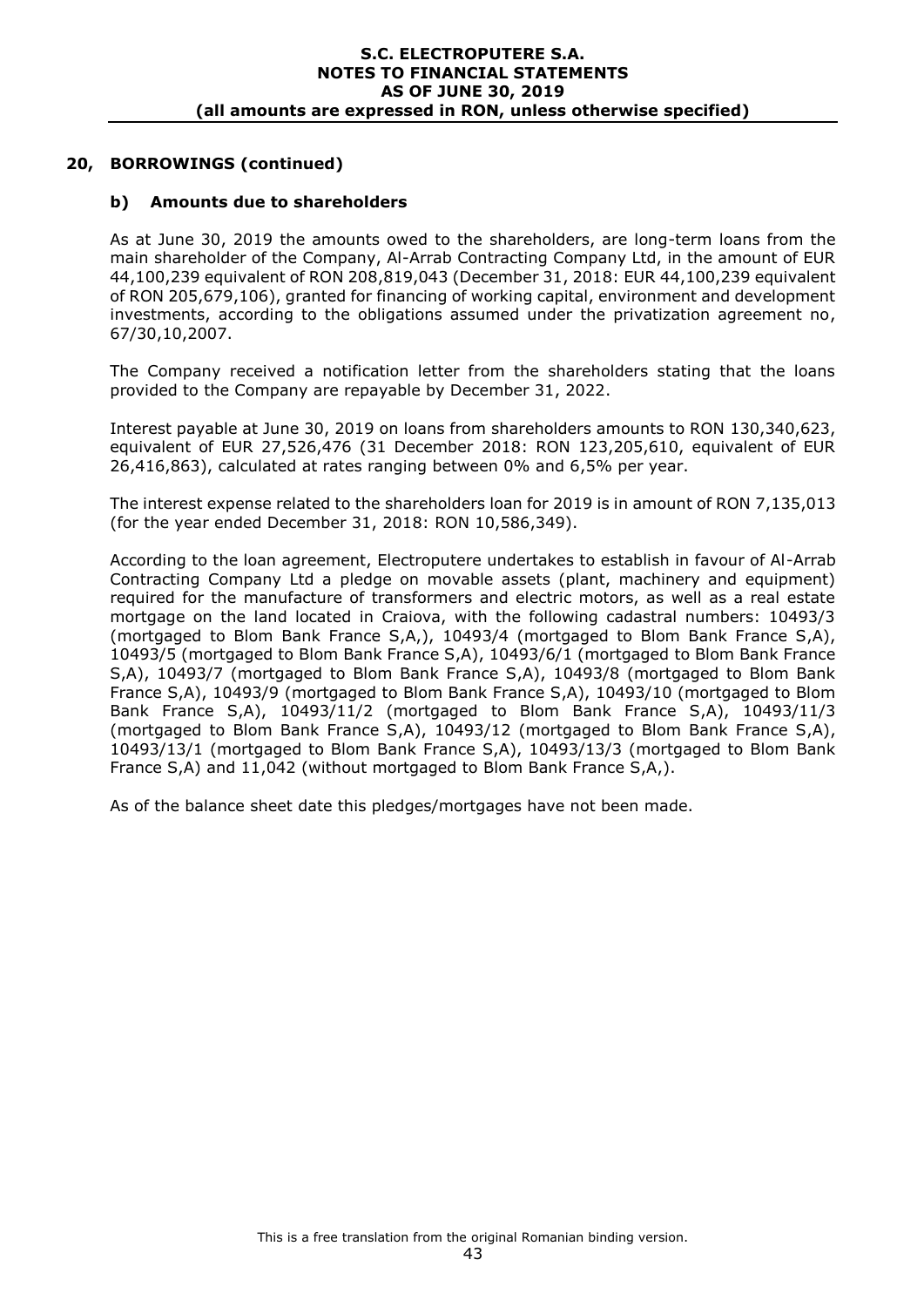## **21, PROVISIONS**

|                                                                                      | <b>June 30,</b><br>2019 | December 31,<br>2018 |  |
|--------------------------------------------------------------------------------------|-------------------------|----------------------|--|
|                                                                                      | unaudited               | audited              |  |
| Provisions for guarantees to customers<br>Provisions for restructuring               | 1,118,832               | 1,118,832            |  |
| Provisions for onerous contracts<br>Provisions for employees benefits                | 391,199                 | 3,306,538            |  |
| Provision for environmental liabilities<br>Provision for penalties for late delivery |                         |                      |  |
| Other provisions $(*)$                                                               | 585,562                 | 837,143              |  |
| Total                                                                                | 2,095,593               | 5,262,513            |  |

### **22, TRADE AND OTHER PAYABLES**

|                                                    | <b>June 30,</b><br>2019  | December 31,<br>2018  |  |
|----------------------------------------------------|--------------------------|-----------------------|--|
|                                                    | unaudited                | audited               |  |
| Trade payables<br>Invoices to be received          | 9,170,129<br>387,543     | 15,681,273<br>573,480 |  |
| Advances from customers                            | 1,238,291                | 3,612,872             |  |
| Sundry creditors<br>Sundry creditors group related | 1,616,752<br>104,399,281 | 206,008<br>88,739,441 |  |
| <b>Total</b>                                       | 116,811,996              | 108,813,074           |  |

The sundry creditors related to the group are amounts paid by the Group companies – mainly Mada Group, to Electroputere's suppliers. Whenever such a payment is made the trade payables are settled and a correspondent liability is recorded as Sundry creditors group related.

### **23, OTHER LIABILITIES**

|                                        | <b>June 30,</b><br>2019 | December 31,<br>2018   |
|----------------------------------------|-------------------------|------------------------|
|                                        | unaudited               | audited                |
| Salaries payable                       | 1,576,157               | 1,850,227              |
| Social contributions<br>VAT to be paid | 5,160,019<br>2,028,923  | 4,224,517<br>2,956,738 |
| Other taxes<br>Tax on salaries         | 337,113<br>915,520      | 277,997<br>730,312     |
| Other current liabilities              | 2,470,537               | 1,558,913              |
| <b>Total current liabilities</b>       | 12,488,269              | 11,598,704             |
| Other long term liabilities            | 3,800,820               | 3,800,820              |
| <b>Total liabilities</b>               | 16,289,089              | 15,399,524             |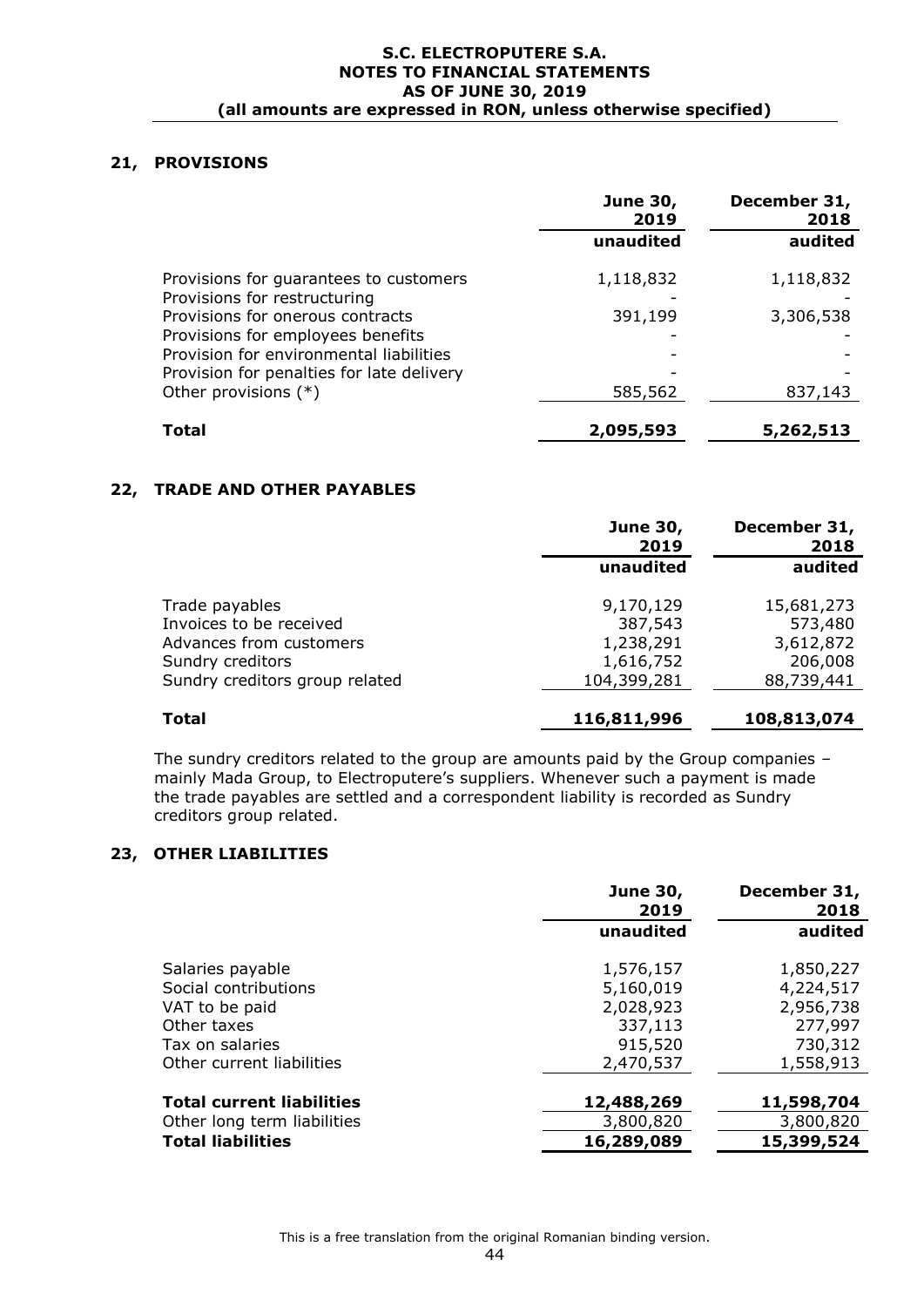# **23, OTHER LIABILITIES (continued)**

On 03.12.2018, ANAF issued the decision no, 7644 regarding the rescheduling payment for a period of 36 months for the outstanding tax liabilities in amount of RON 8,263,376, from which RON 4,449,995 represents tax liabilities and RON 3,813,381 represents interests, as well as the postponement for the amount of RON 1,357,552 which represents penalties.

The amount of RON 3,800,820 represents late payment for unpaid debts to the State Budget, with a maturity of more than one year.

According to the fiscal procedure code, the guarantee for this facility was the distraint of the Electroputere SA stadium with an area of 18,110 sqm at the value of 9,960,500 RON and a bank guarantee letter of 1,000,000 RON.

### **24, FINANCIAL INSTRUMENTS**

### **a) Capital risk management**

The Entity's objectives when managing capital are to safeguard the Entity's ability to continue as a going concern in order to provide returns for shareholders and benefits for other stakeholders and to maintain an optimal capital structure to reduce the cost of capital.

The capital structure of the Entity consists of debt, which includes the borrowings presented at note 20, cash and cash equivalents and equity attributable to equity holders of the parent, comprising issued capital, reserves and retained earnings, as presented in notes 18 and 19.

Consistent with others in the industry, the Entity monitors capital on the basis of the gearing ratio. This ratio is calculated as net debt divided by total capital, Net debt is calculated as total borrowings (including current and non-current borrowings as shown in the balance sheet) less cash and cash equivalents. Total capital is calculated as 'capital and reserves' as per the balance sheet plus net debt.

The gearing ratios as at June 30, 2019 and 2018 were as follows:

|                                                     | <b>June 30,</b><br>2019  | December 31,<br>2018       |  |
|-----------------------------------------------------|--------------------------|----------------------------|--|
|                                                     | unaudited                | audited                    |  |
| Total borrowings<br>Less: cash and cash equivalents | 388,697,029<br>1,114,421 | 386,016,062<br>(2,730,073) |  |
| <b>Net debt</b>                                     | 389,811,450              | 383,285,989                |  |
| Total capital and reserves                          | (228, 960, 725)          | (198, 304, 085)            |  |
| Gearing ratio                                       | n/a                      | n/a                        |  |

#### **b) Interest rate risk management**

Fair value interest rate risk is the risk that the value of a financial instrument will fluctuate because of changes in market interest rates. Financial instruments bear interest at market rates, therefore it is considered that their fair values did not offer significantly from the carrying amounts.

#### **c) Credit risk management**

#### *Interest rate sensitivity*

The Company is subject to credit risk due to its trade receivables and other types of claims. The Company has policies to ensure that sales are made to customers with appropriate references on their creditworthiness. Date of maturity of debt is closely monitored and amounts due after exceeding it are pursued promptly. Trade receivables (customers) are presented net of adjustments for impairment of doubtful debts. The company develops policies that limit the amount of credit exposure to any financial institution.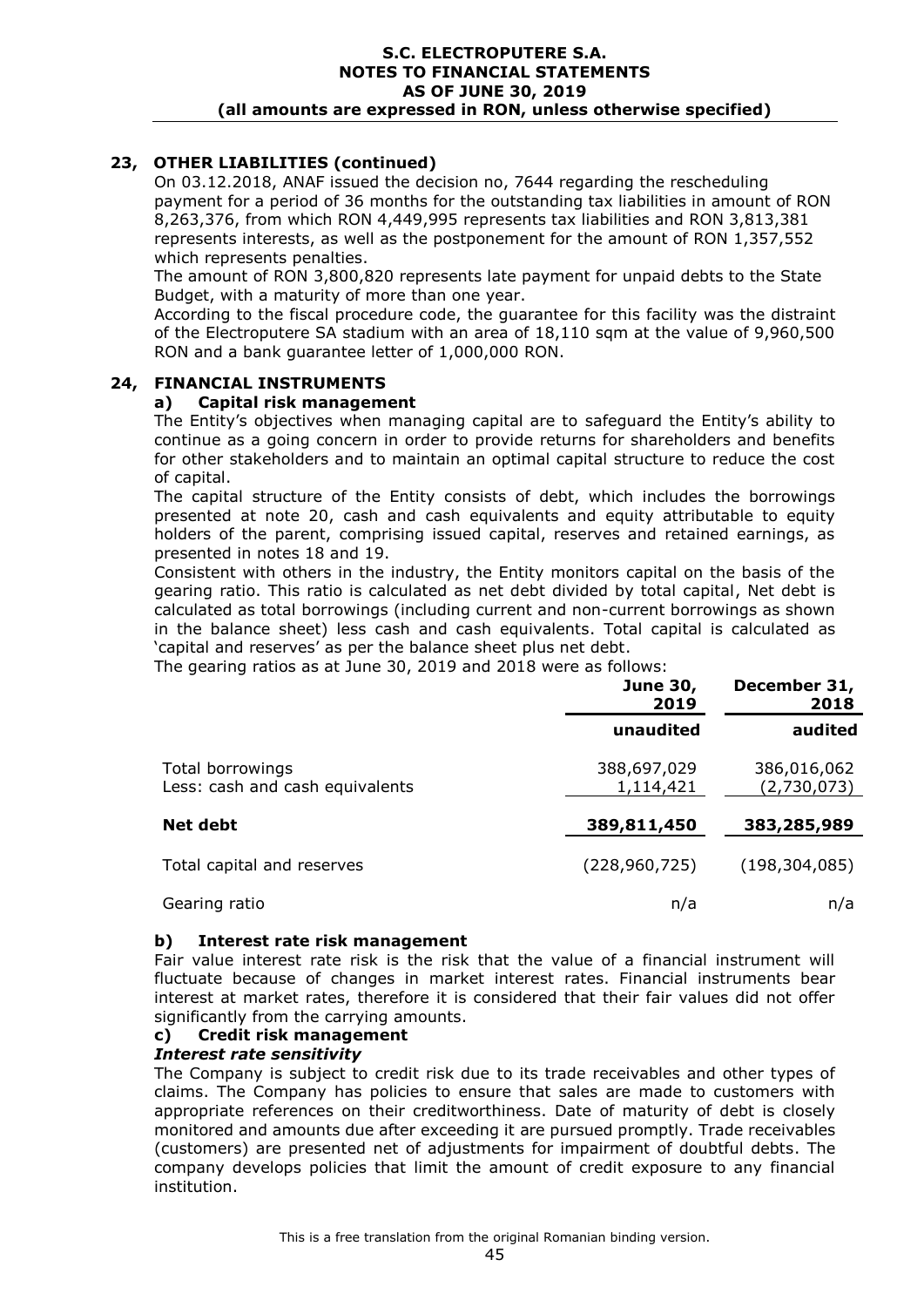# **24, FINANCIAL INSTRUMENTS (continued)**

### **d) Fair value of the financial instruments**

The fair values of financial assets and financial liabilities are determined as follows:

- The fair values of financial assets and financial iabilities with standard term and conditions and traded on active liquid markets are determined with reference to quoted market prices (includes listed redeemable notes, bills of exchange, debentures and perpetual notes);
- The fair values of other financial assets and financial liabilities (excluding derivative instruments) are determined in accordance with generally accepted pricing models based on discounted cash flow analysis using prices from observable current market transactions and dealer quotes for similar instruments
- The fair values of derivative instruments are calculated using quoted prices, Where such prices are not available using discounted cash flow analysis, based on the yield curve which do not include options models and valuation models for derivatives which have options pricing models,

The financial instruments from statement of financial position includes trade and other receivables, cash and cash equivalents, borrowings both short term and long term and other liabilitie. Estimated fair values of these instruments approximate their carrying amounts.Carrying amounts represent the Company's maximum exposure to credit risk of existing claims.

### **e) Foreign currency risk management**

The Entity is exposed to foreign exchange rate fluctuations in trade and finance, Currency risk arising from recognized assets and payables including loans denominated in foreign currency, Due to the high costs associated with Company policy is not to use derivative financial instruments to mitigate this risk,

### **f) Liquidity risk management**

A prudent liquidity management involves maintaining sufficient cash and credit lines available, by a continuous monitoring of the estimated and real cash flow and by correlating the due dates of the financial assets and liabilities. Given the nature of its business, the Company aims at being flexible with regard to financing options, by maintaining credit lines available to finance the operating activities, as well as by the financial support from the majority shareholder.

The following tables detail the Company's remaining contractual maturity for financial liabilities.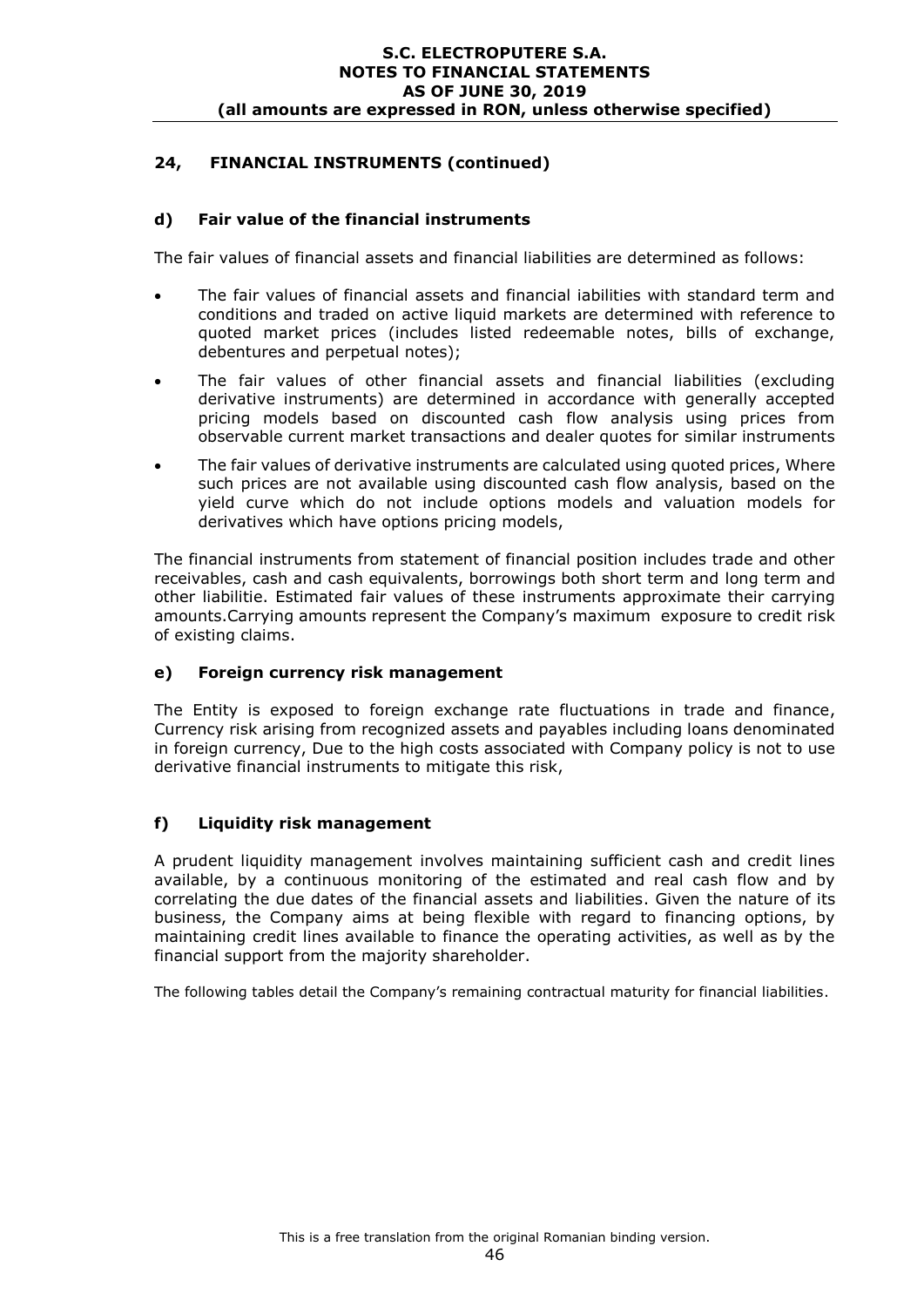#### **25, RELATED PARTY TRANSACTIONS**

Balances and transactions with related parties are as follows:

|                                                     | <b>Amounts receivable</b><br>from Related Parties |                       | <b>Amounts payable</b><br>to Related Parties |                       |
|-----------------------------------------------------|---------------------------------------------------|-----------------------|----------------------------------------------|-----------------------|
|                                                     | <b>June 30,</b><br>2019                           | December 31,<br>2018  | <b>June 30,</b><br>2019                      | December 31,<br>2018  |
|                                                     | unaudited<br><b>RON</b>                           | audited<br><b>RON</b> | unaudited<br><b>RON</b>                      | audited<br><b>RON</b> |
| Al-Arrab Contracting Company Ltd                    | 233,603                                           | 119,875               | 339,159,666                                  | 328,884,716           |
| Mada Group for Industrial and Commercial investment | 2,850                                             | 2,850                 | 40,836                                       |                       |
| Mabani Steel                                        |                                                   |                       |                                              |                       |
| Osama Al-Halabi                                     |                                                   |                       | 1,128,054                                    |                       |
| Mada Gypsum Company Ltd                             |                                                   |                       |                                              | 28,329                |
| Cladtech International                              |                                                   |                       | 1,421                                        | 1,421                 |
| Al Rahji                                            |                                                   |                       | 104,353,625                                  | 88,706,292            |
| Saudi Waterproofing Company                         |                                                   |                       | 3,399                                        | 3,399                 |
| Unipods LLC                                         |                                                   |                       |                                              |                       |
| Tony Akiki                                          |                                                   |                       |                                              |                       |
| Total                                               | 236,453                                           | 122,725               | 444,687,001                                  | 417,624,157           |

|                                  | Sale of goods and services |               | Purchase of goods and services |               |
|----------------------------------|----------------------------|---------------|--------------------------------|---------------|
|                                  | <b>6 months 2019</b>       | 6 months 2018 | 6 months 2019                  | 6 months 2018 |
|                                  | <b>RON</b>                 | <b>RON</b>    | <b>RON</b>                     | <b>RON</b>    |
| Al-Arrab Contracting Company Ltd |                            |               |                                |               |
| Mada Gypsum Company LTD          |                            |               |                                |               |
| Unipods LLC                      |                            |               |                                |               |
| Saudi Waterproofing Company      |                            |               |                                |               |
| Mabani Steel                     |                            |               |                                |               |
| Al Rajhi                         |                            |               |                                |               |
| <b>Total</b>                     |                            |               |                                |               |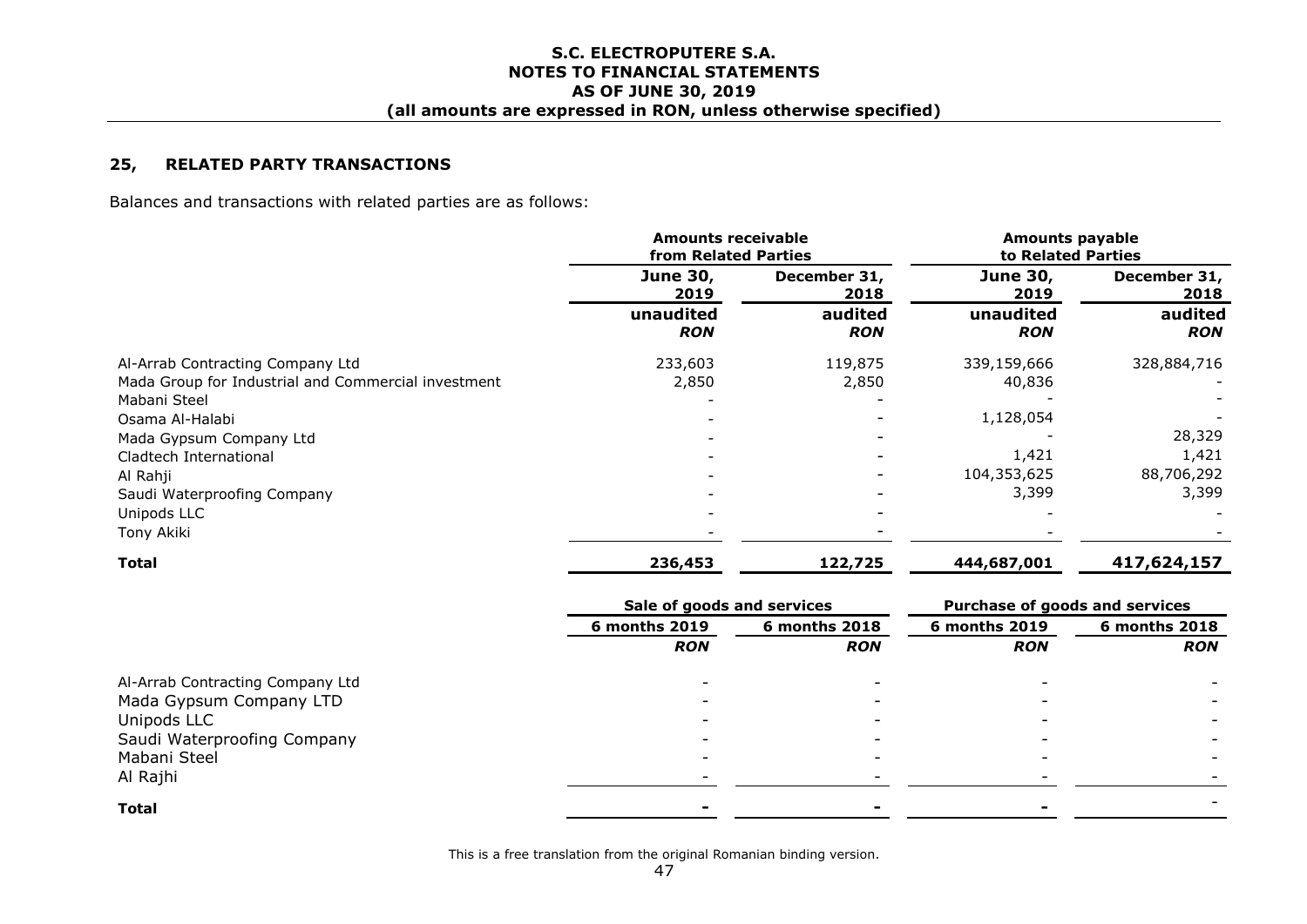### **26, COMMITMENTS AND CONTINGENCIES**

### **Litigations**

As at June 30, 2019 the Entity is subject to a number of lawsuits arising in the normal course of business. The Company's management believes that these actions will not have a material adverse effect on economic performance and financial position of the Company.

As at the date of the issuance of the financial statements a fiscal control is ongoing covering the period 2010 – 2015 and the result has not yet been presented to the management. The management of the Company believes that the findings of the fiscal inspectors will not have a negative impact on the financial statements of the Company.

### **Taxation**

Taxation system in Romania is still developing trying to consolidate and harmonize with the European legislation, In this respect, there still are various interpretations of the tax laws, In certain cases, tax authorities may treat differently certain aspects and calculate supplementary taxes and levies and related interests and penalties.

According to the legislation in force, during 2019, interest and delay penalties were levied for tax payers' failure to pay their tax obligations on time.

In 2019, the interest value is 0,02% for each day of delay; the delay penalties are 0,01% for each day of delay.

In Romania, the fiscal year stays open for verifications during 5 years, The management estimates that the tax liabilities included in these financial statements are adequate.

In accordance with the provisions issued by the Ministry of Public Finance, which regulate the tax regime of items of equity which have not been subject to income tax as at their accounting registration, due to their nature, should the Company change the destination of revaluation reserves (by covering losses or allocation to shareholders), it will incur additional income tax liabilities.

#### **Transfer pricing**

The tax laws in Romania have included rules regarding the transfer pricing between affiliates since 2000. The current legislative framework defines the "market value" principle for the transactions between affiliates, as well as methods of setting transfer pricing, In accordance with the relevant tax laws, the tax assessment of a transaction conducted between affiliates is based on the concept of the market price pertaining to the respective transaction. Based on this concept, transfer pricing need to be adjusted such as to reflect the market rates set between non-affiliates acting independently at arm's length. As a result, it is expected that the tax authorities should initiate thorough verifications of the transfer pricing, in order to make sure that the fiscal result and/or customs value of the imported goods are not distorted by the effect of the rates used for the transactions with affiliates. It is likely that the tax authorities should conduct verifications of the transfer pricing to determine whether the respective prices are at arm's length and the taxable base of the Romanian taxpayer is not distorted, The Company cannot quantify the result of such verification. The Company considers that the related party transactions were conducted at market rates.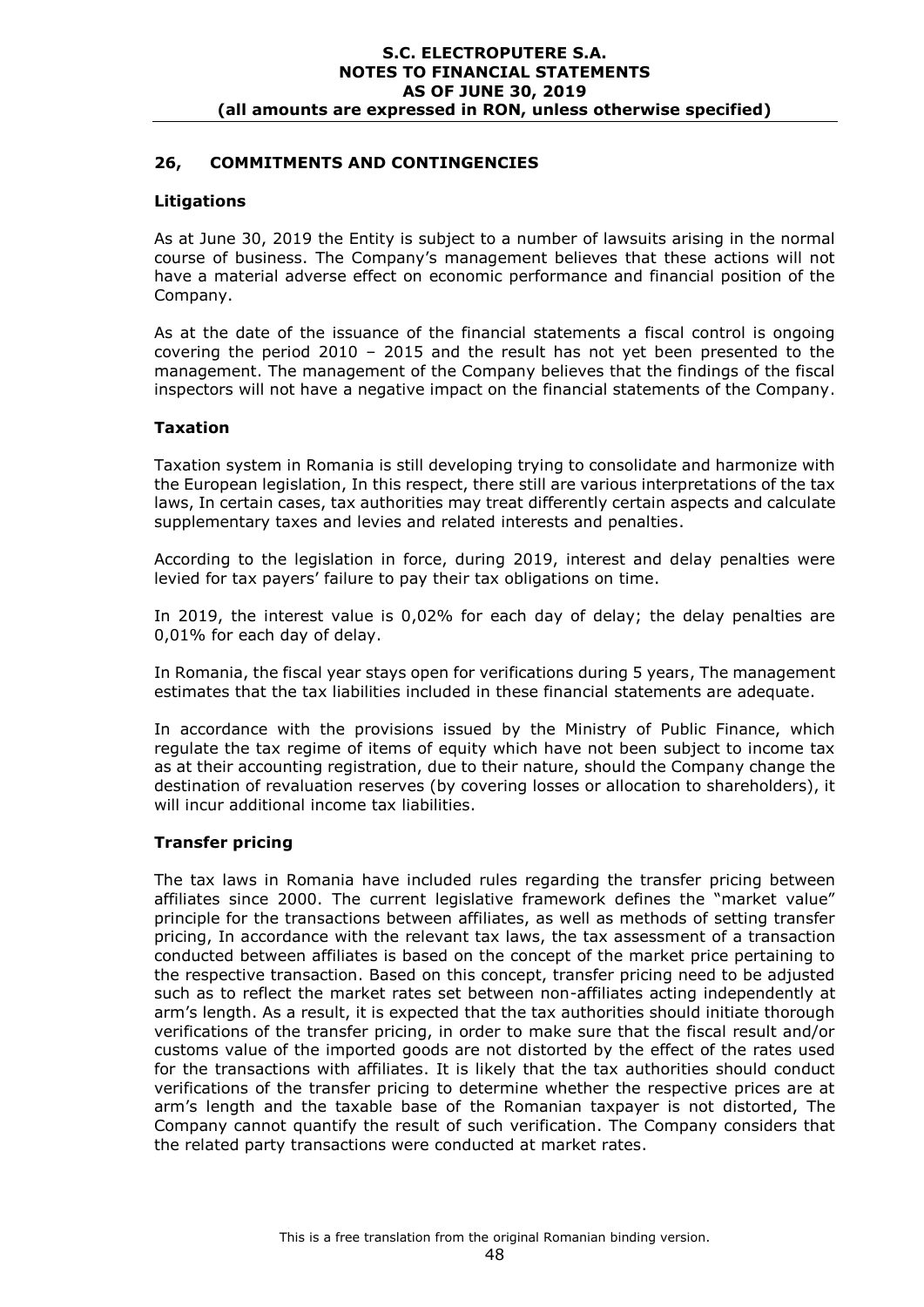### **26, COMMITMENTS AND CONTINGENCIES (continued)**

#### **Environment**

The regulations regarding the environment are in a development phase in Romania and the Company did not record any liabilities as at June 30, 2019 and December 31, 2018 for any anticipated costs, including legal and consulting fees, design and implementation of remedial plans regarding the environment.

On February 24, 2010, the Regional Agency of Environment of Dolj County issued an environmental authorization valid until February 24, 2020, By this authorisation the Company was not required to adhere to any compliance program.

### **27, RESULT PER SHARE**

|                                          | <b>June 30,</b><br>2019       | December 31,<br>2018            |
|------------------------------------------|-------------------------------|---------------------------------|
|                                          | audited                       | audited                         |
| Profit/Loss of the year<br>No, of shares | (30,656,640)<br>1,037,602,913 | (13, 122, 450)<br>1,037,602,913 |
| Earnings/Losses per share                | (0,029)                       | (0, 01)                         |

#### **28, SUBSEQUENT EVENTS**

#### **I. Fixed assets sale**

In May 2019 Electroputere SA had to sell the following assets (real estate):

- The immovable located in Craiova, 80 Calea Bucuresti, Dolj county, cadastral number 10493/6/1/1, registered with land book no, 206147 of Craiova Municipality, Dolj County, composed of the plot of land having a surface of 6,463 sqm, together with the buildings erected on it, having cadastral numbers 10493/6/1/1-C66, C67, C69;
- The immovable located in Craiova, 80 Calea Bucuresti, Dolj county, cadastral number 205684, registered with land book no, 205684 of Craiova Municipality, Dolj County, composed of the plot of land having a surface of 6,716 sqm, together with the buildings erected on it, having cadastral numbers 205684-C2;

Total contract price amounts to 3,426,540 Euro.

Until the date of the half-year financial statements, the above mentioned transaction did not take place and the contracting parties (seller / buyer) have not agreed on the date on which it will occur.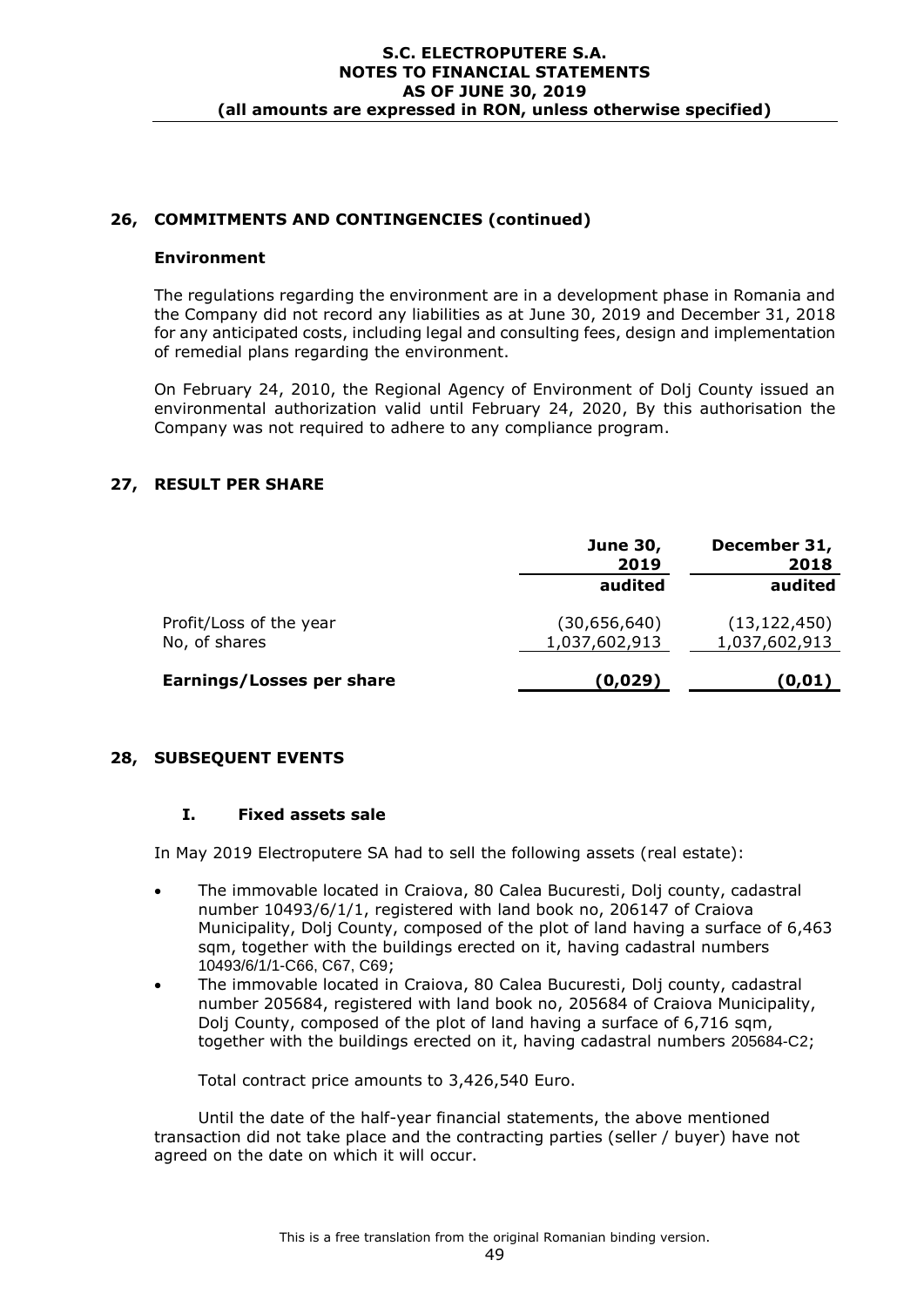### **II. Reducing activity**

In an attempt to mitigate operational losses, beginning with June 2018, the management of the company decided to increase the gross margin in all the offers presented to customers, which made Electroputere's prices no longer competitive: the Power Transformer Division failed to acquire new contracts, and in the Rotating Electrical Machines Division the last signed contract was in January 2019, a contract that did not provide enough volume of work.

Within the Power Transformers Division, in 2018 the company tested the outsourcing of Metallic Construction, The outsourcing of Metallic Construction (transformer vats) is a current practice among global transformer manufacturers, Electroputere being one of the few companies in the world market which produce the transformer vats internally. That is why we are considering outsourcing the production of transformer vats for ongoing projects and for future ones when will be the case.

 As a result of the analysis carried out and in order to minimize the costs in order to stop the losses, it is necessary to close the operational activity after the completion of the ongoing projects, in the conditions in which the possibility of purchasing new contracts is not foreseen to ensure a volume of activity in within the Transforming Division and the Rotary Electric Machines division.

 The measure is due to the lack of perspective regarding finding solutions that could support the activity and costs within the company in terms of efficiency and profitability.

The closing of the operational activity will also affect the general services.

 Thus, the active personnel who carry out their activity in the Rotary Electric Machines division and in the Transformers division will remain practically without the object of the work as the activity of each employee to complete the ongoing projects will be completed.

 In this context, the solution of resizing the current structure within the two divisions remained practically without volume of activity is required with stringency, under the conditions in which the current structure can no longer be maintained in terms of efficiency and profitability.

 At the level of the general services, the restructuring will be done in such a way as to ensure the functionality of the company until the closing of the operational activity.

 Thus, taking into account the ones presented above, it is necessary to restructure a number of 261 employees, personnel remaining after the completion of the first announced process of collective dismissal.

**OSAMA M,T, AL-HALABI LAVINIA PETCU** President **Financial Manager Financial Manager**